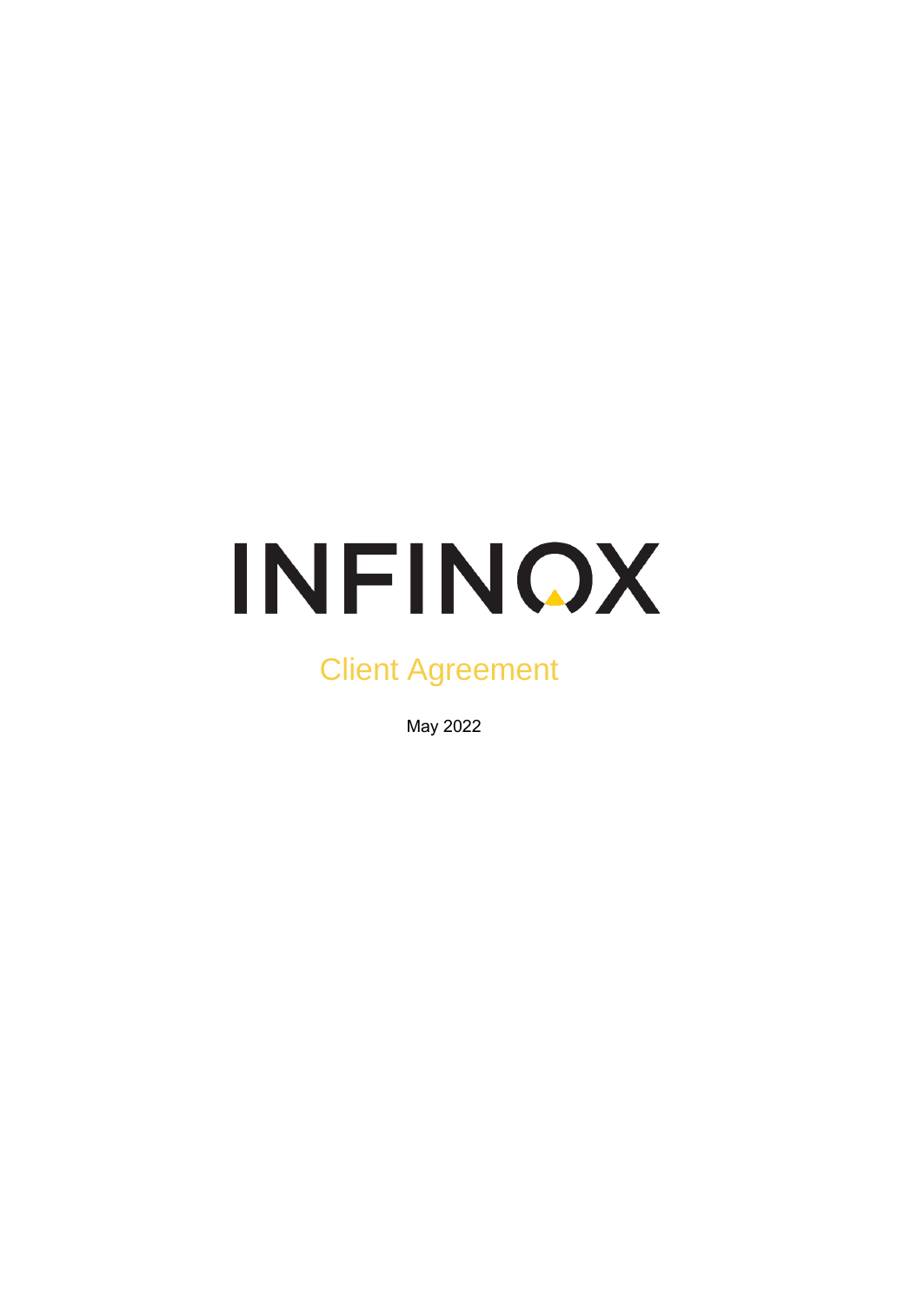# **Risk Warning**

All investments entail risks and may result in both profits and losses. **83.14% of retail investor accounts lose money when trading CFDs with this provider**. In particular, trading leveraged derivative products such as Foreign Exchange (Forex) and Contracts for Difference (CFDs) carries a high level of risk to your capital. All these derivative products, many of which are leveraged, may not be appropriate for all investors. The effect of leverage is that both gains and losses are magnified. The prices of leveraged derivative products may change to your disadvantage very quickly, it is possible for you to lose more than your invested capital and you may be required to make further payments. It is important that you understand that with investments, your capital is at risk. Past performance is not a guide to future performance. It is your responsibility to ensure that you make an informed decision about whether or not to invest with us.

Before deciding to invest in any financial product, you should carefully consider your investment objectives, trading knowledge and experience and affordability. You should seek independent professional financial advice if you do not understand the risks involved. You should only trade in Forex and CFDs if you have sufficient knowledge and experience of the risks involved in trading such products and if you are dealing with money that you can afford to lose. INFINOX assumes no liability for any loss sustained from trading in accordance with a recommendation. This website, including the information and materials contained in it, are not directed at, or intended for distribution to or use by, any person or entity who is a citizen or resident of or located in the United States or any other jurisdiction where such distribution, publication, availability or use would be contrary to applicable law or regulation.

#### SECURITIES COMMISSION OF THE BAHAMAS

Infinox Capital ('Infinox') with business license number 10077880 is a registered trading name of IX Capital Group Limited ('IXCG'), a company which is duly incorporated under the laws of the Commonwealth of The Bahamas and regulated by the Securities Commission of The Bahamas ('SCB'), Registration No. SIA-F188. We are authorized by SCB to deal, arrange and manage securities. Our registered office is located at 201 Church St, Sandyport, West Bay Street, P.O Box N-3406, Nassau, The Bahamas.

# **CLIENT AGREEMENT**

This document (referred to as "Client Agreement") is part of a wider agreement between you (also referred to as "our client", "the client", "your" and "yourself") and Infinox Capital (also referred to as "INFINOX", "we", "us", "our" or "the Company" and sets out the terms and conditions (referred to as "Terms") governing your trading account (referred to as "Account") and all trading carried out in your Account with us.

# **1 INTRODUCTION**

- 1.1 In these Terms certain words and expressions that begin with capital letters have meanings set out in the relevant clause or paragraph in which they appear or as set out in Schedule 1.
- 1.2 Our agreement with you consists of several documents and also certain key product information that can be accessed through our Website or our Platform, and specifically comprises:
	- 1.2.1 These Terms (including the Schedules);
	- 1.2.2 Any application that you submit to open an Account; are together referred to herein as the "Agreement". We will notify you of any changes to the Agreement (as more fully explained in clause 2.3). You must ensure that you keep yourself informed of these changes.
	- 1.3 There are additional documents and information available to you on our Website and through our Platform that provide more details on us and your activities carried on with us. By agreeing to this agreement with INFINOX, you are agreeing to the terms of our Policies below.
		- 1.3.1 Best Execution Policy explains certain aspects of how our Platform quotes Prices and deals with Orders, Forex, CFD and Range Spreads Trades;
		- 1.3.2 Conflicts of Interest Summary Policy, which explains how we handle conflicts of interests in a manner that treats our clients fairly;
		- 1.3.3 Privacy Policy, which explains how we deal with personal information that you provide to us; Risk Warning Notice which summarizes the key risks involved in investing in Forex and CFD Trades;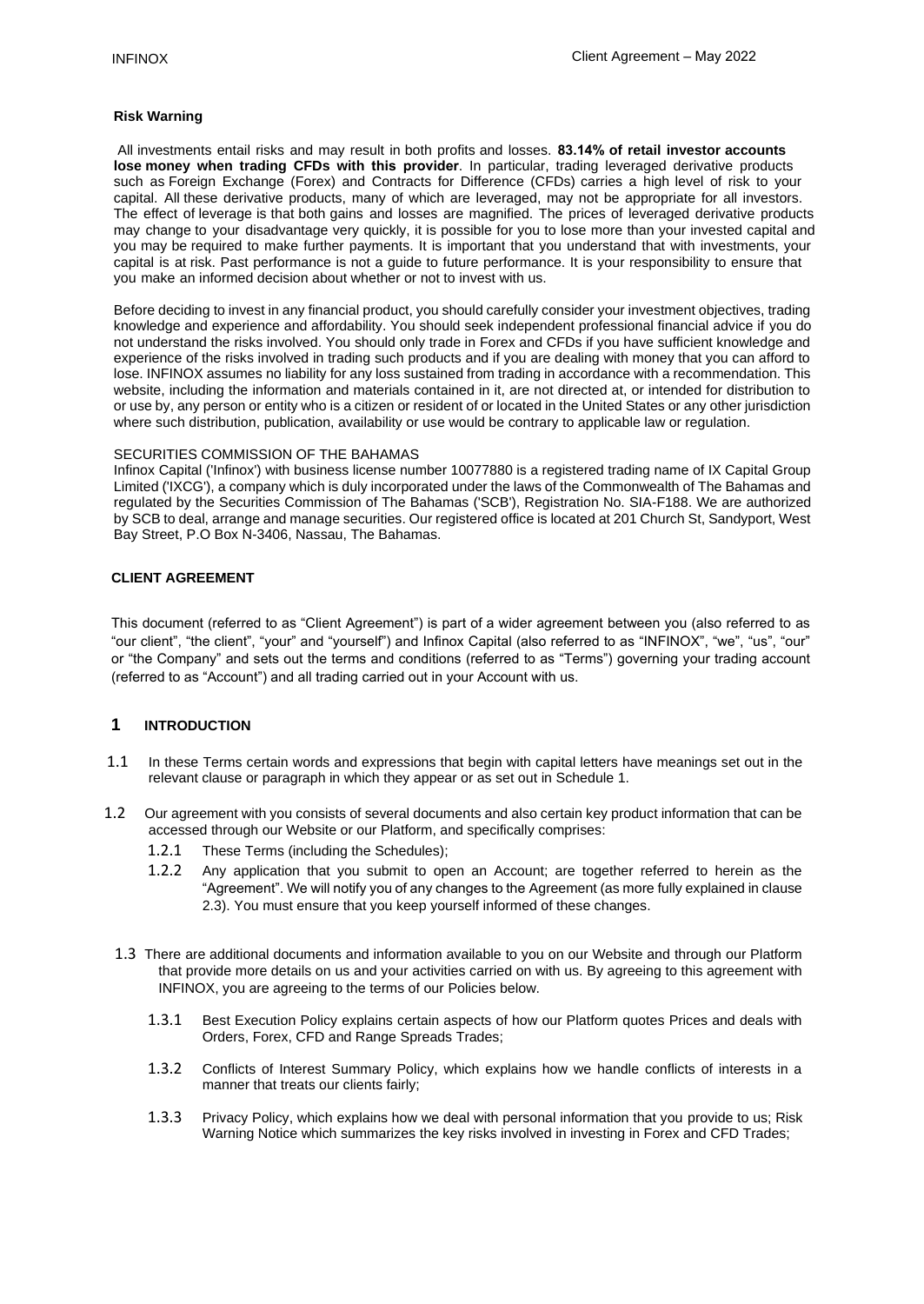- 1.3.4 Complaints Procedure, which explains how you may complain about the service you receive and how your complaint will be handled; and,
- 1.3.5 Any instructions, guides, worked examples webinars or videos published or provided by us on our Website and/or Platform on how to enter into and close Forex, CFD and/or Range Spreads Trades.
- 1.4 From time to time we may offer new Services or Products to you (where such Services or Products are permitted to be provided to you pursuant to applicable Regulations) and any such additional Services or Products will, in the absence of a separate agreement between you and us, be subject to this Agreement as may be amended from time to time.
- 1.5 If there is any conflict between this Agreement and Applicable Regulations, the Applicable Regulations will prevail. Nothing in this Agreement will exclude or restrict any duty or liability owed by us to you under the Applicable Regulations under which we are not permitted to exclude or restrict.
- 1.6 We assume no greater responsibility or fiduciary duty than that imposed by the Applicable Regulations or the express Terms of this Client Agreement.
- **1.7 For your own benefit and protection, you should take sufficient time to read the Agreement, as well as the additional documents and information available on our Website and through our Platform before you apply to open an Account and/or place any Forex, CFD and Range Spread Trades on our available Platforms. This Client Agreement contains important information about your and our rights and obligations in relation to the services we agree to provide you. You should contact us as promptly as possible to ask for further information or if there is anything you do not understand.**
- 1.8 It is our intention that:
	- 1.8.1 the Agreement contains all the terms and conditions that govern our relationship and your activities carried on with us through our Platform;
	- 1.8.2 the Agreement supersedes any prior oral or written representations, arrangements, understandings and/or agreements between you and us which relate to your activities carried on through our Platform; and
	- 1.8.3 any acts, omissions or representations (oral or otherwise) made by you or us (including any of our staff and/or client management team who you have dealings with) shall not amend or take priority over the Agreement.

# **2 GENERAL INFORMATION**

# **2.1 Our Services**

Subject to the Terms of this Client Agreement and acceptance of your application to open an Account with us, we will maintain one or more Accounts in your name and will provide execution- only (non-advised) brokerage services for Forex Transactions and CFD Transactions and provide brokerage services for Transactions in such other products as we may, in our sole discretion, determine from time to time in the future. Unless expressly stated otherwise in writing, all contracts and Transactions entered into between us shall be governed by the Terms of this Client Agreement, as amended from time to time.

# **2.2 Commencement**

This Client Agreement supersedes any previous agreement between us on the same subject matter and takes effect when you signify your acceptance of this Client Agreement by executing the Client Account Application. By executing the Client Account Application, you confirm that you have read, understood and agree to be bound by this Client Agreement with us.

# **2.3 Amendments**

2.3.1 We may amend any part of this Agreement by giving written notice to you. Any amendments we make must be in accordance with Applicable Regulations. We will only make amendments for a valid reason. Any amendments to the Agreement that we give you notice of, will take effect on the date specified in our notice to you, which will be at least ten (10) Business Days after we send our notice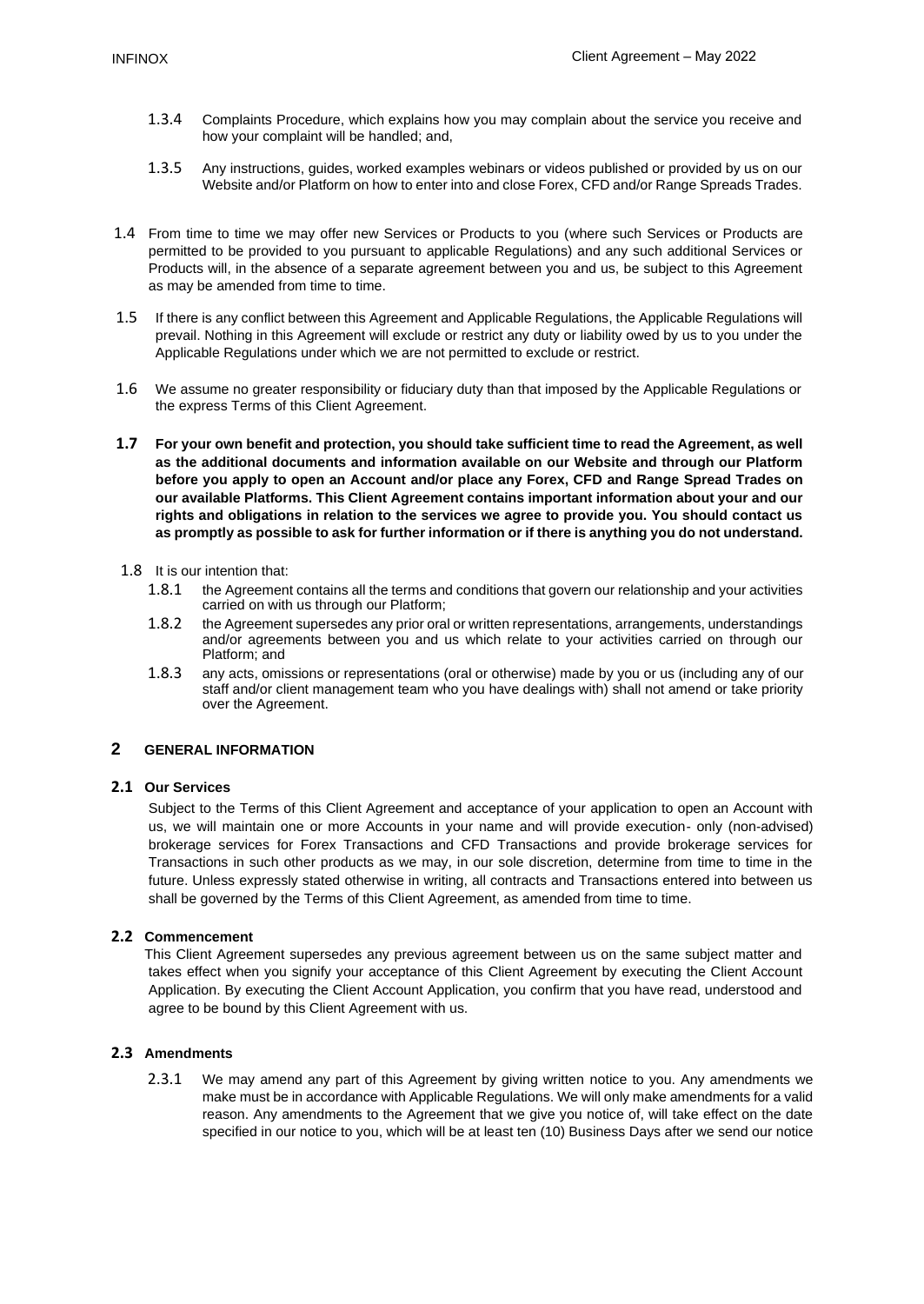to you.

- 2.3.2 If you are not happy with the amendment, you will be free to close your Account and/or terminate the Agreement in accordance with clause 15 before the amendment takes effect. During that period, subject to the terms of the Agreement, you will be able to close your open Trades and cancel your Pending Orders if you wish. Unless we state otherwise, changes we notify to you will affect all ongoing business between us and you, including Pending Orders of Forex and CFD Trades.
- 2.3.3 Any amendment requested by you must be agreed in a formal amendment agreement by us. Unless expressly agreed otherwise by us, an amendment will not affect any outstanding Order or Transaction or any legal rights or obligations which may already have arisen.

# **3 INTERPRETATION**

# **3.1 General Interpretations**

A reference in this Client Agreement to a "Clause" or "Schedule" will be construed as a reference to, respectively, a Clause of or Schedule to this Client Agreement, unless the context requires otherwise. References in this Client Agreement to any statute or statutory instrument or Applicable Regulations include any modification, amendment, extension or re-enactment. A reference in this Client Agreement to any "Document" will be construed to include any electronic document. References to persons include body corporates, unincorporated associations and partnerships/persons, firms, companies, corporations, governments, states or agencies of a state or any associations or partnerships of two or more such persons (whether or not having separate legal personalities). The masculine includes the feminine and the neuter and the singular includes the plural and vice versa as the context admits or requires. Words and phrases as defined by the Securities Commission of The Bahamas ('SCB') have the same meanings in this Client Agreement unless expressly defined in this Client Agreement. Any times or deadlines referred to in this Client Agreement, whether by reference to specific hours or otherwise, are based on Eastern Standard Time.

#### **3.2 This Agreement and its Schedules**

The Schedules form part of this Client Agreement. We may from time to time send to you further schedules with respect to a specific Market or class of Financial Instruments or Commodity which will also form part of this Client Agreement.

#### **3.3 Headings**

Headings are for ease of reference only and do not form part of this Client Agreement.

#### **3.4 Time of Essence**

Time will be of the essence in respect of all obligations of yours under or in connection with this Client Agreement and any transaction.

# **4 REGULATORY MATTERS**

#### **4.1 Our Regulatory Status**

Infinox Capital is a registered trading name of IX Capital Group Limited, a company duly incorporated under the laws of the Commonwealth of The Bahamas and regulated by the SCB (Registration No. SIA-F188). We are authorized by the SCB to deal, arrange and manage securities. Our registered office is located at No. 201 Church Street, Sandyport, West Bay Street, P.O. Box N-3406, Nassau, Bahamas

# **4.2 Client Categorization**

- 4.2.1 For the purposes of the services provided by INFINOX under this Client Agreement, subject to clauses 4.2.2 & 4.2.3, for the purposes of Applicable Regulations, we will classify you as either a Retail Client or a Professional Client.
- 4.2.2 If we have categorized you as a Professional Client (whether or not at your request) you will not be entitled to certain protections afforded to Retail Clients by Applicable Regulations, including certain protections under the SCB's client money rules. You have the right to request a different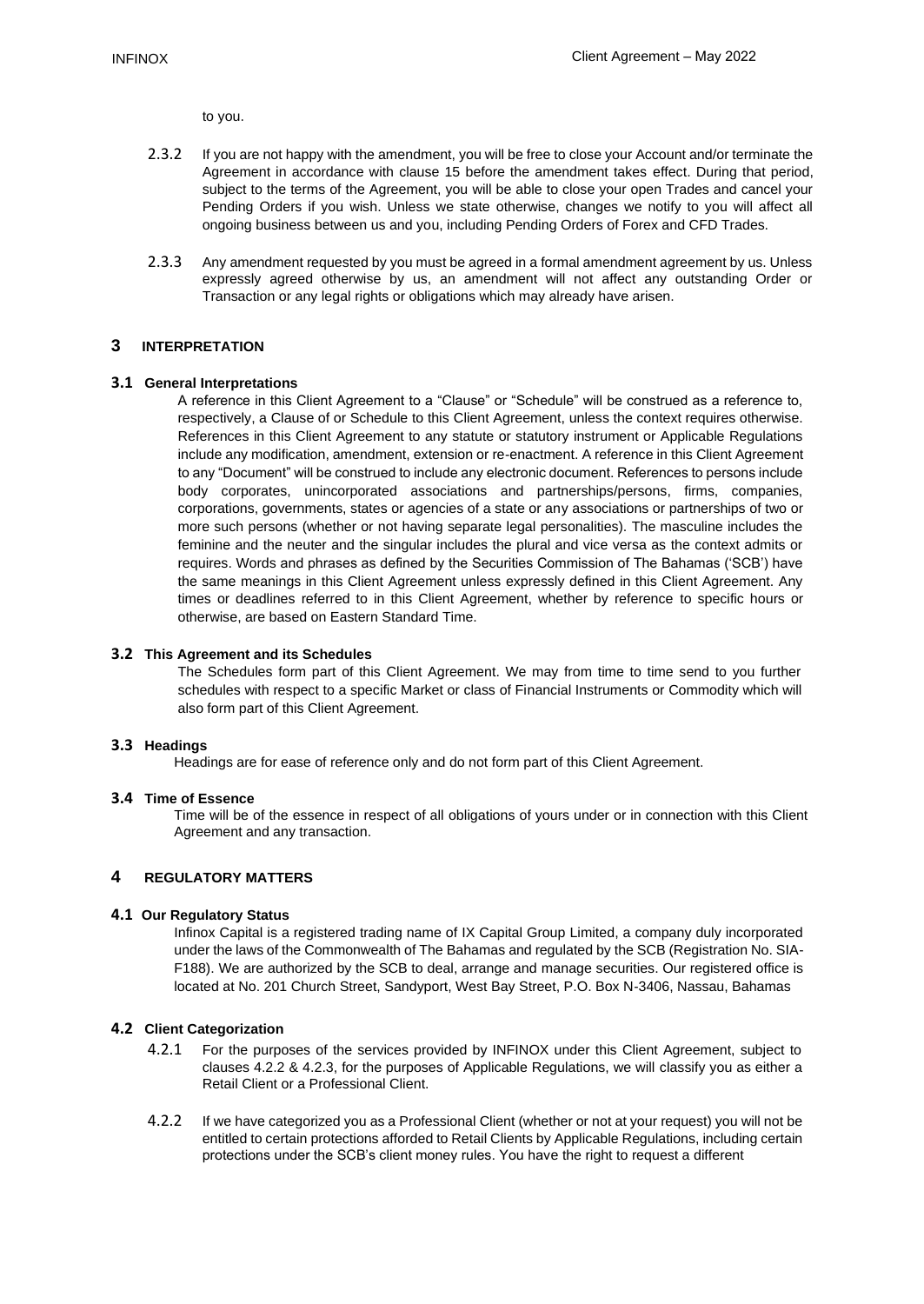client categorization (e.g., as a Retail Client). If you request a different client categorization, you should notify us in writing and we will contact you to explain the process and any additional requirements applicable to the change.

4.2.3 Clients whose accounts are being traded on using a Multi Account Manager (referred to as "MAM"), will only be able to join a MAM depending on their categorization.

### **4.3 Non-Advised Trade Execution**

- 4.3.1 We deal with you as an Agency broker. This means INFINOX operates on an execution-only basis, where any Trades placed by you on our trading Platforms will be transmitted through our Platforms directly to our various Liquidity Providers for execution.
- 4.3.2 We do not provide investment, financial, legal, tax, regulatory or similar advice. We will not make personal recommendations to you or provide you advice on the merits or suitability of purchasing, selling or otherwise dealing in particular investments or executing particular Transactions, their legal, tax, accounting or other consequences or the composition of any account or any other rights or obligations attaching to such investments or Transactions. Your execution of the Client Account Application acknowledges that it is your decision as to whether to deal in particular investments or execute particular transactions and that INFINOX takes no responsibility for the suitability of any Trade placed by you in accordance with your personal circumstances.
- 4.3.3 Any information supplied by or on our behalf should not (and will not be deemed to) be taken to constitute advice to you on the suitability, risks and merits or demerits of any specific Trade. You should bear in mind that merely explaining the terms of a Transaction or Financial Instrument or its performance characteristics does not itself amount to advice on the merits of the investment.
- 4.3.4 Any information or other features provided to you on our Website, through our Platform, via e- mail or via telephone, at any training events or otherwise, is generic and must not be treated as advice that is suitable for you or as advice that is based on a consideration of your personal circumstances. Such information and features are provided merely to assist you in exercising your own judgment when trading on our Platform and we are not responsible for any investment decisions that you make.
- 4.3.5 You acknowledge and agree that you are capable of assessing the merits of and understand and accept the nature and risks of Trades entered into under this Agreement, and that you do not and will not rely on advice from us in relation to the merits of any Trade.
- 4.3.6 Your execution and submission of the Client Account Application will be treated as your acknowledgement that you are aware that we deal with you as your Agency broker operating on an execution only service and that you have not asked for nor received advice.
- 4.3.7 If you believe that you have been provided with investment advice, you acknowledge that it is given without authority and you should not rely upon it.
- 4.3.8 Where we do provide general trading recommendations, Market commentary or other information: 4.3.8.1 This is incidental to your dealing relationship with us. It is provided solely to enable you to make your own investment decisions and does not amount to a personal recommendation or to advise;
	- 4.3.8.2 We give no representation, warranty or guarantee as to the accuracy or completeness of such information or as to the legal, tax or accountancy consequences of any Transaction; Where information is in the form of a document containing a restriction on the person or category of persons for whom that document is intended or to whom it is distributed, you agree that you will not pass it on contrary to that restriction.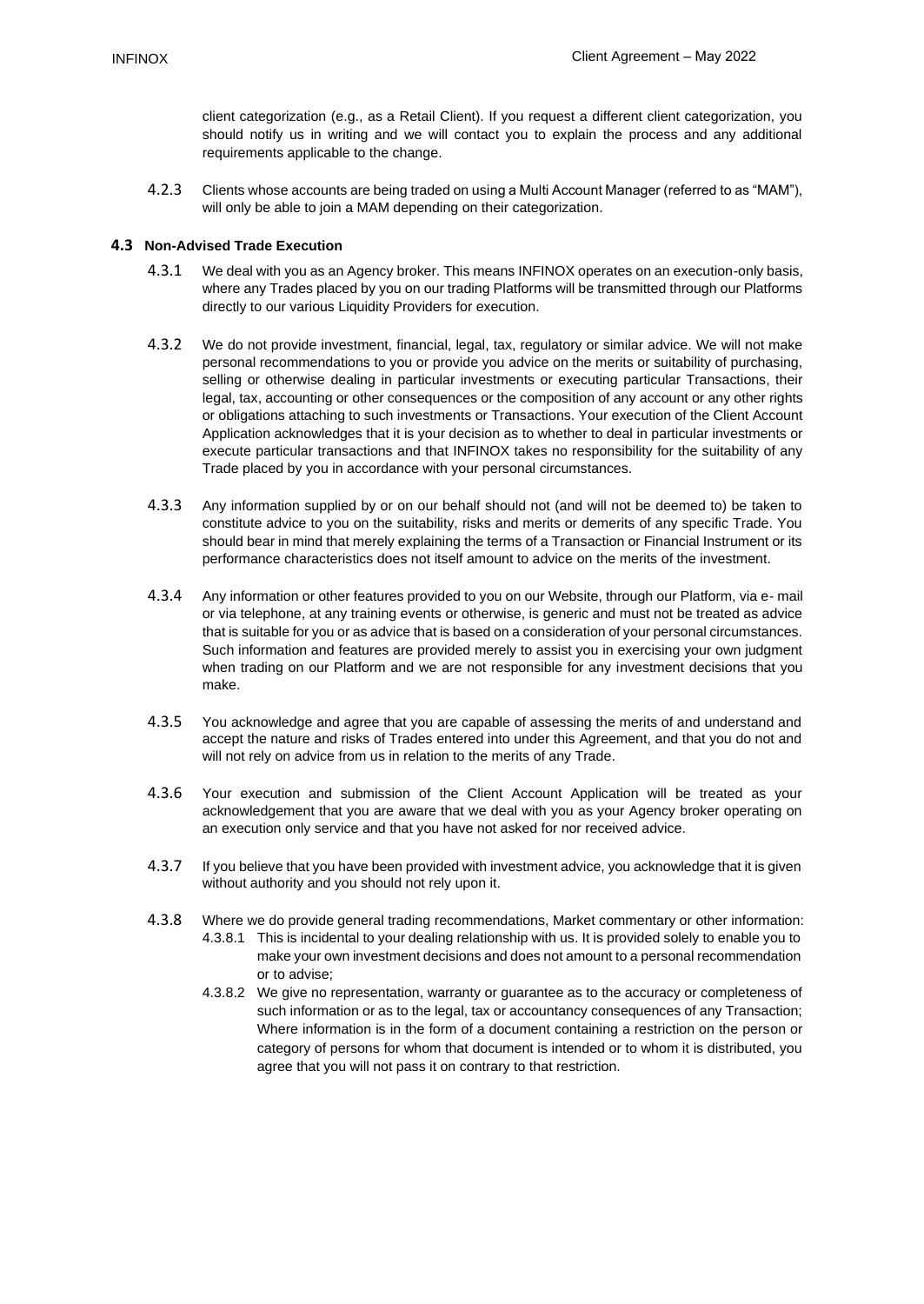# **4.4 Complaints or Dispute**

- 4.4.1 We maintain a 'Complaints Procedure', which we publish on our website and which you agree contains the procedures that will govern any client complaints or disputes in connection with the performance of any services, you should contact us. To assist us in resolving your complaint or dispute quickly we recommend that you notify us of your complaint or dispute promptly and in writing, with full details of the relevant complaint or dispute. To assist us with investigating your complaint, you should keep your own records of the cause of your complaint and details of dates and times of specific contraventions in relation to your complaint.
- 4.4.2 If you are dissatisfied with our handling of your complaint and/or findings in relation to your complaint, you may (only if we have categorized you as a Retail Client) refer the matter to the Securities Commission of The Bahamas (SCB). Information including how to make a complaint, eligibility criteria and the procedures involved is available from the SCB website at: [ecomplaints@scb.gov.bs](mailto:ecomplaints@scb.gov.bs)
- 4.4.3 In accordance with clause 4.4.1 and 4.4.2, we will respond to any communication, complaint, claim or dispute in English. Any translation provided shall be for convenience only and to the extent there is a conflict between the English version and any translation, the English version shall prevail.

# **4.5 Governing Law and Jurisdiction**

4.5.1 A Transaction which is subject to the Rules of a Market shall be governed by the law applicable to it under those Rules. Subject to the immediately preceding sentence, this Agreement and all Transactions will be governed by and construed in accordance with the laws of the Commonwealth of The Bahamas.

#### **4.6 Subject to Applicable Regulations**

4.6.1 This Client Agreement and all Transactions are subject to Applicable Regulations so that: If there is any conflict between this Client Agreement and any Applicable Regulations, the latter will prevail; and,

We may take or omit to take any action we consider necessary to ensure compliance with any Applicable Regulations and whatever we do or fail to do in order to comply with them will be binding on you.

4.6.2 You acknowledge that you are solely responsible for, and that neither INFINOX nor any of its affiliates has any responsibility for, your compliance with any laws, Applicable Regulations or rules applicable to your use of the services provided by us under this Client Agreement including, but not limited to, any laws, Applicable Regulations or rules, in your or any other jurisdiction, relating to tax, foreign exchange and capital control, and for reporting or filing requirements that may apply as a result of your country of citizenship, domicile, residence or tax- paying status.

# **4.7 Risk Disclosures**

- 4.7.1 In Schedule 2, you are provided with a General Risk Disclosure Notice in compliance with the SCB Rules. The General Risk Disclosure Notice sets out the particular investment risk of investing in complex financial instruments. Your execution of the Client Account Application will be treated as your informed acknowledgment that you have carefully read and are prepared to accept the risks outlined in the General Risk Disclosure Notice of this Client Agreement and the Risk Warning Notice available on our website.
- 4.7.2 If there is anything you do not understand it is recommended that you seek professional independent financial and/or legal advice, in particular, regarding the suitability of trading in complex financial instruments in accordance with your knowledge and experience, personal and financial circumstances.
- 4.7.3 You should note, in particular, that trading on Margin involves significant risks and that:
	- 4.7.3.1 you can lose more than your Initial Margin and in certain circumstances your losses may be unlimited;
	- 4.7.3.2 if the Market moves against your position or Margin rates are increased there may be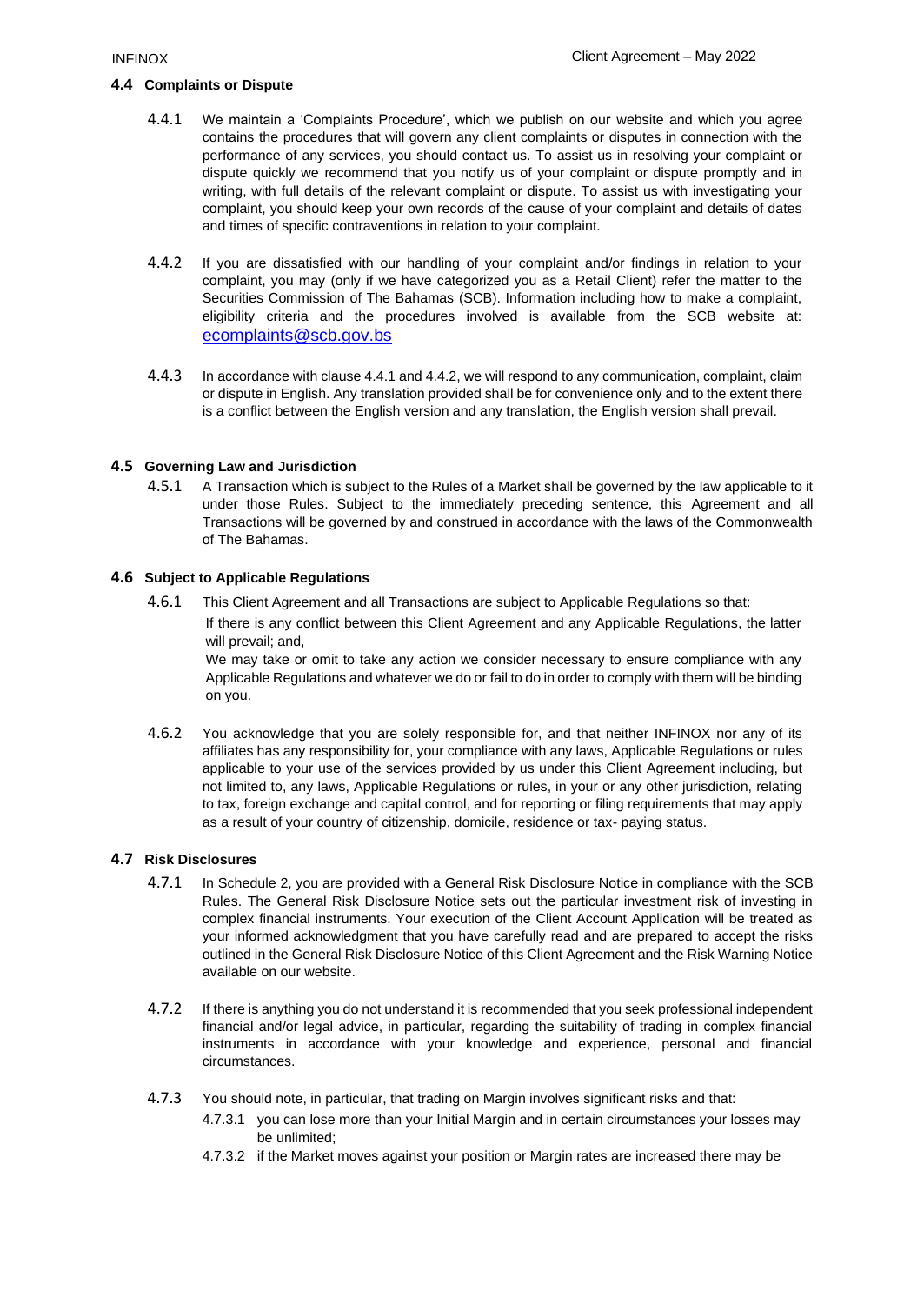insufficient money in your Account to satisfy Margin requirements and we may automatically liquidate any or all of your positions at a loss;

4.7.3.3 INFINOX does not guarantee the performance of any given trading Account, Platform nor that will any trading account achieve a particular rate of return.

# **4.8 Conflicts of Interests**

- 4.8.1 We are required to have arrangements in place to manage conflicts of interest between us and our clients and between different clients. We operate in accordance with a conflicts of interest policy we have put in place for this purpose (which may be revised or updated from time to time) pursuant to Applicable Regulations in which we have identified those situations in which there may be a conflict of interest, and in each case, the steps we have taken to manage that conflict.
- 4.8.2 We shall not be obliged to disclose to you or take into consideration any fact, matter or finding which might involve a breach of duty or confidence to any other person, or which comes to the notice of any of our directors, officers, employees or agents but does not come to the actual notice of the individual or individuals dealing with you.
- 4.8.3 The relationship between you and us is as described in this Client Agreement. Neither that relationship, nor the services we provide nor any other matter, will give rise to any fiduciary or equitable duties on our part or on the part of any of our affiliates. As a result, we or any of our affiliates involved in doing business with or for you may act as execution-only brokers and we or any of our affiliates may do business with other clients and other investors whether for our own or such affiliate's own account.
- 4.8.4 You accept that we and our Affiliates may either:
	- 4.8.4.1 have interests which conflict with your interest's, or
	- 4.8.4.2 owe duties which conflict with duties which would otherwise be owed to you, and in either case; or
	- 4.8.4.3 you consent to our acting in any manner which we consider appropriate in such cases subject to Applicable Regulations.

#### **4.9 Market Abuse**

- 4.9.1 By entering into any Transaction, you are not acting in any way which is intended to or may be considered to be "Insider Dealing" or "Market Abuse" a defined term in the Act, nor are you acting with the intention of contravening any other provision of the Act, the SCB Regulations, or any other Applicable Regulation.
- 4.9.2 For the purposes of this clause 4.9 you agree that we may proceed on the basis that, when you open or close a Trade with us in a Market, you may be treated as dealing in securities within the meaning of any law, SCB Rule or Applicable regulation against Market Abuse; and
- 4.9.3 You acknowledge that it would be improper for you to deal in the Market if the sole purpose of such a transaction was to impact on our bid or offer prices, and you agree not to conduct any such transactions.

# **5 CHARGES AND PAYMENTS**

#### **5.1 Charges**

- 5.1.1 You will pay our charges as agreed with you from time to time or we may deduct such charges from any funds held by us on your behalf.
- 5.1.2 We may charge a mark-up or mark-down (the difference between the price at which we take a principal position and the Transaction execution price with you).
- 5.1.3 We may alternatively agree to charge a commission or a combination of commission and mark- up or mark-down.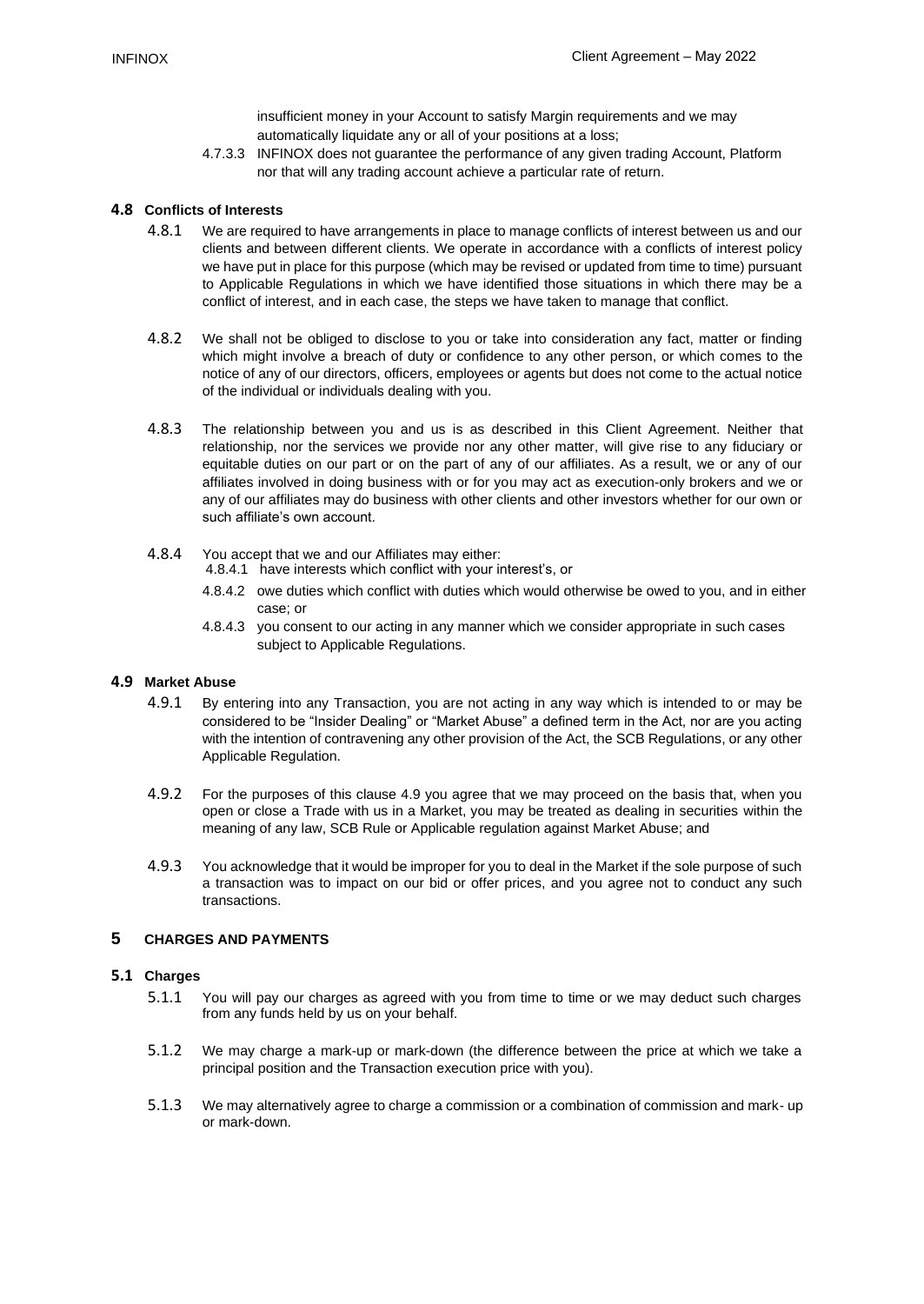5.1.4 Where your Account was introduced to us by an introducing broker a portion of the charges or Commissions paid by you may be given to the introducing broker.

# **5.2 Currency Indemnity**

If we receive or recover any amount in respect of an obligation of yours in a Currency other than that in which such amount was payable, whether pursuant to a judgment of any court or otherwise, you shall indemnify us and hold us harmless from and against any cost (including costs of conversion) and loss suffered by us as a result of receiving such amount in a Currency other than the Currency in which it was due.

# **5.3 Incidental Fees**

INFINOX may charge for incidental banking-related fees such as wire charges for deposits/withdrawals and returned check fees. INFINOX reserves the right to change its fee structure and/or parameters at any time without notice. Fees do not currently, but may in the future include such things as statement charges, order cancellation charges, account transfer charges, telephone order charges or fees imposed by any interbank agency, bank, contract, Market or other regulatory or self-regulatory organization arising out of INFINOX provision of services hereunder. Client may incur additional fees for the purchase of optional, value added services offered by INFINOX.

#### **5.4 Conversion of Foreign Currency Amounts**

If you direct INFINOX to fund Margin from funds denominated in a foreign currency held on your Account, INFINOX will be authorized to convert those funds for Margin at a rate of exchange determined by INFINOX, who will not be liable to you for any loss suffered by you as a result of any such conversion.

#### **5.5 Payments and Deliveries Net**

Unless we give you written notice to the contrary, all payments and deliveries between us shall be made on a net basis and we shall not be obliged to deliver any asset or make any payment to you or both (as the case may be) unless and until we have received from you the appropriate documents and any cleared funds.

#### **5.6 Remuneration and Sharing Charges**

We may receive remuneration from or share a percentage of our charges with any affiliates or third parties who have introduced you to us or in connection with Transactions carried out on your behalf. Details of such remuneration or sharing arrangements will be made available to you on written request.

# **6 RIGHT OF SET-OFF**

- 6.1 We may at any time set off, without prior notice to you or any other requirement, any obligation (whether or not such obligation is matured or contingent, whether or not arising under this Client Agreement or under or in connection with any other agreement, transaction or instrument, and regardless of the currency, place of payment or booking office of the obligation) you or any of your affiliates may from time to time owe to us or any of our affiliates, as reasonably determined by us, against any obligation (whether or not such obligation is matured or contingent, whether or not arising under this Client Agreement or under or in connection with any other agreement, transaction or instrument, and regardless of the currency, place of payment or booking office of the obligation) we or any of our affiliates may then owe to you or any of your affiliates, as reasonably determined by us.
- 6.2 For the purpose of any cross-currency set-off, we may convert either obligation at the applicable Market exchange rate selected by us on the relevant date.
- 6.3 If the amount of any obligation is unascertained, we may in good faith estimate that amount and set off in respect of the estimate, subject to us accounting to you when the amount of the obligation is ascertained.
- 6.4 Our rights under this clause 6 will be in addition to any other right of set-off or similar right we may have, whether as a matter of contract, under common law, or otherwise.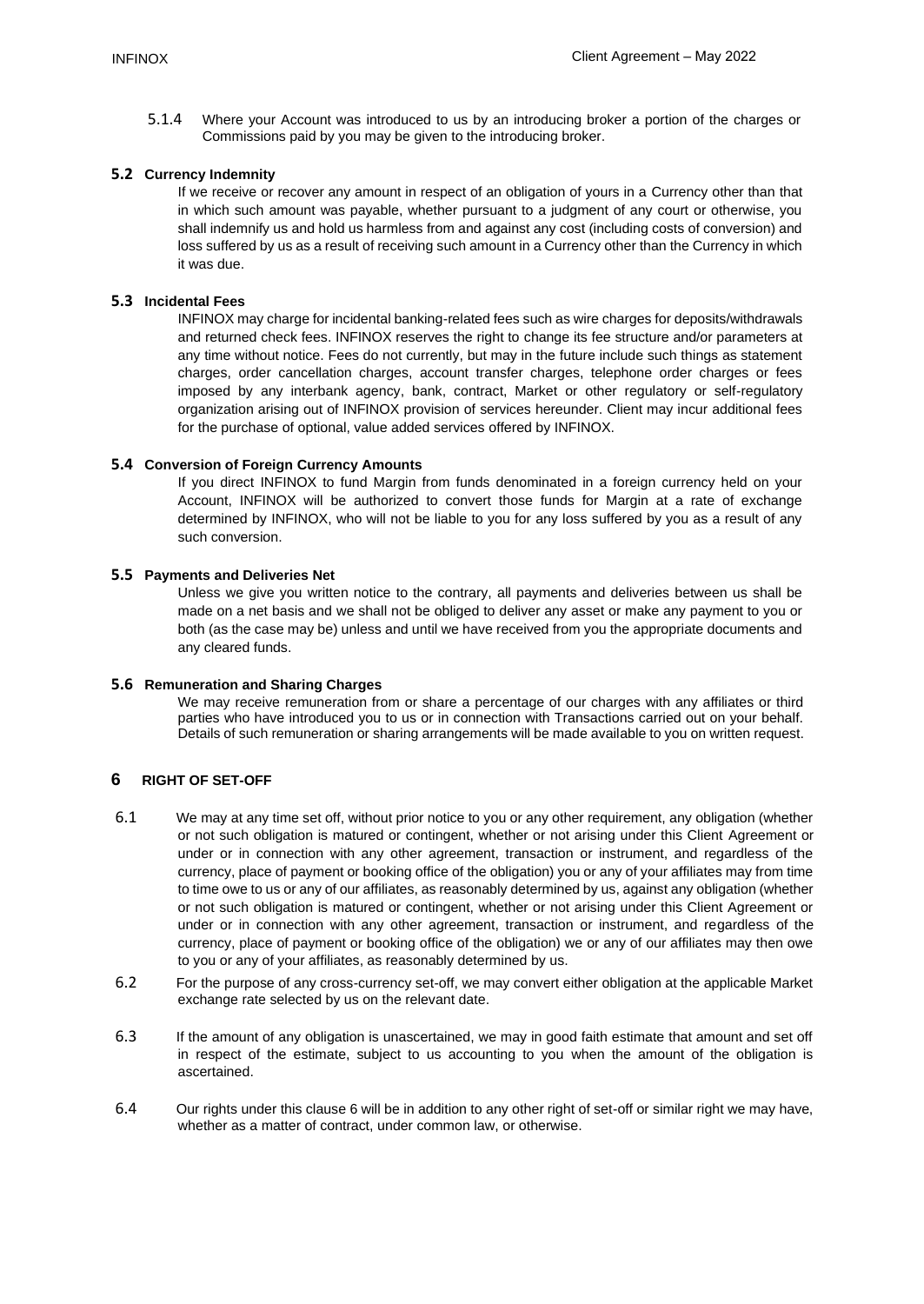# **7 TAXES**

- 7.1 You are responsible for all taxes that may arise as a result of or in connection with a Transaction, whether under current or amended law. We shall have no responsibility for any of your tax liabilities, or for providing information or advice in respect of such liabilities and shall not be responsible for notifying you of a change in tax law or practice.
- 7.2 You shall indemnify us and hold us harmless for and against all costs, claims, demands and expenses arising as a result of or in connection with any failure by you to reimburse the Indemnified Party in accordance with this clause.

# **8 MATERIAL INTERESTS AND INFORMATION BARRIERS**

# **8.1 Material Interests**

- 8.1.1 Your attention is drawn to the fact that when we deal with you or for you, we or an Affiliate or some other person connected with us may have another interest, relationship or arrangement that is material. Without limiting the nature of such interests, examples include where we or an Affiliate could be:
	- 8.1.1.1 Dealing or quoting prices to the Markets, in the investment, a related investment or an asset underlying the investment, as principal for our (or its) own account or that of someone else. This could include selling to you or buying from you and also dealing with or using the services of an intermediate broker or other agent who may be an affiliate;
	- 8.1.1.2 Matching (e.g., by way of a cross) your Transaction with that of another Client by acting on his behalf as well as yours;
	- 8.1.1.3 Advising and providing other services to affiliates or other Clients who may have interests in investments underlying assets which conflict with your own.
- 8.1.2 You accept that we and our affiliates may have interests which conflict with your interests and may owe duties which conflict with duties which would otherwise be owed to you, and consent to our acting in any manner which we consider appropriate in such cases subject to Applicable Regulations.

#### 8.2 **No liability to Disclose or Accoun**t

We will comply with Applicable Regulations binding on us, but we shall be under no further duty to disclose any interest to you, including any benefit, profit, commission or other remuneration made or received by reason of any Transaction or any related transaction or position.

# **8.3 Information Barriers**

Where necessary we maintain arrangements which restrict access by our employees to information relating to areas of our business (and that of Affiliates) with which, and the affairs of clients with whom, they are not directly concerned. Accordingly, we shall not be required to have regard to or disclose to you.

# **9 ACCOUNT OPENING**

# **9.1 You and Your Account**

- 9.1.1 An Account must be opened prior to entering into any Transaction with INFINOX. No Orders can be placed until an Account has been opened and cleared funds received.
- 9.1.2 Without prejudice to the foregoing, if INFINOX permits you to place an Order notwithstanding that an Account has not been opened, or cleared funds received, this shall not limit your liability to INFINOX pursuant to this Client Agreement in respect of the Order placed. INFINOX may, at its absolute discretion, refuse to accept you as a client for whatever reason but will notify you of any such refusal, without giving any reasons, as soon as reasonably practicable.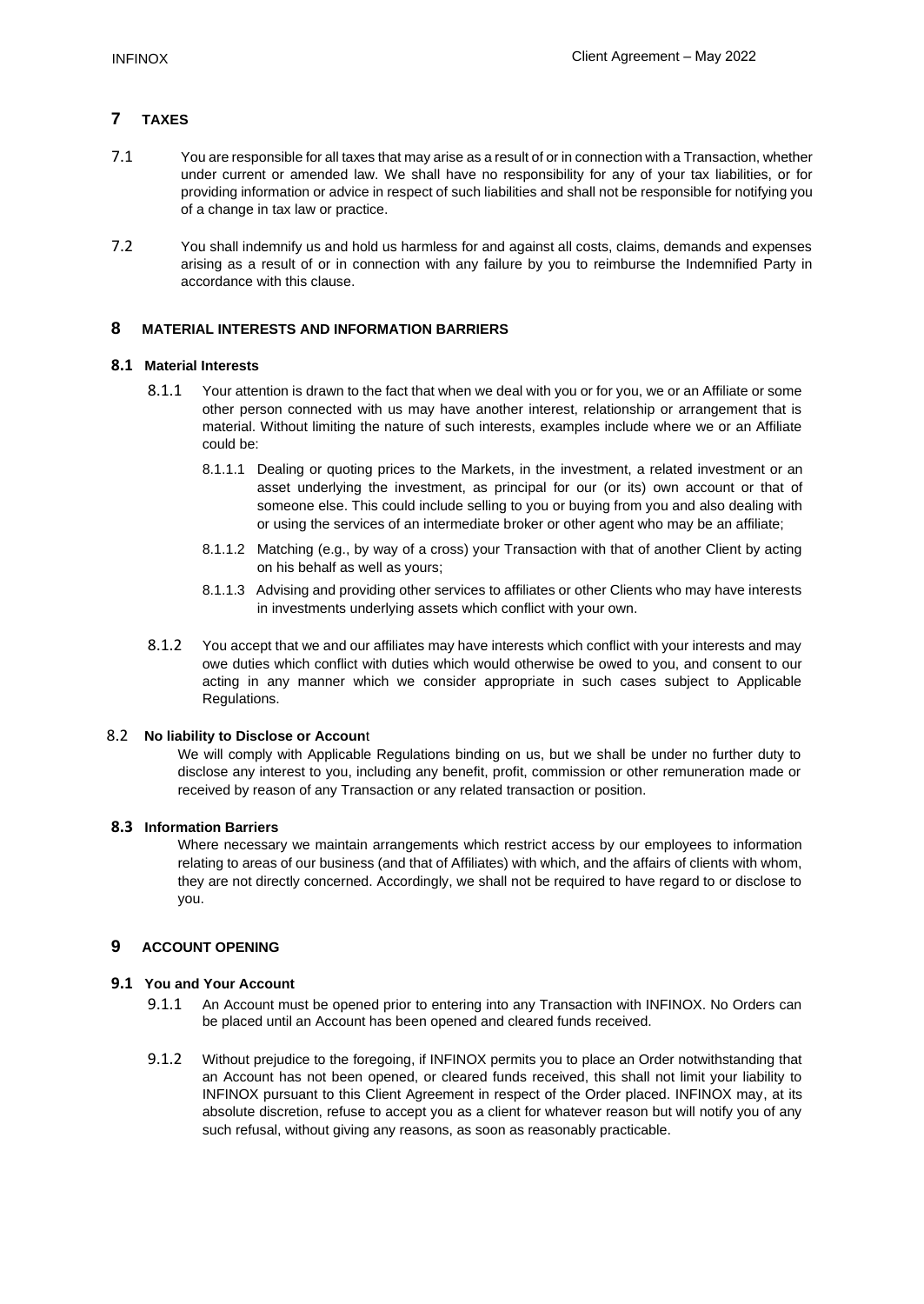- 9.1.3 You must record information regarding your investment knowledge and experience in the Client Account Application. On the basis of this information and in accordance with the Applicable Regulations, we will use the information we have about you to assess whether or not you have sufficient knowledge and experience to understand the risks involved in trading Forex, Range Spreads, CFDs or other leveraged derivative products on our trading Platforms and subsequently whether a trading Account is appropriate for you.
- 9.1.4 We may rely on the information that you provide us in your Client Account Application as being correct at all times, unless you notify us otherwise. It is your responsibility to promptly inform us in writing if at any time during your relationship with INFINOX you become aware of any information or circumstances which might reasonably indicate that our initial assessment should be changed.
- 9.1.5 If you are classified as a Professional Client, we will make certain assumptions about the suitability of the services to be provided, and we will be entitled to assume that you have the requisite knowledge and experience to enter into Transactions. If you do not consider this to be the case, you must make us aware of this prior to entering into any Transactions and provide us with all relevant information as to the level of your knowledge and experience.
- 9.1.6 To assess your creditworthiness, manage credit risk and to prevent fraud (or other criminal activity) you acknowledge and agree that we may:
	- 9.1.6.1 make periodic searches and enquiries about you and any Related Party at credit reference agencies, and your employers and any other relevant parties (as applicable);
	- 9.16.2 disclose information to organizations involved in fraud prevention; and
	- 9.16.3 obtain information from and disclose information to other broker-dealers or investment managers which deal in or manage investments for you concerning any payment or security default or concerning any investment which is related to or connected with Transactions which you seek to open with us.
- 9.1.7 Any limits for your Account (including any credit limits) may be set and varied from time to time with regard to your credit status and, where applicable, the amount of funds deposited by you with us which may, in its sole discretion apply a limit to: 9.1.7.1 the size of any Transaction or series of Transactions that you may enter into; and 9.1.72 the amount of any loss or liability to which you may be exposed.
- 9.1.8 Account limits do not limit or represent your liability for losses to INFINOX, and the funds you may have from time to time on deposit with us as Margin or otherwise do not represent any limit upon your financial liability to us.
- 9.1.9 When your Account is opened you will have access to the Trading Systems or Platforms enabled by a password which shall be for your personal use only and which you shall keep secret and not disclose to any third party nor allow any third party to use or otherwise gain access to the Trading Systems in your name or on your Account.
- 9.1.10 If we accept your application and open an Account for you, we will confirm this in writing and provide you with details on how to access your Account through our Platform. Please do not attempt to send us any money before we have confirmed that the Account has been opened, as your payment may be rejected.
- 9.1.11 You accept full responsibility for any transaction that may occur on an account opened, held or accessed through the use of the password provided by INFINOX, even if such use may be unauthorized or wrongful. You agree to accept full responsibility for the use of the on-line trading facility, for any orders transmitted through the on-line trading facility and for all communications and the accuracy of all information sent via the on-line trading facility using your name, password or any other personal identification means implemented to identify you.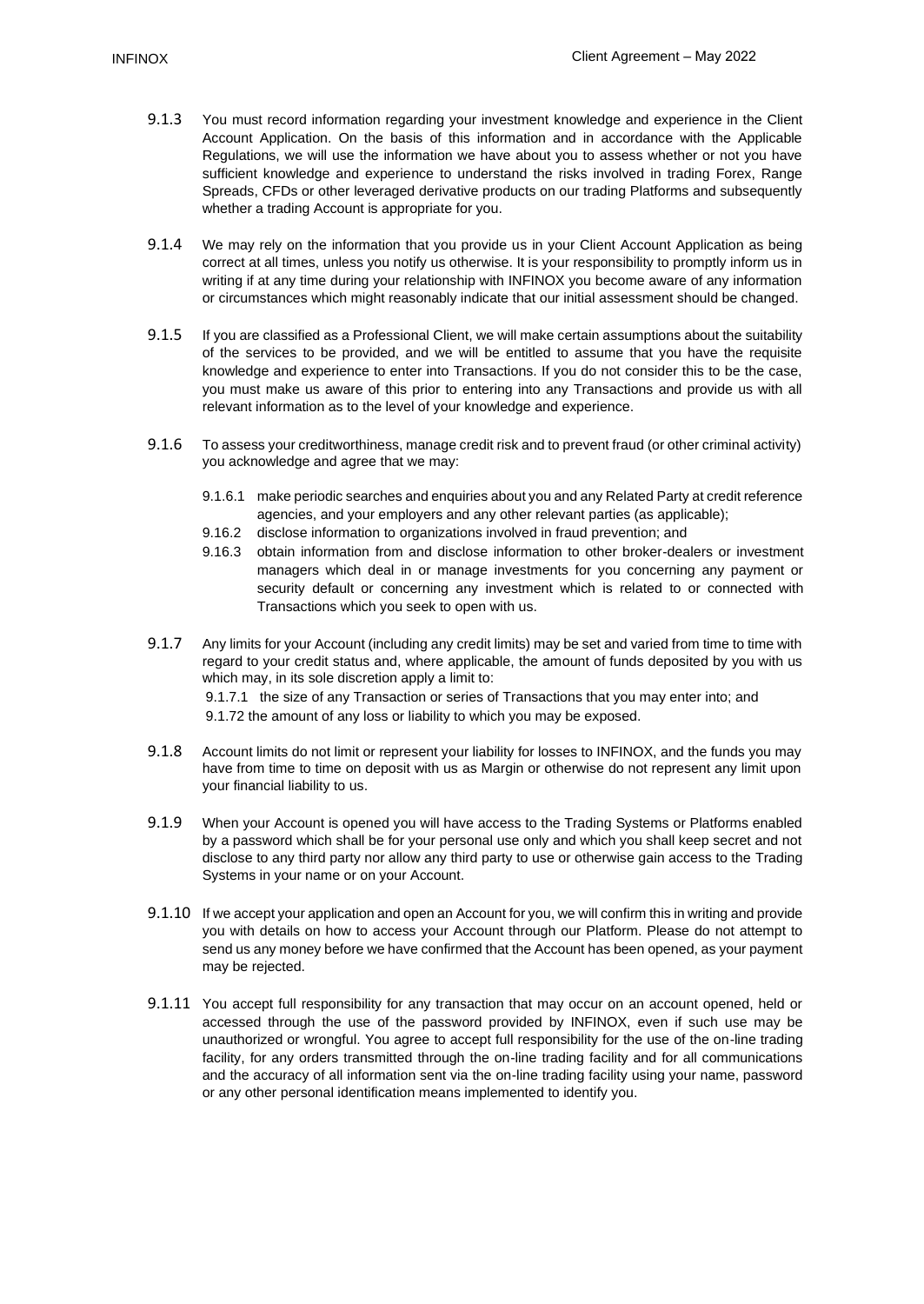- 9.1.12 You warrant and agree that any person who is in possession of any password has been authorized by you, and you acknowledge that you will be responsible for any actions on the account associated with the use of its password. You agree to notify INFINOX immediately should you become aware of any unauthorized use, loss or theft of your username, password or account numbers; or inaccurate information with respect to the content of statements including, cash balances, open positions or transaction history.
- 9.1.13 Access to the Trading Platforms is furnished pursuant to a non-exclusive, non-transferable, revocable license and their use is subject to the terms of this Agreement.

### **10 COMMUNICATIONS**

# **10.1 Language of Communication**

- 10.1.1 All INFINOX standard documents will be available in English. If a document is translated into another language this will be for convenience purposes only and the English version will prevail.
- 10.1.2 Where we are able and it is commercially reasonable to do so, we will endeavor to provide you with documentation and communications in your choice of language; however, we reserve the right to communicate with you in English so long as this Agreement is in effect.

#### **Communications in Writing**

- 10.1.3 Where the Agreement or Applicable Regulation requires us to communicate with you 'in writing', we will generally make such communications to you via email, although on certain occasions we may use post if doing so is more appropriate or required under the circumstances or by Applicable Regulations and if we have your postal contact details.
- 10.1.4 Where the Agreement requires you to communicate to us in writing, you can either send us a secure message through our Website's Chat facility (which directs your messages to INFINOX Support Team), or send us an e-mail from the e-mail address associated with your Account to [support@infinox.com](mailto:support@infinox.bs) or send us a letter by post, but be aware that messages will reach us quicker if they are sent electronically through Chat or email.
- 10.1.5 You consent to us providing you with information through our Platform, by e-mail and/or by placing information on our Website. You also authorize us to communicate with you by letter, telephone, text message ("SMS") or e-mail, to discuss matters in relation to your Account, at any time whatsoever and agree that we may record all such communications.

# **11 ACCOUNT PAYMENTS**

#### **11.1 The Cash Balance of Your Account**

- 11.1.1 Your Account will be credited from time to time with the amount of each payment of Margin, by any potential Realized Profits payable arising as a result of or in connection with a Transaction and any other payment received by us from you pursuant to this Client Agreement.
- 11.1.2 Your Account will be debited from time to time by the amount of each payment made by us to you at your request pursuant to this Client Agreement, by the deduction of our charges and by potential Realized Losses payable arising as a result of or in connection with a Transaction.
- 11.1.3 Unless otherwise agreed, you acknowledge and agree that no interest will accrue on any cash balance in your Account and that INFINOX will not be liable to pay you any such interest.
- 11.1.4 We will only accept deposits from you by BACS, telegraphic transfer, SWIFT and credit or debit card. No cash or prepaid debit cards not bearing the Client's name will be accepted. Payments may be denominated in UK Pounds Sterling, US Dollars, Euros, or any other Currency agreed in advance with us.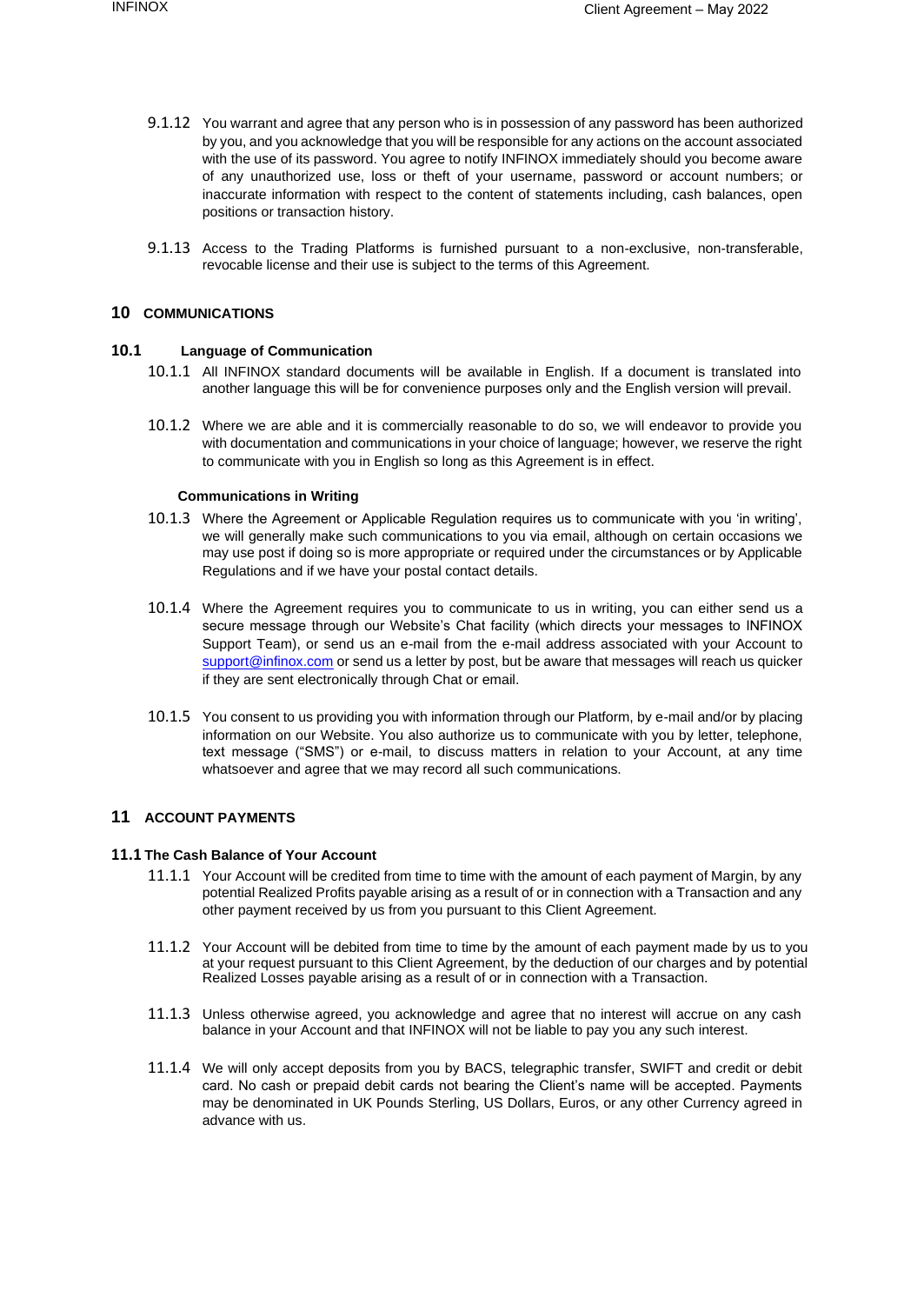# **11.2 Base Currency**

- 11.2.1 You shall designate a base currency for your Account which shall either be UK Pounds Sterling, US Dollars, Euros or any other currency agreed in advance with us referred to as the "Account Base Currency").
- 11.2.2 Any sums deposited in your Account, if in a Currency other than the Account Base Currency, may be converted to that Account Base Currency at the prevailing conversion rate as designated by us unless alternative instructions from you are accepted by us.
- 11.2.3 If any interest costs, commission and other charges to be debited to your Account are in a currency other than the Account Base Currency they may be converted to that Account Base Currency at the prevailing conversion rate as designated by us.
- 11.2.4 All payments from your Account will be made on your request in the Account Base Currency unless another Currency is agreed in advance between you and us and will be made by BACS transfer, Telegraphic Transfer, SWIFT or, where payments were made by debit or credit card, and it is permitted, transfer of funds to the relevant credit or debit card account. We shall not be obliged to make any payment to you unless your cash balance remaining after making the payment would be sufficient to cover your Margin and any unrealized losses in relation to your open Transactions on your Accounts.

# **11.3 Payment and Withdrawal Conditions**

- 11.3.1 You agree to make payments due to us under this Client Agreement in accordance with the following Terms:
	- 11.3.1.1 all electronic or telegraphic transfer or other bank fees in respect of payments by you will be your sole responsibility; and
	- 11.3.1.2 any payment made to us will only be treated as received when we receive cleared funds; and
	- 11.3.1.3 if any payment is not received by us on the due date for payment then, without limitation of any other rights which we may have, we will be entitled to charge interest on the overdue amount (both before and after judgment) at a rate of 1% per month from the date payment was due until the actual date of receipt by us; and
	- 11.3.1.4 they are made on your behalf by an authorized and regulated firm referred to as "Authorized Person" and:
		- 11.3.1.4.1 the Authorized Person is appointed by you in relation to the Account and is not acting pursuant to a limited power of attorney; and
		- 11.3.1.4.2 we have an agreement in place with that Authorized Person; and
		- 11.3.1.4.3 we have verified the account the payment is made from (where applicable) and undertaken all checks that we in our sole discretion determine are necessary or appropriate in the circumstances to comply with Applicable Regulations; and
		- 11.3.1.4.4 you indemnify us for and hold us harmless against any costs or expenses (including all legal fees and expenses) which we may incur, either before or after the commencement of any legal action, to recover payments due; and
- 11.3.2 We may in our sole and reasonable discretion refuse or delay giving effect to your request for a withdrawal of money from your Account (in whole or in part), including as a result of any request to close that Account, if any of the following apply (or, where applicable, we reasonably consider that they apply):
	- 11.3.2.1 on any calendar day, you have already made an exceptionally high number of requests (as determined by INFINOX) to withdraw money from that Account;
	- 11.3.2.2 the money is required:
		- 11.3.2.2.1 to cover any Commission, Realized Losses or net unrealized loss in respect of your Forex and CFD Margin Trades on your Account;
		- 11.3.2.2.2 to ensure that your Cash is greater than zero on your Account;
	- 11.3.2.3 the money may be required to meet a payment obligation on that Account that is due or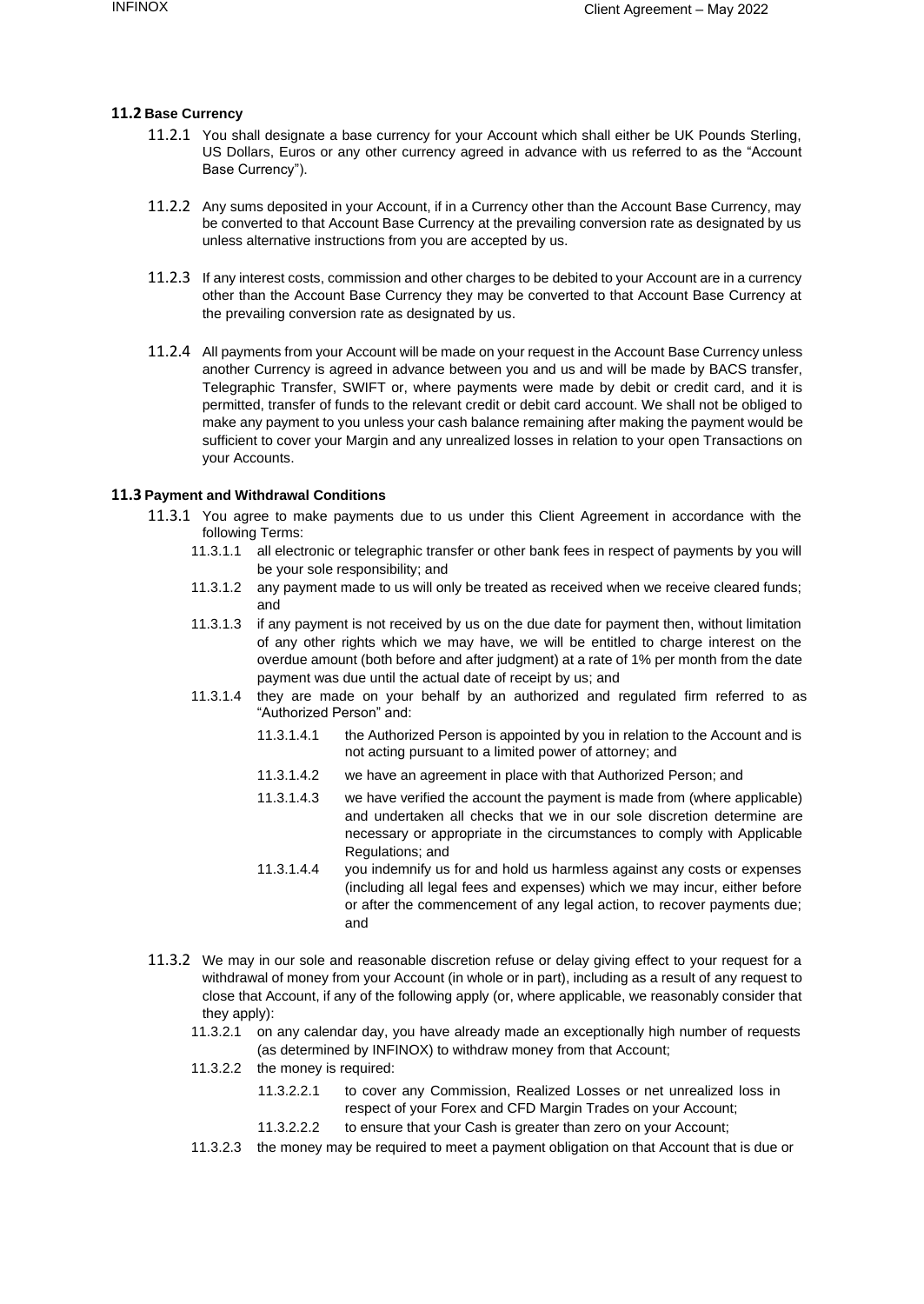reasonably likely to fall due within the next five (5) Business Days;

- 11.3.2.4 we need the money to make a Deduction or exercise our right of Set-Off or to cover any other fees or costs payable in respect of that Account in accordance with the Agreement or Applicable Regulations (including, but not limited to, any fees for market data or for tax purposes);
- 11.3.2.5 we are required to do so under Applicable Regulations or we reasonably suspect that there has been a breach of Applicable Regulations;
- 11.3.2.6 there is an unresolved dispute or a potential dispute between us and you in connection with the Agreement, including where you have breached the Agreement or we know or reasonably suspect that you may breach the Agreement; or
- 11.3.2.7 we know or reasonably suspect that the instruction has been provided by an Authorized Person acting pursuant to a limited power of attorney, and we will (except in some cases where (e) above applies) notify you as soon as reasonably practicable if we decide to refuse or delay giving effect to your request for a withdrawal and such action shall be as a result of any Exceptional Circumstance.
- 11.3.3 If your Account has a negative Cash value following Account Close-Out or termination of this Agreement, that negative Cash value represents a debt owed to us which at our sole discretion can be due and payable immediately. This will not apply if you are classified as a Retail Client as you cannot lose more than the total sum invested for trading.
- 11.3.4 Under certain circumstances, there may be a delay in processing your payments or withdrawals. Such delay may be due to the time it takes for our systems to process the payments or withdrawals, circumstances outside our control or an issue in relation to your payments or withdrawals that we may be attempting to resolve to comply with Applicable Regulations.
- 11.3.5 Please note that as part of the measures we take to prevent money laundering and fraud, withdrawals of money from your Account will only be processed by us where the destination for the money being withdrawn is the same as the origin of your payments made, unless (and subject to our prior approval) you have notified us in writing that your payment details have changed. We will only deviate from this policy in exceptional circumstances.
- 11.3.6 In certain exceptional circumstances, you may nominate an individual (your spouse, partner or child aged over 18) and accompanying bank account to fund your Account. This nominated individual will be subject to our usual Anti Money Laundering and anti-fraud checks. Funds from a nominated individual will be processed entirely at the discretion of INFINOX and we reserve the right to refuse any third-party funding request at our absolute discretion.
- 11.3.7 To make a withdrawal, you must submit a request either in writing, by telephone or by email. Where possible all funds will be returned to the same account, or source, from which they were originally deposited. Charges may apply; please contact [support@infinox.com](mailto:support@infinox.com) [f](mailto:support@infinox.com)or up-to-date information on the applicable charges.

# **11.4 Refunds**

- 11.4.1 In exceptional circumstances:<br>11.4.1.1 INFINOX may agree
	- INFINOX may agree to a refund of funds and will only do so once you have provided a satisfactory explanation for the refund. In all cases of refunds, funds will be returned to the same account or source, from which they were originally deposited. Please contact [support@infinox.com fo](mailto:support@infinox.com)r more information.
	- 11.4.1.2 We reserve the right to request additional information and/or documentation at any time in order to be satisfied that your dealings with us, including, but not limited to deposits and withdrawals are legitimate or for any reason so as to comply with our regulatory obligations. Where we are not satisfied with the information/documentation supplied, we may reject an incoming transaction and reserve the right to return the funds to you, net of any transfer fees or charges which we may incur. Any refund will be sent to the same source from where the funds were received.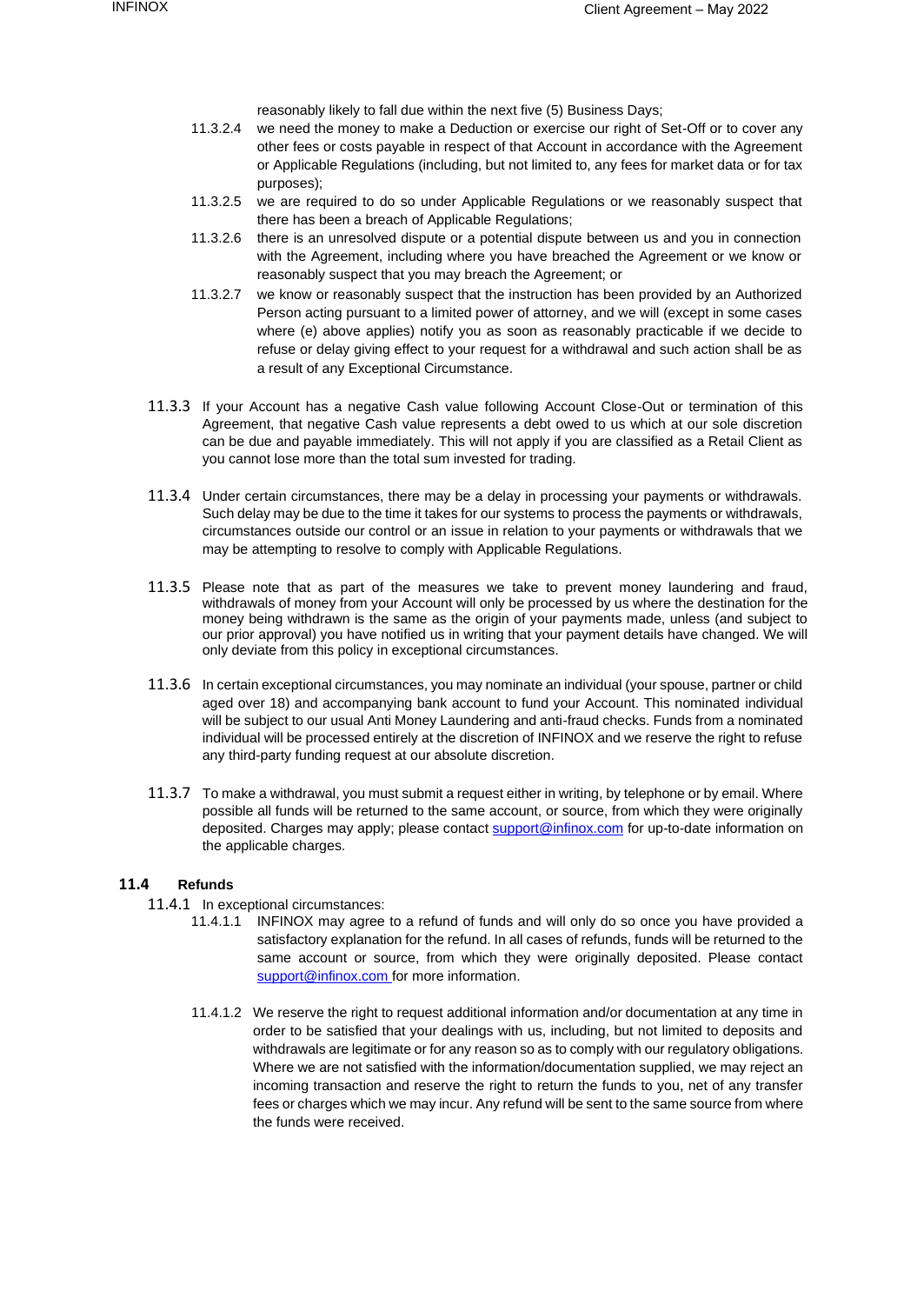### **12 ORDERS AND CONFIRMATIONS**

#### **12.1 Communication of Orders**

- 12.1.1 INFINOX operates a Straight Through Processing (STP) order execution system. Orders for execution of Transactions between you and us are to be given to us electronically through the Straight Through Processing Trading Systems.
- 12.1.2 We do not accept orders by telephone other than in the circumstances set out in clause
- 12.1.3 In the case of an emergency, you can close out an order by talking directly to a broker of INFINOX only during normal office hours. No message may be left, and no orders may be closed using answer phone or voicemail facilities or by facsimile.
- 12.1.3 Telephone calls may be recorded for the purposes of fraud prevention and quality control and by agreeing to these Terms you agree to such recordings.
- 12.1.4 Acceptance of your order will be evidenced by INFINOX's confirmation of that order. The validity of any order shall not, however, be affected by any failure or delay in such order being confirmed. Acceptance of any order does not constitute any acknowledgment agreement or representation that your Initial Margin or Margin requirement in respect of the order or your existing order is satisfied.

#### **12.2 Market Liquidity Provider and Market Action**

- 12.2.1 If a Market or Liquidity Provider (or an intermediate broker or agent, acting at the direction of, or as a result of action taken by, a Market) takes any action which we determine affects or may affect a Transaction, then we may take any action which we, in our sole discretion consider desirable to correspond with such action or to mitigate any loss incurred as a result of such action. Any such action taken by us will be binding on you.
- 12.2.2 We reserve the right, in our sole discretion, to change your underlying Liquidity provider to another provider in order to protect against abuse of our systems. Such a change may result in variable spreads being applied to Markets you trade. If the Liquidity Provider is changed, we shall have no requirement to notify you or give you prior warning of the change, conversely, we shall not be obligated to change any liquidity provider and may take any other action permitted by the Agreement.

# **12.3 Price**

- 12.3.1 INFINOX makes no warranty, express or implied, that the bid and offer prices quoted on INFINOX Trading Systems represent the prevailing Market prices. Our quoted prices may reflect, at our discretion, Market volatility or additional costs and charges which may result in an increase in the Spread as well as per Transaction or per-lot Commission.
- 12.3.2 Prices quoted for Forex and CFDs on our Platforms are derived by reference to the price of the Underlying Market, which are quoted by our Liquidity Providers whom all orders will be transmitted for execution. To this price may be added INFINOX's spread and fees so the price may differ from the exchange or Market Makers quotes on the underlying instrument, however INFINOX will seek out the best possible consideration on the Underlying Asset.

# **12.4 Limitations**

- 12.4.1 INFINOX may, at its discretion refuse to accept any Order from you but will notify you of any such refusal, without giving any reasons, promptly following receipt of your instructions.
- 12.4.2 INFINOX may cancel any instructions previously given by you provided that INFINOX have not acted on your instructions.
- 12.4.3 Without prejudice to the generality of the foregoing INFINOX reserves the right to limit the number of Open Positions that Clients may enter or maintain in Client's Account. INFINOX reserves the right, in its sole discretion, to refuse to accept any Order opening a new position or increasing an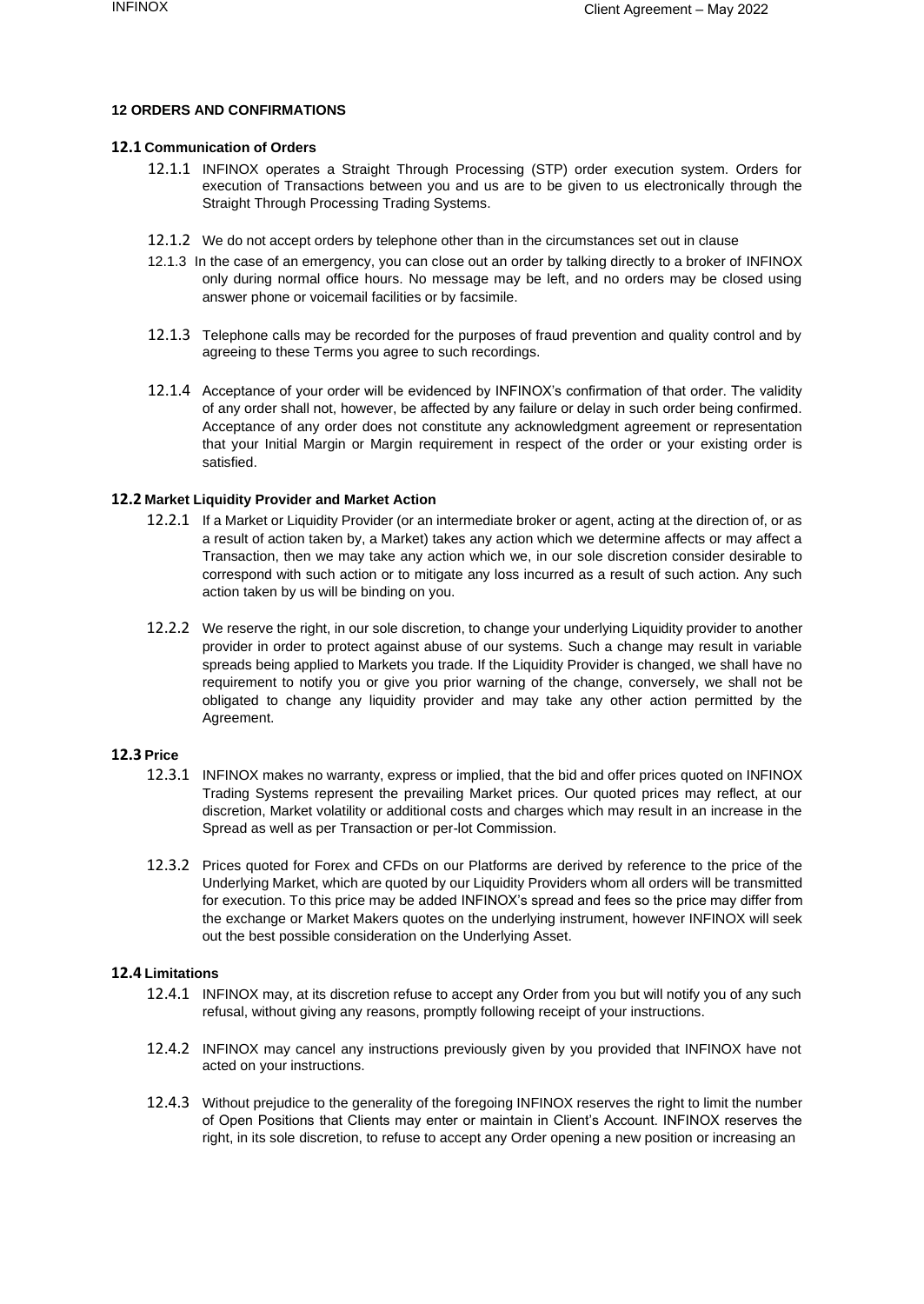Open Position.

# **12.5 Regulated Market**

You acknowledge and agree that by executing the Client Account Application that you have given us your prior express consent to execute all Orders on an Over The Counter (OTC) basis outside a regulated Market (as such terms are defined by SCB Rules).

# **12.6 Confirmation of Orders and Account Statements**

We may send you confirmations and account statements electronically or provide you with online access to confirmations and account statements stored on your INFINOX website Account. You must notify us in writing if you wish to receive confirmations in hard copy rather than electronically. Each confirmation will, in the absence of a Manifest Error, be conclusive and binding on you, unless we receive any objection from you in writing within two Business Days of the date of the relevant confirmation or we notify you of an error in the confirmation within the same period.

# **12.7 Intermediate Brokers and Other Agents**

We may, at our sole and absolute discretion, arrange for any Transaction to be affected with or through the agency of an intermediate broker, who may be an Affiliate of ours, and may not be in the United Kingdom. Neither, we nor our respective directors, officers, employees or agents will be liable to you for any act or omission of an intermediate broker or agent. No responsibility will be accepted for intermediate brokers or agents selected by you.

# **12.8 Order Execution Policy**

- 12.7.1 We provide you with price quotes and you may place Orders on the basis of those price quotes. Under the Financial Transaction and Reporting Act, 2018, INFINOX is required to take all reasonable steps to obtain the best possible result (or "best execution") on behalf of our clients when we transmit orders to our liquidity providers for execution. When selecting the venue on which to transmit trades, INFINOX will take reasonable measures to ensure that the selected venue obtains the best possible trading result for you.
- 12.7.2 We operate an Order Execution Policy which forms part of the Agreement. Therefore, by entering into an Agreement with INFINOX, you are also agreeing to the terms of our Order Execution Policy.

# **13 CLIENT MONEY, SAFEGUARDING AND ADMINISTRATION OF ASSETS**

- 13.1 As we have categorized you as Retail Client in accordance with Applicable Regulations, we are obliged to treat the money you transfer to us, money paid to us on your behalf or is credited by us to your account, as "Client Money", in accordance with SCB's Client Money Rules.
- 13.2 Among other things the rules require INFINOX to hold and segregate Client Money from its own money using an approved bank. Client money is held in "Segregated Accounts" at Commonwealth Bank of Australia as safeguard for the protection of Client Money. This account holds the aggregate of all Clients' money.
- 13.3 INFINOX may debit or credit the Client's Account with all sums payable by or to the Client.
- 13.4 Interest will not be payable on credit balances in the Client's Account.
- 13.5 All Clients will have online access to their own Account at all times, detailing their Account balance and the Transactions performed.
- 13.6 INFINOX has the permission of SCB to safeguard and administer assets, the activity consisting of both: 13.6.1 the safeguarding of assets belonging to another; and
	- 13.6.2 the administration of those assets
- 13.7 The SCB rule requires a firm to arrange adequate protection for Clients' assets when it is responsible for them. The rules are designed primarily to restrict the commingling of Client and firm's assets and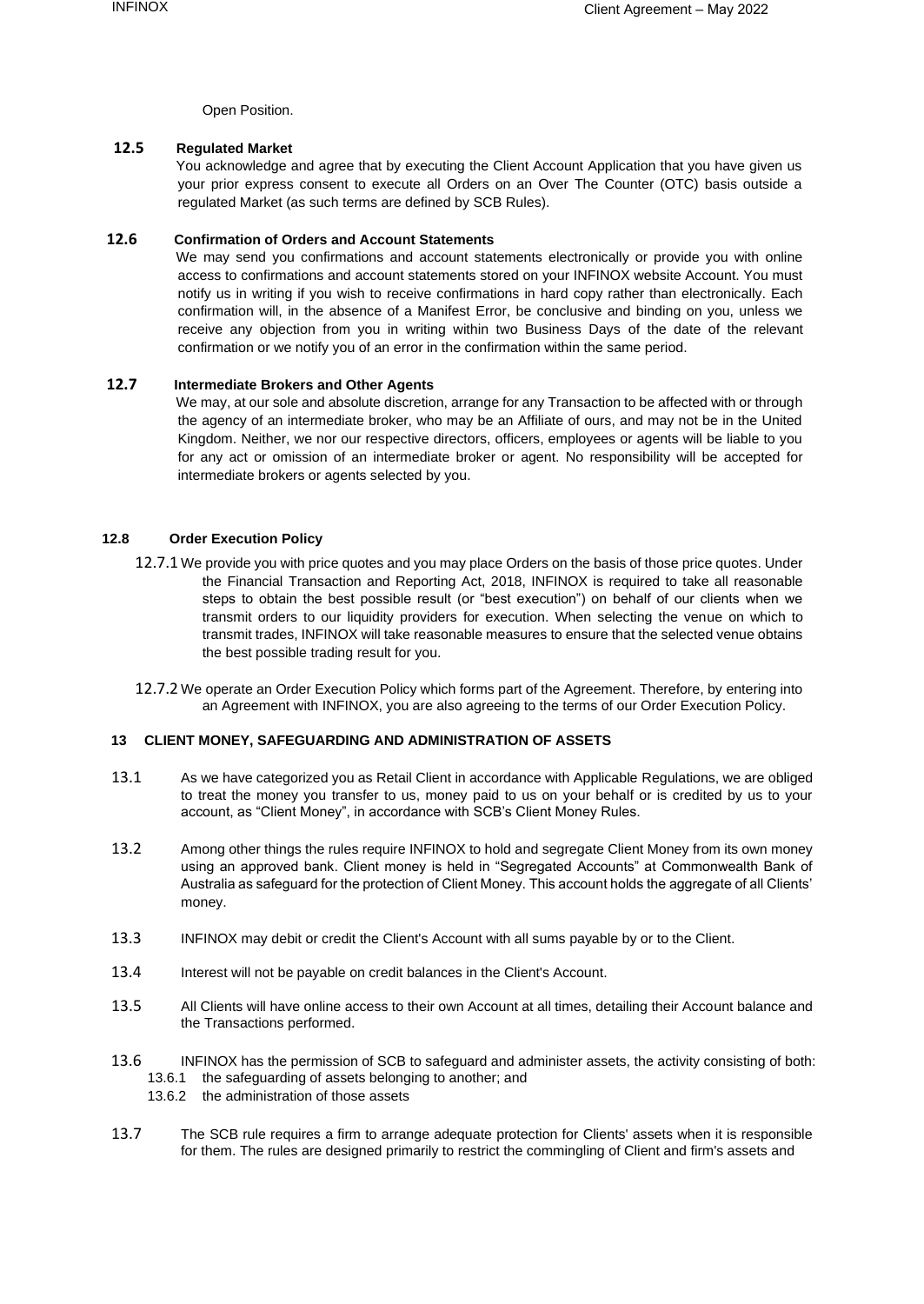minimize the risk of the Client's investments being used by the firm without the Client's agreement or contrary to the Client's wishes or being treated as the firm's assets in the event of its insolvency.

- 13.8 INFINOX have placed the appropriate procedures to protect clients' assets and investments for which it is responsible.
- 13.9 Unless the Client has notified the Company in writing to the contrary, INFINOX may hold Client Money on the Client's behalf in a Segregated Account located at an approved institution or pass money held on the Client's behalf to an intermediate broker, settlement agent or Over the Counter (OTC) counterparty located at another approved institution.
- 13.10 We will take reasonable care in the selection of any bank or third-party holding Client Money under clauses 13.1 and 13.2. We shall not be liable for the solvency, acts or omissions of any bank or other third-party holding Client money under clauses 13.1 and 13.2 except as a result of our negligence, fraud or willful default.
- 13.11 The Client agrees that, in the event that there has been no movement on the Client's Trading Account balance for a period of at least six years (notwithstanding any payments or receipts of charges, interest or similar items) and the Company is unable to trace the Client despite having taken reasonable steps to do so, the company may release any Client's money balances from the Segregated account. Having released the money from the segregated account, should a valid claim subsequently be made against the money INFINOX will make any valid claim.
- 13.12 You acknowledge and agree that you waive any entitlement (under the Client Money Rules or otherwise) to receive interest on any money that we hold for you.
- 13.13 At the close of business on each Business Day we carry out reconciliations between money required to be held in the Client Money bank account(s) and Client Money that is held in the Client Money bank account(s) in accordance with Applicable Regulations. Any required transfer to or from the Client Money bank account in respect of your Account will take place on the following Business Day. We may carry out such reconciliations and transfers more frequently, should we reasonably consider that this is necessary to protect our or your interests.
- 13.14 Infinox Limited (UK), is a company duly registered in the United Kingdom under company number 11290391, registered and located at Dawson House, 5 Jewry Street, London, EC3N 2EX as their payment processor.

#### **14 REPRESENTATIONS, WARRANTIES AND COVENANTS**

#### **14.1. Representations and Warranties**

- 14.1.1. You represent and warrant to us on and as of the date this Client Agreement comes into effect and on and as of each date on which any Transaction is outstanding, as follows:
	- 14.1.1.1 if you are an individual that you are of sound mind, legal age and legal competence;
	- 14.1.1.2 regardless of any subsequent determination to the contrary, you are suitable to trade Complex Product which are high risk products; such as CFDs, Spread Bet and Rolling Spot Forex Contracts by having the requisite level of knowledge and experience to understand the risks involved with trading such products, as also explained in the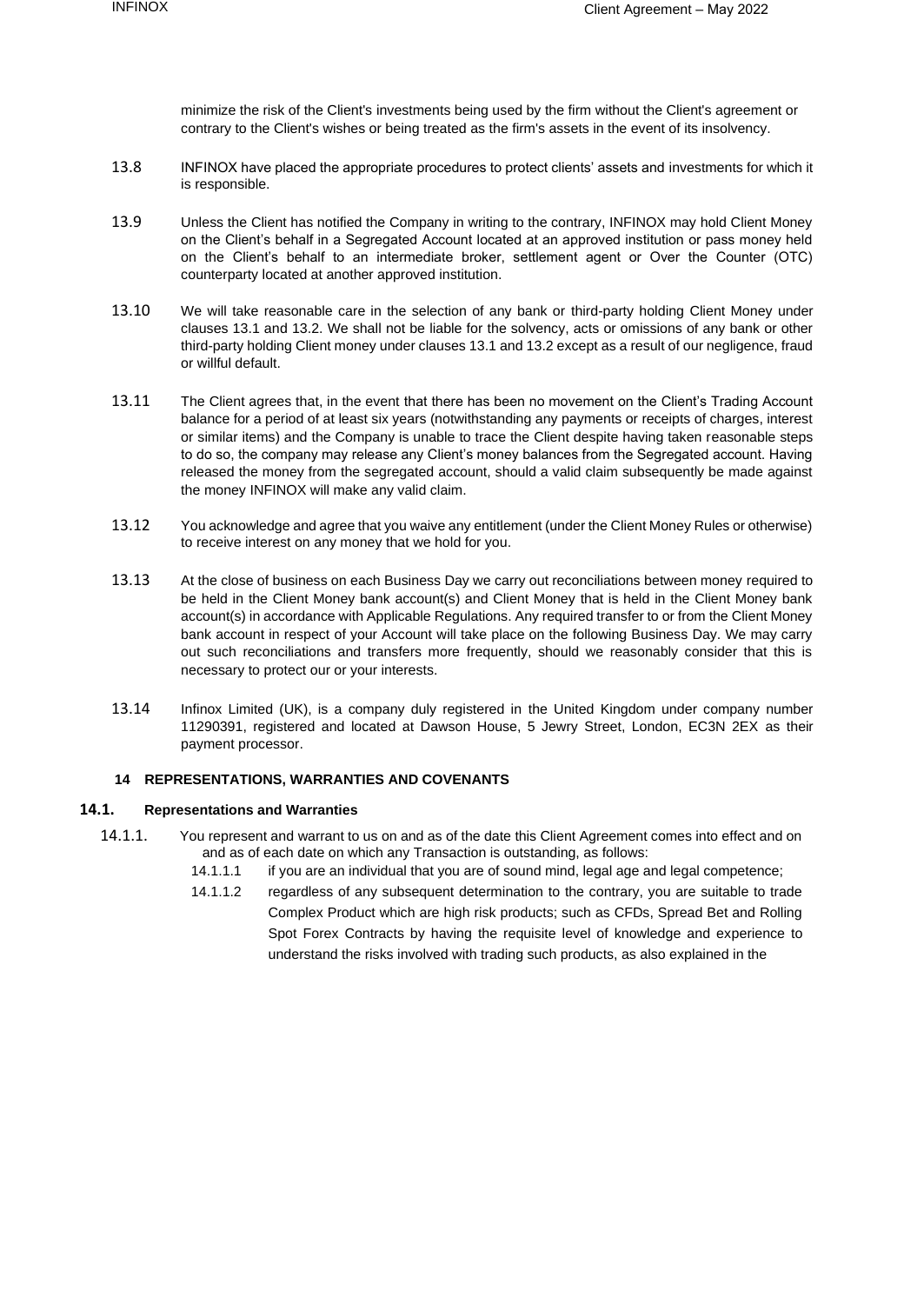General Risk Warning Notice and the product specifications in Schedules 2 and 3.

- 14.1.2. Additionally, we may at our sole discretion, may require you to have either:
	- 14.1.2.1. certain number of completed Transactions (as determined by INFINOX) of the type to be executed with INFINOX under this Agreement for a reasonable period of time (as determined by INFINOX); or
	- 14.1.2.2. you agree to trade on Demo Trading Platforms available to you on the INFINOX website.
- 14.1.3. INFINOX may, in its sole discretion, decline to permit any real Trades to be affected in your Account until you have, in INFINOX's sole judgment, satisfactorily traded on the Demo Trading Platform.
- 14.1.4. you are willing and financially able to sustain a total loss or more than your invested funds as a result of engaging in trading Complex Products such as Rolling Spot Forex and CFDs;
- 14.1.5. you have all necessary authority, powers, consents, licenses and authorizations and have taken all necessary action to enable you lawfully to enter into this Agreement and future Transactions and to grant the Security interests and powers referred to in this Client Agreement;
- 14.1.6. where applicable, the person or the persons entering into this Client Agreement and each Transaction made by you or on your behalf by an Authorized Person (except under a limited power of attorney) on our trading Platforms have been duly authorized to do so;
- 14.1.7. this Client Agreement, each Transaction and the Terms and obligations created under or in connection with them, including but not limited to any Transactions subsequent to the use of your Access details, are binding upon you and enforceable against you in accordance with their terms (subject to applicable principles of equity) and do not and will not violate the terms of any Applicable Regulation, order, charge or agreement by which you are bound or which you or any of your assets are subject;
- 14.1.8. unless you have informed us otherwise in writing you will at all times act as principal and sole beneficial owner (but not as trustee) in entering into this Client Agreement and performing each Transaction;
- 14.1.9. all details supplied on your Client Account Application as well as any other information which you provide or have provided, and you shall keep current to us in respect of your financial position or other matters is accurate, complete and not misleading;
- 14.1.10. except as otherwise agreed by us, you are the sole beneficial owner of all Margin you transfer under this Client Agreement, free and clear of any security interest whatsoever other than a lien routinely imposed on all Securities in a clearing system in which such Securities may be held; and
- 14.1.11. you are solely responsible for ascertaining whether any Transaction entered into under this Client Agreement is lawful under Applicable Regulations of the jurisdiction of your residence.

# **14.2. Covenants**

- 14.2.1. You covenant and agree with us, as follows:
	- 14.2.1.1 you will at all times obtain and comply, and do all that is necessary to maintain in full force and effect, all necessary authority, powers, consents, licenses and authorizations to:
	- 14.2.1.2 enable you to lawfully perform this Client Agreement and each Transaction; and
	- 14.2.1.3 without limiting the generality, interests and powers referred to in this Client Agreement referred to in this clause;
	- 14.2.1.4 you will promptly notify us of the occurrence of any Event of Default or Potential Event of Default with respect to you or, where applicable, any Credit Support Provider;
	- 14.2.1.5 you will promptly notify us if: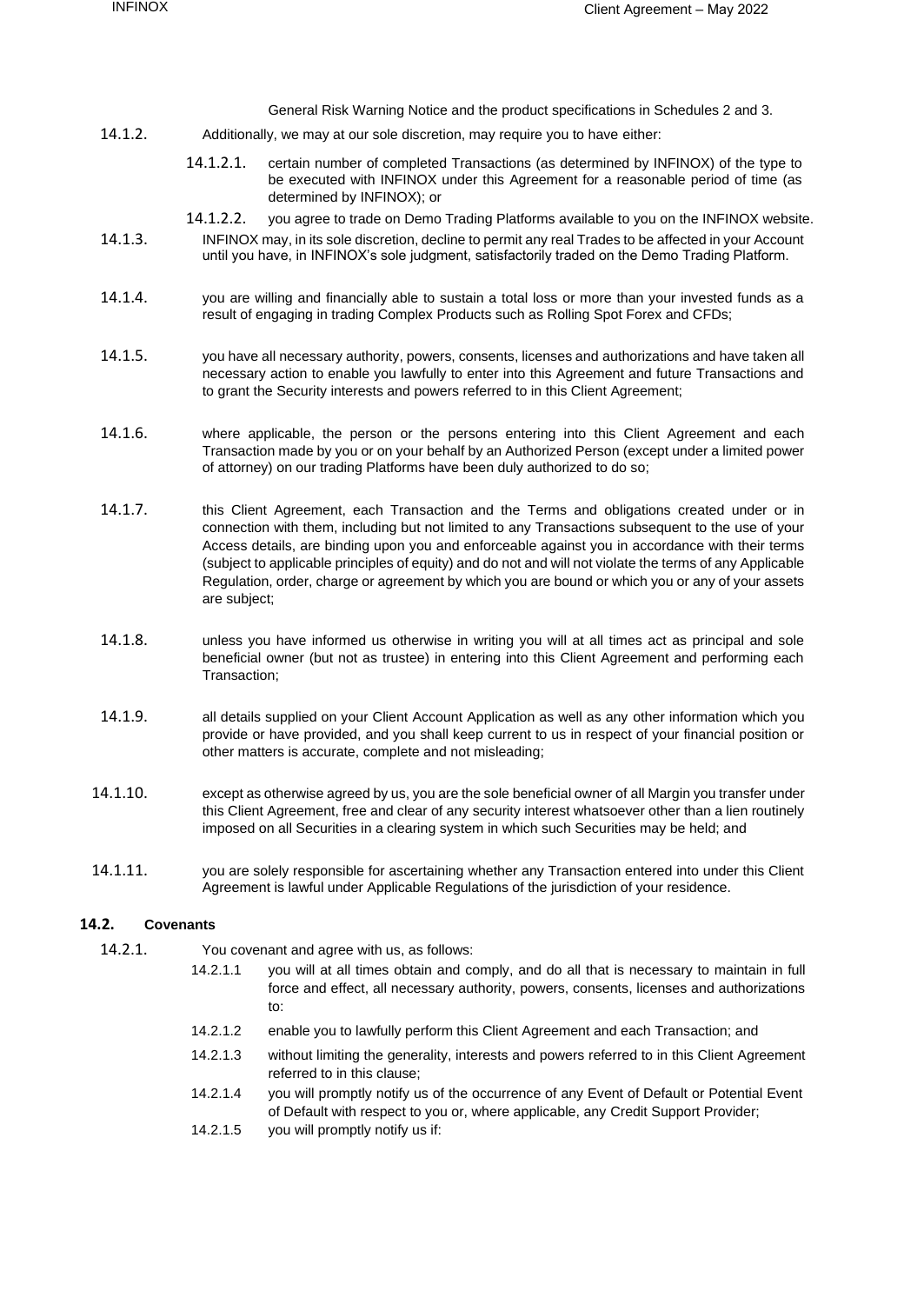- 14.2.1.5.1 you become aware of any detail supplied on your Client Account Application or any other information provided to us in respect of your financial position or other matters being inaccurate, incomplete or misleading when supplied or provided or
- 14.2.1.5.2 any such detail or information subsequently becomes inaccurate, incomplete or misleading;
- 14.2.1.6 you will at all times use all reasonable steps to comply with all Applicable Regulations in relation to this Client Agreement and any Transaction

#### **15. TERMINATION**

- **15.1.** You may terminate the Agreement at any time by giving at least 3 Business Days prior written notice to us.
- **15.2.** We may terminate the Agreement at any time by giving at least 10 Business Days prior written notice to you, except that we may terminate the Agreement immediately if you fail to observe or perform any provision of the Agreement, upon the occurrence of any Event of Default, or at any time at which you have no open Transactions in your Account.
- **15.3.** Termination will be without prejudice to accrued rights and remedies and the existence and enforceability of any open Transaction, which will remain open until closed in accordance with the Agreement.
- **15.4.** At any time after termination of the Agreement, we may, without notice, close out any of your open Transactions.
- **15.5.** Upon termination of the Agreement, any and all amounts payable by you to us will become immediately due and payable, including:
	- 15.5.1. all outstanding Commissions, fees and other charges;
	- 15.5.2. any losses incurred by us as a result of or in connection with such termination; and
	- 15.5.3. any losses and expenses realized in closing out any Transactions or settling or concluding outstanding obligations incurred by us on your behalf.
- **15.6.** Any and all provisions that by their terms or nature are intended to apply after termination of this Client Agreement will survive such termination, and each Transaction that is open at the time of termination will continue to be governed by this Client Agreement and any additional understandings or agreements between us in relation to such Transaction, in each case until any and all obligations in respect of such Transactions have been fully performed.

#### **16. MANIFEST ERRORS**

- **16.1.** A "Manifest Error" means a manifest or obvious misquote by us, or any Market, Liquidity Provider or official price source on which we have relied in connection with any Transaction, having regard to the current Market conditions at the time an Order is placed as determined by us.
- **16.2.** When determining whether a situation amounts to a Manifest Error, we may take into account any information in our possession, including information concerning all relevant Market conditions and any error in, or lack of clarity of, any information source or announcement.
- **16.3.** We will, when making a determination as to whether a situation amounts to a Manifest Error, act fairly towards you but the fact that you may have entered into, or refrained from entering into, a corresponding financial commitment, contract or Transaction in reliance on an Order placed with us (or that you have suffered or may suffer any loss) will not be taken into account by us in determining whether there has been a Manifest Error.
- **16.4.** In respect of any Manifest Error, we may (but will not be obliged to):
	- 16.4.1. amend the details of each affected Transaction to reflect what we in our sole and absolute discretion consider to be the correct or fair terms of such Transaction absent such Manifest Error; or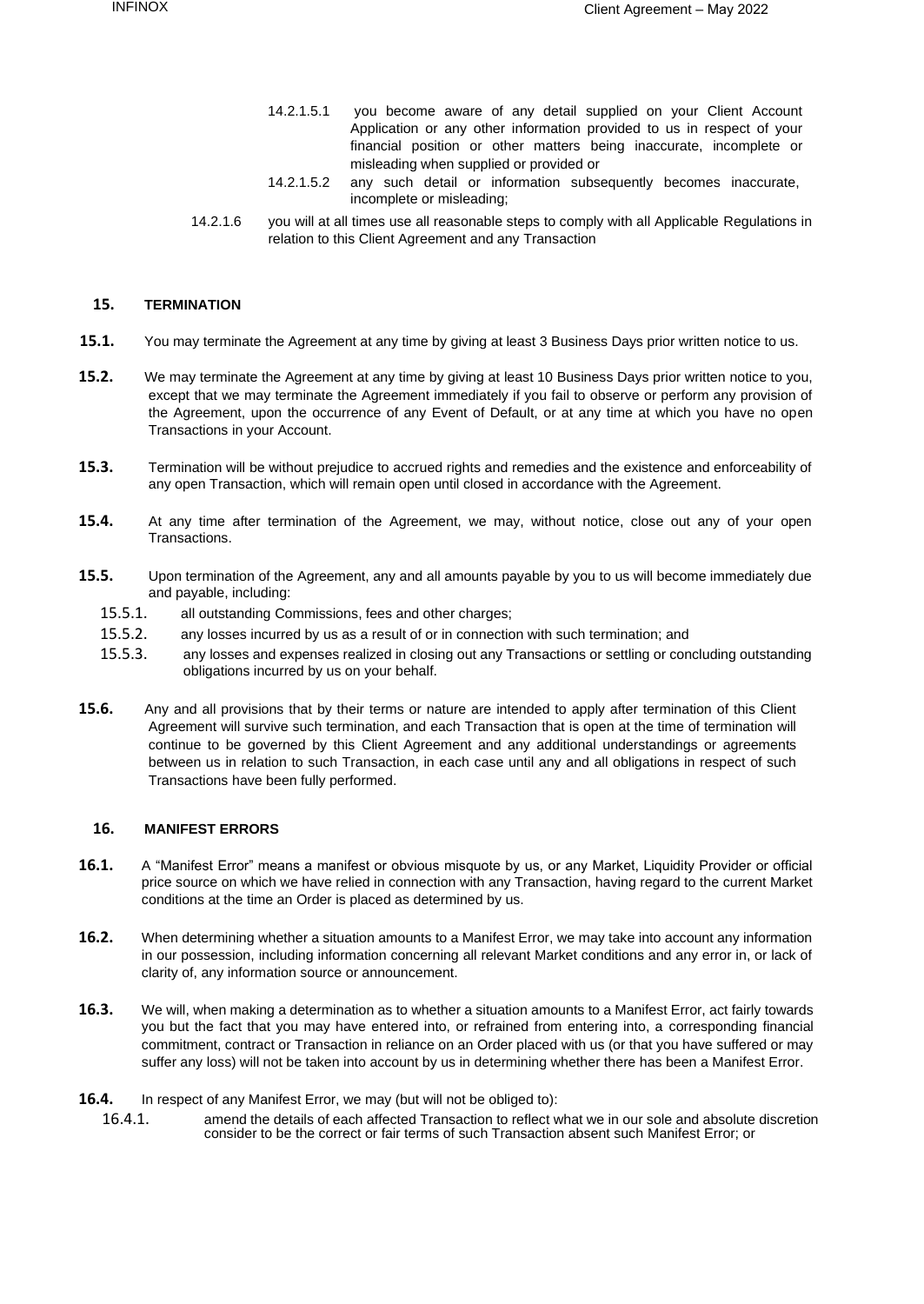- 16.4.2. declare any or all affected Transactions void, in which case all such Transactions will be deemed not to have been entered into.
- **16.5.** We will not be liable to you for any loss (including any incidental, indirect or consequential loss) you or any other person may suffer or incur as a result of or in connection with any Manifest Error (including any Manifest Error by us) or our decision to maintain, amend or declare void any affected Transaction, except to the extent that such Manifest Error resulted from our own willful default or fraud, as determined by a competent court in a final, non-appealable judgment.

#### **17. EXCLUSIONS, LIMITATIONS AND INDEMNITY**

# **17.1. General**

Nothing in this Client Agreement will exclude or restrict any duty or liability owed by us to you under Applicable Regulations.

### **17.2. General Exclusion**

- 17.2.1. Notwithstanding anything in the Agreement (other than clause 17.1) to the contrary, neither we nor any of our Affiliates nor any of our or their directors, officers, employees or agents (collectively, "Protected Persons"), will be liable for any Loss (including any incidental, indirect or consequential Loss), whether arising out of negligence, breach of contract, misrepresentation or otherwise, incurred or suffered by you or any other person under or in connection with this Client Agreement, any Transaction or any of our dealings with you (including any Order in respect of a Transaction not accepted by us), and irrespective of whether or not you or any other person have been informed of the possibility of such Loss, in each case except to the extent that such Loss arises directly from our own willful default or fraud, as determined by a competent court in a final, non-appealable judgment. Without limiting the generality of the foregoing, under no circumstances will any liability we may have to you extend to any loss of profits, loss of goodwill, loss of business opportunity or reputational damage. The foregoing will not, however, limit our liability for death or personal injury resulting from our negligence.
- 17.2.2. If at any time you are unable, for whatever reason, to communicate with us, we do not receive any communication sent by you, or you do not receive any communication sent by us under this Agreement, we will not:
	- 17.2.2.1. be responsible for any loss, damage or cost caused to you by any act, error delay or omission resulting therefrom where such loss, damage or cost is a result of your inability to open a Transaction; and
	- 17.2.2.2. except where your inability to communicate with us results from our fraud, willful default or negligence, be responsible for any loss, damage or cost caused to you by any act, error, omission or delay resulting therefrom including without limitation, where such loss, damage or cost is a result of your inability to close a Transaction.
- 17.2.3. Access to the Trading Platforms is provided "as is" INFINOX makes no warranties (express or implied), representations, or guarantees as to merchantability, fitness for any particular purpose or otherwise with respect to the Trading Platforms, their content, any documentation or any hardware or software provided by INFINOX.
- 17.2.4. Technical difficulties could be encountered in connection with the Trading Systems. These difficulties could involve, among others, failures, delays, malfunction, software erosion or hardware damage, which difficulties could be the result of hardware, software or communication link inadequacies or other causes. Such difficulties could lead to possible economic and/or data loss. In no event will INFINOX or its affiliates or any of their employees be liable for any possible loss (including loss of profit or revenue whether direct or indirect), cost or damage including, without limitation, consequential, unforeseeable, special or indirect damages or expense which might occur as a result of or arising out of using, accessing, installing, maintaining, modifying, deactivating or attempting to access the Trading Platforms or otherwise. INFINOX further reserves the right, in its sole discretion to unwind an executed Transaction or adjust the price of executed Transactions (including Transactions that have been confirmed or settled) to a fair Market price if the Transaction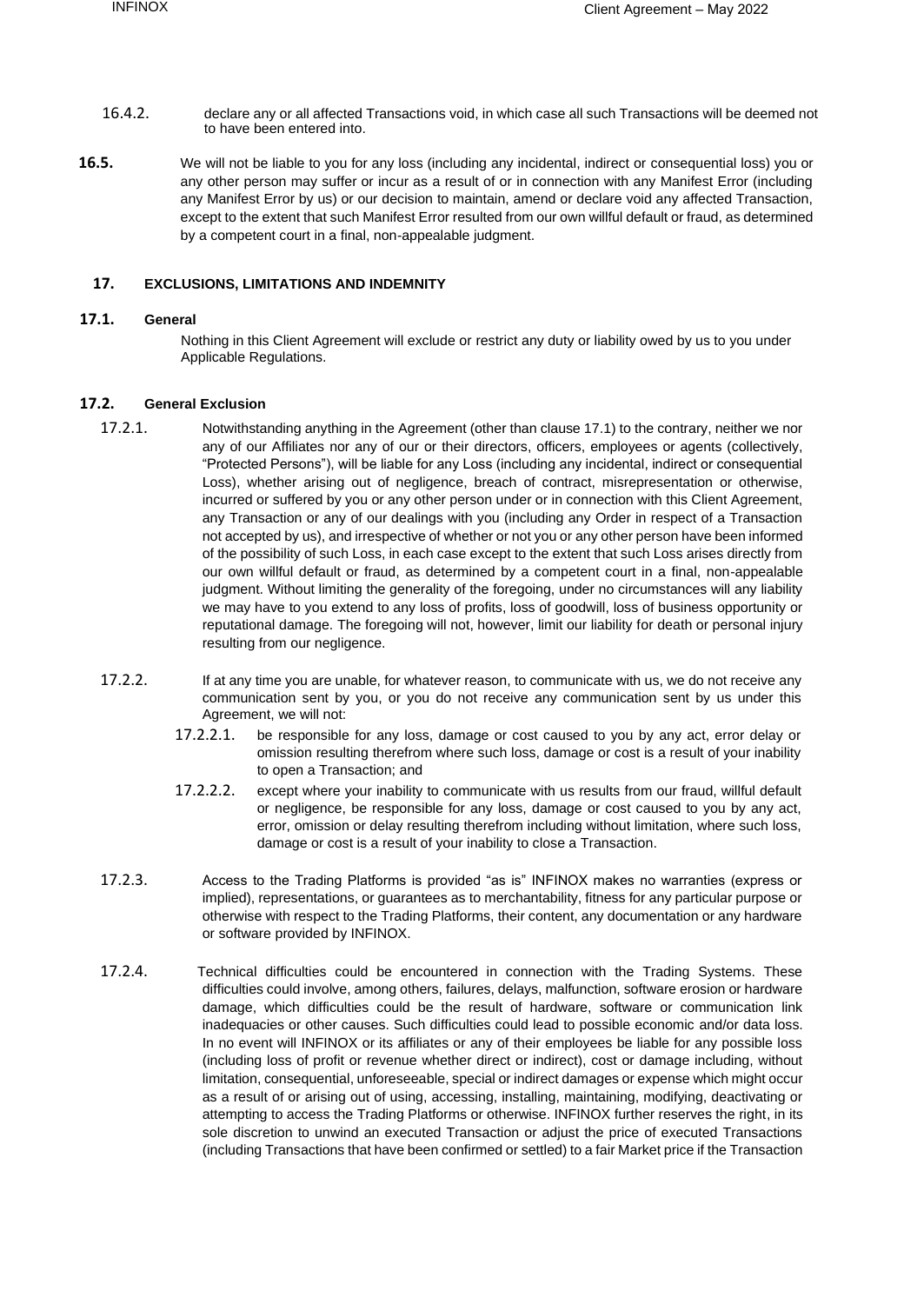was mispriced because of technical difficulties with the Trading Systems. Internet, connectivity delays, and price feed errors sometimes create a situation where the price displayed on the Trading Platforms do not accurately reflect the Market rates. The concept of "arbitrage" and "scalping", or taking advantage of these internet delays, cannot exist in an over- the-counter Market where the client is buying or selling directly from the Market. INFINOX does not permit the practice of "arbitrage" on the Trading Platforms and considers this improper use or abuse of our trading Platforms. Transactions that rely on price latency arbitrage opportunities may be revoked. INFINOX reserves the right to make the necessary corrections or adjustments on the Account involved. INFINOX may take any action we deem reasonable to recoup losses incurred as a result of the use of electronic algorithmic trading systems or any other means utilized to exploit technical deficiencies or palpable errors. Accounts that rely on arbitrage strategies may at INFINOX's sole discretion be subject to INFINOX's intervention and INFINOX's approval of any Orders. Any dispute arising from such quoting or execution errors will be resolved by INFINOX in their sole and absolute discretion.

- 17.2.5. INFINOX shall have no obligation to contact you to provide advice upon appropriate action in light of changes in Market conditions or otherwise.
- 17.2.6. You agree to indemnify and hold INFINOX, its Affiliates and any of their directors, officers, employees and agents harmless from and against any and all liabilities, losses, damages, costs and expenses, including legal fees incurred as a result of your breach of this Agreement or in connection with the provision of the services under this Client Agreement to you provided that any such liabilities, losses, damages, costs and expenses have not arisen as a result of our negligence, fraud or willful default.
- 17.2.7. Any opinions, news, research, analyses, prices, or other information contained on this website are provided as general Market commentary, and do not constitute investment advice. INFINOX is not liable for any loss or damage, including without limitation, any loss of profit, which may arise directly or indirectly from use of or reliance on such information. INFINOX has taken reasonable measures to ensure the accuracy of the information on the website. The content on this website is subject to change at any time without notice.
- 17.2.8. You agree not to attempt to abuse our trading Platforms by taking advantage of extremely low liquidity conditions. You accept that we can at our sole discretion deem such trading as abuse or manipulation of our trading Platform and that we at our sole discretion can return your investments without profit or cancel your right to trade on our trading Platform.
- 17.2.9. You agree to use only secure software programs developed by third parties including but not limited to the generality of those mentioned above, browser software that supports data security protocols compatible with protocols used by us. Moreover, you agree to follow our access procedures (Login) that support such protocols.
- 17.2.10. We will not be held responsible in the event of an unauthorized access from third parties to information including, but not limited to, electronic addresses and/or personal data, through the exchange of these data between you and us and/or any other party using the Internet or other network or electronic means available.
- 17.2.11. We are not responsible for any power cuts or failures that prevent the use of our Trading Platforms and cannot be responsible for not fulfilling any obligations under this Agreement because of network connection or electricity failures. In the case of such electricity/ communication/ Internet failures, if you wish to place an Order, then the alternative means of communications/placing orders may be by phone. We reserve the right to decline any verbal instruction in cases where its telephone recording system is not operational or in cases where we are not satisfied with your identity or in cases where the transaction is complicated or in cases where the quality of the line is poor. We further reserve the right to ask you to give instructions regarding your transactions by other means that it deems appropriate.
- 17.2.12. We shall have no liability for any potential damage you may suffer as a result of transmission errors, technical faults, malfunctions, illegal intervention in network equipment, network overloads, viruses, system errors, delays in execution, malicious blocking of access by third parties, internet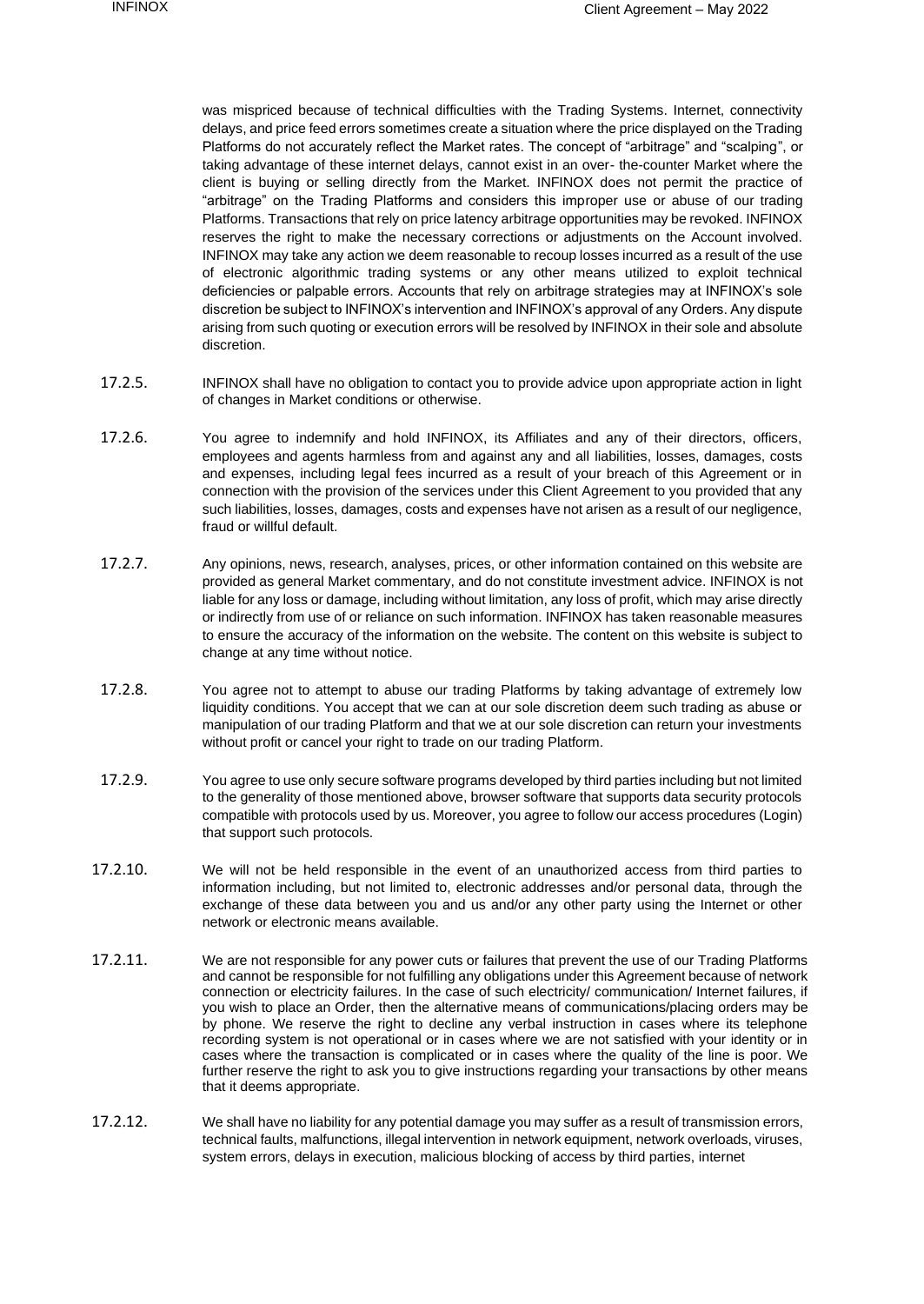malfunctions, interruptions or other deficiencies on the part of internet service providers you acknowledge that access to electronic systems / trading Platforms may be limited or unavailable due to such system errors, and that we reserve our right upon notifying you to suspend access to electronic systems / trading Platforms for this reason.

- 17.2.13. You further agree that in the case that any Transaction carried out at Prices that do not reflect its Market Prices, or that is acquired or sold at an abnormally advantageous Price (the "Mispricing") due to an undetected programming error, Market or business logic error, bug, defect, error or glitch in our trading Platforms or website software or any other reason resulting in mispricing (for the purpose of this section the "error"), we reserve the right to cancel such Transactions upon notifying you of the nature of the computer error that led to the Mispricing.
- 17.2.14. INFINOX bears no responsibility for any loss that arises as a result of delayed or unreceived communication sent to clients.

### **17.3. Trading Losses**

For the avoidance of doubt, in no circumstances will we or any other Protected Person be liable or responsible to you for any losses you may incur or suffer as a result of entering into such Transactions.

# **17.4. Tax Implications**

Without prejudice to any other disclaimer or limitation of liability contained in this Client Agreement, neither we nor any other Protected Person will have any liability or responsibility for any adverse tax implications of any Transaction.

#### **17.5. Changes in the Market**

Without prejudice to any other disclaimer or limitation of liability contained in this Client Agreement, neither we nor any other Protected Person will have any liability or responsibility by reason of any delay in accepting any Order placed by you or executing any Transaction or any change in Market conditions.

#### **17.6. Force Majeure**

- 17.6.1. If INFINOX shall, in its reasonable opinion, determine that a "Force Majeure Event" occurred; under such circumstances INFINOX shall take all reasonable steps in order to inform the client.
- 17.6.2. A Force Majeure Event is an event, occurrence or circumstance which will include, but is not limited to, the following:
	- 17.6.2.1. any natural, technological, political, governmental, social, economic event or circumstance that occurred after a transaction in a Financial Instrument occurred and such event or circumstance has not been anticipated at the date of entering into the transaction.
	- 17.6.2.2. any act of God, strike, riot or civil commotion, act or terrorism, war, industrial action, acts and regulations of any governmental or supra national bodies or authorities) that, in our opinion, prevents us from maintaining an orderly Market in one or more of the Financial Instruments in respect of which we ordinarily deal in Transactions;
	- 17.6.2.3. the suspension or closure of any Market or the abandonment or failure of any event on which we base, or to which we in any way relate, our quote, or the imposition of limits or special or unusual terms on the trading in any such Market or on any such event;
	- 17.6.2.4. the occurrence of an excessive movement in the level of any Transaction and/or the Market of an Reference Assets or our anticipation (acting reasonably) of the occurrence of such a movement;
	- 17.6.2.5. any breakdown or failure of transmission, communication or computer facilities, interruption of power supply, or electronic or communications equipment failure;
	- 17.6.2.6. failure of any relevant supplier, intermediate broker, agent or principal of ours, custodian, sub- custodian, dealer exchange, clearing house or regulatory or self-regulatory organization, for any reason, to perform its obligations.
- 17.6.3. If we determine that a Force Majeure exists, we may, at our absolute discretion, without notice and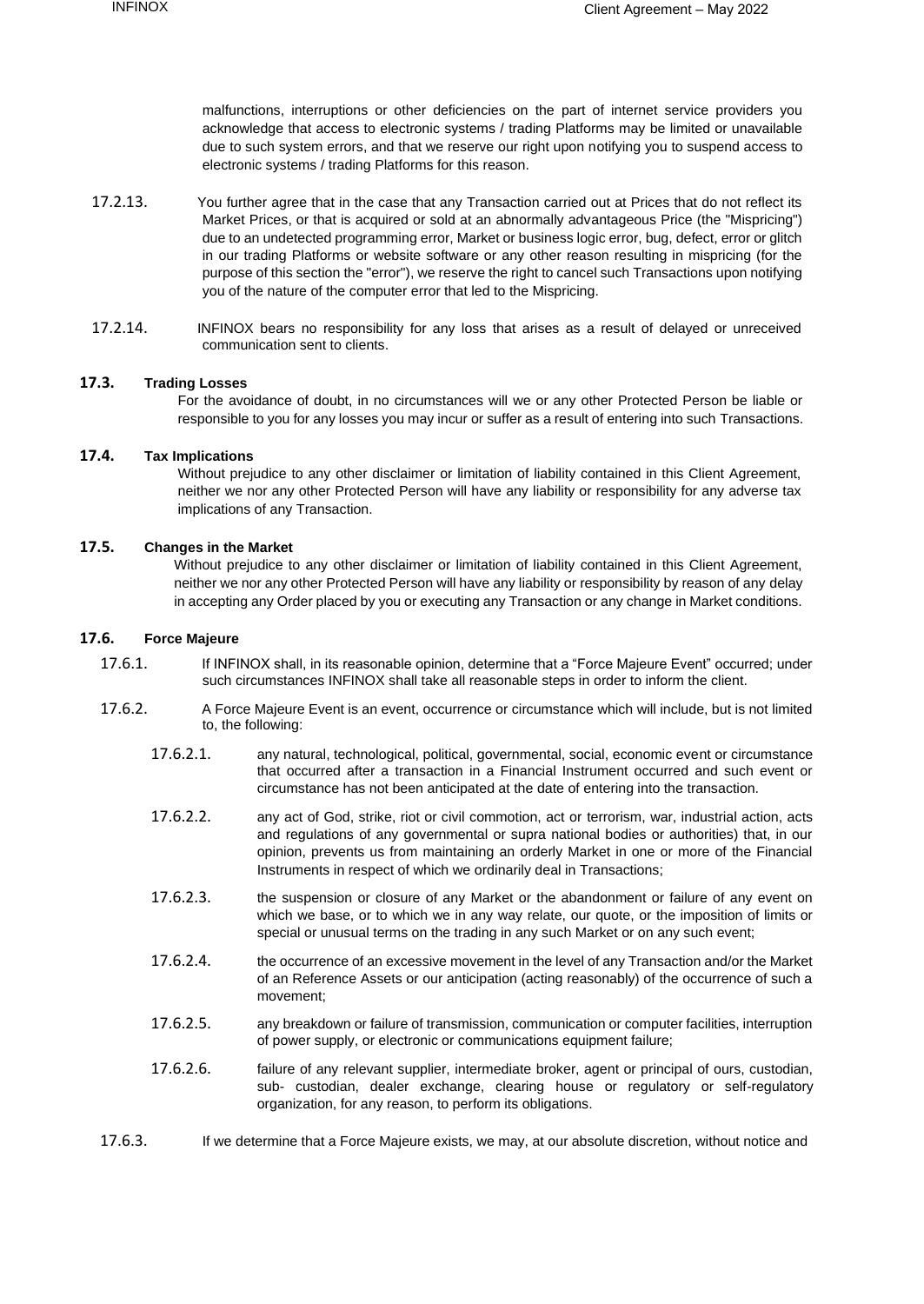at any time, take one or more of the following steps:

- 17.6.3.1. increase your Margin requirements; and/or
- 17.6.3.2. close-out all or any of your open positions at such price as we reasonably believe to be appropriate; and/or
- 17.6.3.3. suspend or modify the application of all or any of the Sections of this Agreement to the extent that the Force Majeure Event makes it impossible or impracticable for us to comply with the Section or Sections in question; and/or
- 17.6.3.4. alter the Last Dealing Time for a particular position and/or
- 17.6.3.5. Increase spreads; and/or
- 17.6.3.6. Decrease spreads; and/or
- 17.6.3.7. Request amendments to any closed positions.
- 17.6.4. Unless required by Applicable Regulations, INFINOX is entitled to refuse the provision of any investment or ancillary service to the client, at any time, without being obliged to inform the client of the reasons to do so in order to protect the legitimate interests of INFINOX.

# **17.7. Indemnity**

Without prejudice to our rights under clauses 17.1 and 17.2.1, you will pay to us such sums as we may from time to time require in any of your Accounts with us and, on a full indemnity basis, any Losses, taxes, imposts and levies which we or any other Protected Person may incur or suffer in connection with or related to any of your Accounts or any Transaction or any matching Transaction on a Market or with an intermediate broker or as a result of any misrepresentation by you or any violation by you of any of your obligations under this Client Agreement (including in connection with any Transaction) or the enforcement of any of our rights or remedies under or in connection with this Client Agreement or any Transaction.

# **17.8. Accounts Managed by an Authorized Person**

To the extent that a third party Authorized Person you have authorized to place any Order or enters into any Transaction on your behalf, you and the Authorized Person will indemnify, protect and hold us and all other Protected Persons harmless from and against any and all Losses resulting from or arising out of any claims made by you against INFINOX or any other Protected Person.

# **18. MISCELLANEOUS**

# **18.1. Notices Generally**

- 18.1.1. Unless otherwise agreed or provided in this Client Agreement, all notices, instructions and other communications sent or given by us to you under or in connection with this Client Agreement or any Transaction may be verbal or in writing and may be sent or given to your last known home address, place of work, telephone number (including by leaving messages on a telephone answering machine or voice mail system), fax number, e-mail address or other contact details.
- 18.1.2. All notices, instructions, Complaints, Disputes and other communications sent or given by you to INFINOX under or in connection with this Client Agreement or any Transaction must be sent or given in writing to our address specified on the cover page of this Client Agreement (or any other address subsequently notified to you for such purpose), addressed to the attention of our Compliance Department. Such notices, instructions, Complaints, Disputes and other communications may be sent by email to [compliance@infinox.com.](mailto:compliance@infinox.bs)

# **18.2. Receipt of Notices**

- 18.2.1. Any notice, instruction or other communication sent or given by us will be deemed to have been duly sent or given upon the earlier of (i) actual receipt by you or (ii) the time specified below, as applicable:
	- 18.2.1.1. if delivered in person, when left at your last known home or work address;
	- 18.2.1.2. if sent or given by leaving a message on a telephone answering machine message or voice mail system, one hour after the message was so left;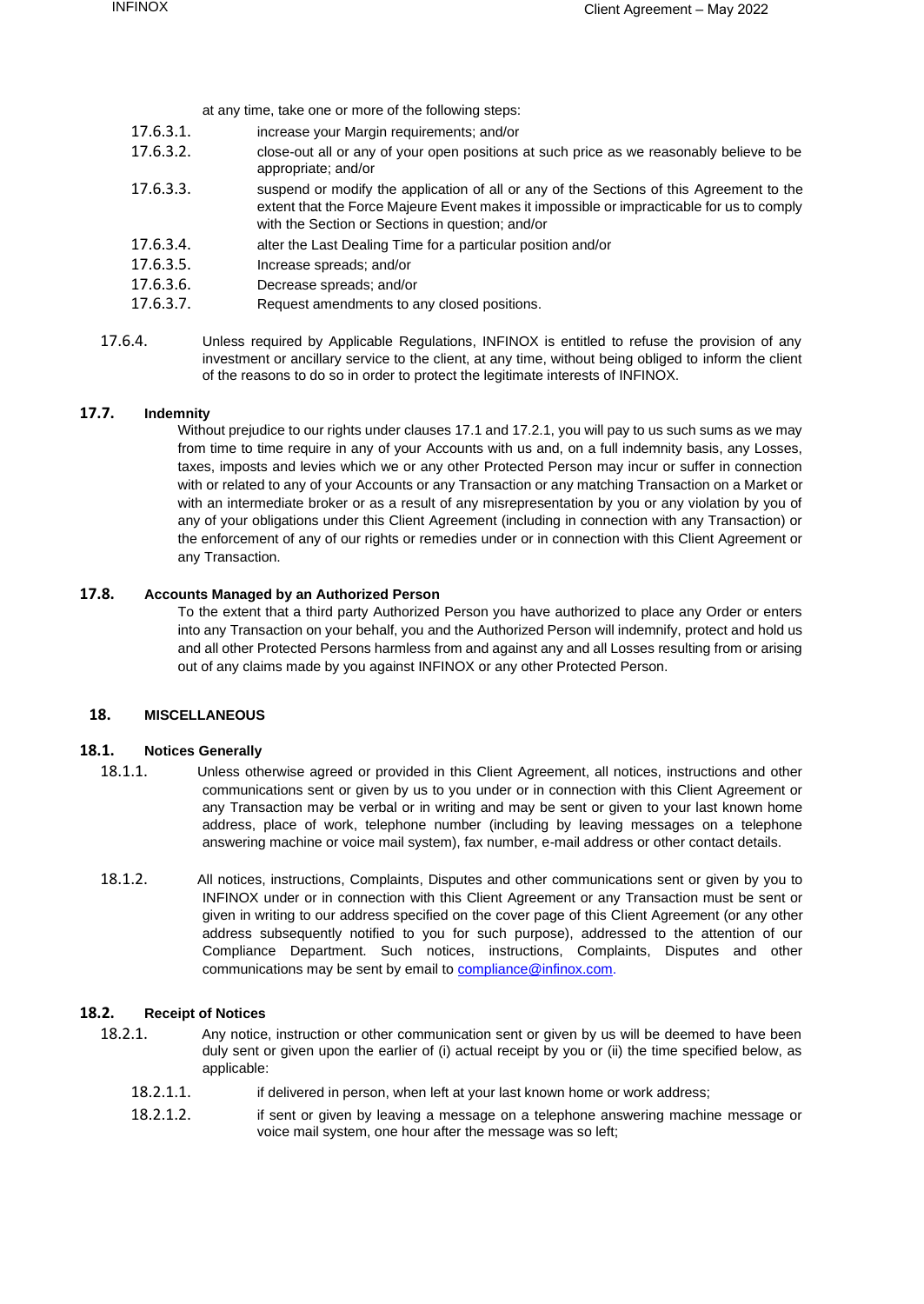- 18.2.1.3. if sent or given by first class post or overnight courier, in the ordinary course of the post or such overnight courier and in any event on the next day (or the third day in the case of international air mail) after posting (excluding Sundays and public holidays)
- 18.2.1.4. if sent or given by e-mail, one hour after sending, provided no "not sent" or "not received" message is received from the relevant e-mail provider.
- 18.2.1.5. any notice, instruction or other communication sent or given by you will be deemed to have been duly sent or given upon actual receipt by us.

### **18.3. Intellectual Property and Confidentiality**

18.3.1. You hereby agree to the following:

- 18.3.1.1. All copyright, trademark, trade secret and other intellectual property rights in the Trading Platforms shall remain at all times the sole and exclusive property of INFINOX and/or its third-party service providers and you shall have no right or interest in the Trading Platforms except for the right to access and use the Trading Platforms as specified herein.
- 18.3.1.2. You acknowledge that all our Trading Platforms are confidential and have been developed through the expenditure of substantial skill, time, effort and money.
- 18.3.1.3. You will protect the confidentiality of INFINOX and/or its third-party service providers by allowing access to the Trading Platforms only by its employees and agents on a need to access basis.
- 18.3.1.4. You will not publish, distribute, or otherwise make information available to third parties any information derived from or relating to the Trading Platforms.
- 18.3.1.5. You will not copy, modify, de-compile, reverse engineer, and make derivative works of the Trading Platforms or in the manner in which it operates.

#### **18.4. Joint Accounts and/or Trust Accounts.**

- 18.4.1. If more than one natural person executed this Agreement, all such natural persons agree to be jointly and severally liable for the obligations assumed in this Agreement. If this Agreement is executed by a trust, unincorporated association, partnership, custodian or other fiduciary, such Client agrees to indemnify, defend, save and hold free and harmless INFINOX for any liabilities, claims, losses, damages costs and expenses, including attorney's fees, resulting directly or indirectly from breach of any fiduciary or similar duty or obligation or any allegation thereof, including attorney's fees.
- 18.4.2. If your Account is set up as a Joint Account, INFINOX is authorized to act on the instructions of any one owner, without further inquiry, with regard to trading in the Account and the disposition of any and all assets in the Account. The parties to such joint account shall each be jointly (together) and severally (individually) liable.
- 18.4.3. INFINOX reserves the right, in accordance with Anti Money Laundering regulations and other Applicable Regulations, to carry out checks on the identity of all individuals who are part of a joint bank account, where the bank account is to be used for funding your trading Account and for the purpose of withdrawals from your trading account.

#### **18.5. Electronic Communications**

- 18.5.1. Subject to Applicable Regulations, any communications between you and us using electronic signatures will be binding to the same extent as if they were in writing. By signing the Client Account Application you give your consent to the receipt of communications by electronic means, notwithstanding that certain communications would otherwise be required to be made using a durable medium under Applicable Regulations.
- 18.5.2. Without limiting the generality of the foregoing, Orders placed on or other instructions given by electronic means will constitute evidence of such Orders or instructions. If you no longer wish to communicate in this way, you must revoke your consent in writing in accordance with clause 10. If you do not wish to communicate via electronic means at all, you must inform us of your wishes prior to you signing the Client Account Application.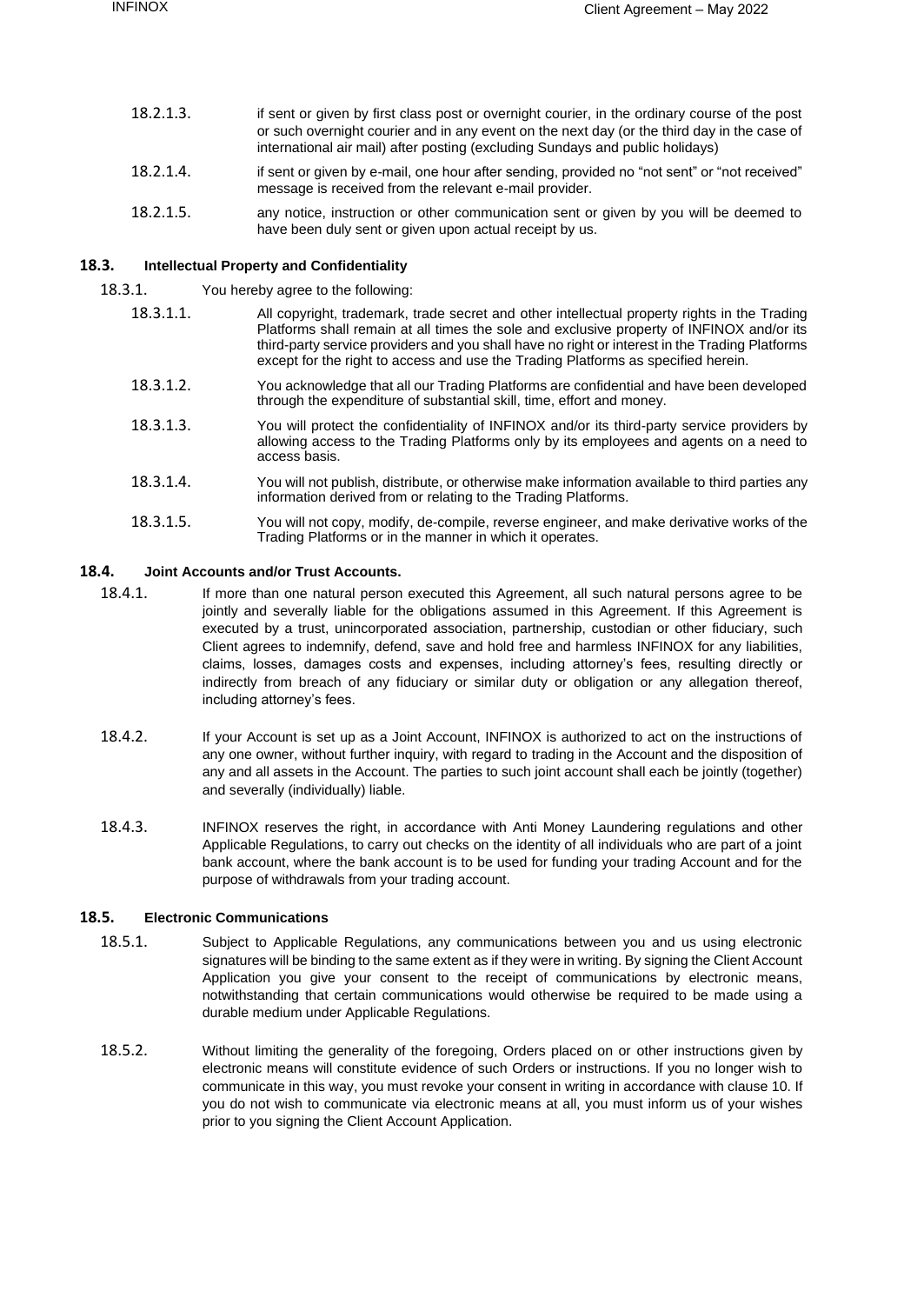# **18.6. Change of Address**

You agree to immediately notify us in writing of any change of your address or other contact details, such notification to be given in accordance with clause 19.

### **18.7. Third Party Rights**

A person who is not a party to this Agreement has no rights to enforce any Terms of this Agreement.

#### **18.8. Assignment**

- 18.8.1. This Agreement is for the benefit of and binding upon you and us and our respective successors and permitted assigns, and thereby you agree to the following:
	- 18.8.1.1. You may not and will not assign, charge or otherwise transfer, or purport to assign, charge or otherwise transfer, this Agreement, any rights or obligations hereunder or any interest herein (including any indirect, beneficial, synthetic or economic interest), in each case without INFINOX's prior written consent (which may be withheld or delayed in the sole and absolute discretion of INFINOX), and any attempted or purported assignment, charge or transfer in violation of this sentence will be void.
	- 18.8.1.2. No assignment, charge or transfer by you will relieve you of any of your obligations or liabilities hereunder.
	- 18.8.1.3. We may transfer this Agreement or any rights or obligations hereunder to any of our Affiliates or to any third party which acquires the business of INFINOX, without your consent.

## **18.9. Rights and remedies**

- 18.9.1. The rights and remedies provided or referenced in this Agreement are cumulative and not exclusive of any other rights or remedies we may have, whether as a matter of contract, under common law, or otherwise.
- 18.9.2. We will be under no obligation to exercise any right or remedy at all or in a manner or at a time or in a manner that takes into account your interests or is otherwise beneficial to you.
- 18.9.3. No failure or delay by us in exercising any of our rights or remedies under or in connection with this Agreement or any Transaction will operate as a waiver of those or any other rights or remedies.
- 18.9.4. No single or partial exercise of a right or remedy will prevent further exercise of that right or remedy or the exercise of another right or remedy.

#### **18.10. Partial Invalidity**

If, at any time, any provision of this Agreement is or becomes illegal, invalid or unenforceable in any respect under the law of any jurisdiction, neither the legality, validity or enforceability of the remaining provisions of this Agreement nor the legality, validity or enforceability of such provision under the law of any other jurisdiction will in any way be affected or impaired.

#### **18.11. Entire Client Agreement**

This Client Agreement together with the schedules attached constitutes the entire agreement between the parties with respect to the subject matter of this Client Agreement and supersedes all prior or contemporaneous oral or written communications, proposals, agreements and representations with respect to such subject matter.

# **18.12. Recording of Calls**

- 18.12.1. We may record telephone conversations between you and us without the use of a warning tone, including for the purpose of ensuring that the material terms of each Transaction and any other material information are promptly and accurately recorded. Such records will be our sole property and accepted by you as evidence of Orders placed or other instructions given.
- 18.12.2. Telephone calls may also be recorded for the purposes of fraud prevention, monitoring, training and quality control in accordance with Applicable regulations and by agreeing to these Terms of this Client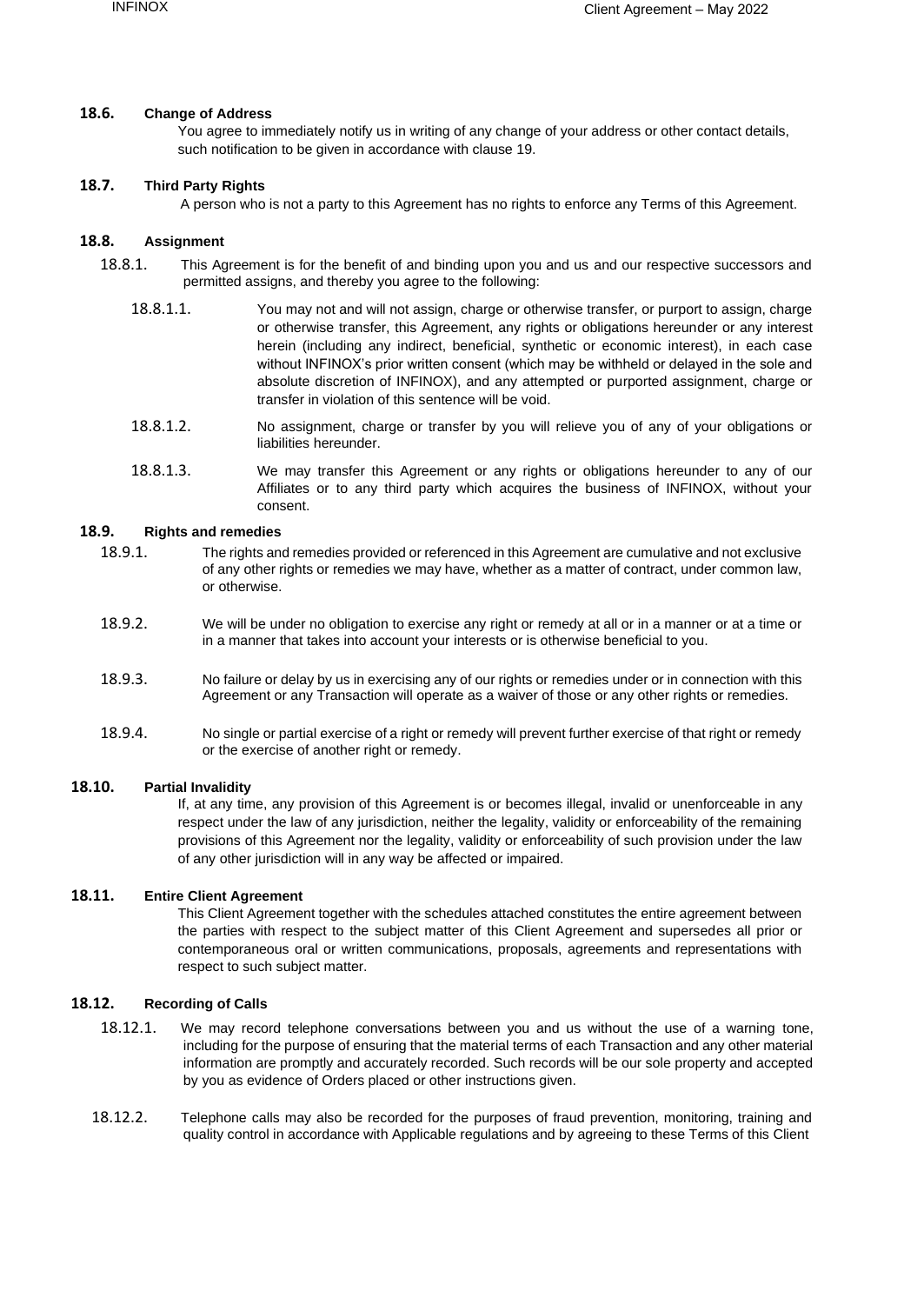Agreement you agree to such call recordings.

18.12.3. You agree that we may record all telephone conversations and/or any communications by other means between you and us, and use such recordings, or transcripts of such recordings, as well as any emails, recorded chat messages or other communications you send to us for the purposes of investigating any complaint you may make, or for any other legal or regulatory purposes including as evidence in any dispute or anticipated dispute between you and us. We shall retain records of all telephone conversations for the duration required by Applicable Regulations.

# **18.13. Our Records**

- 18.13.1. Our records will be evidence of your dealings with us in connection with our services and your Account, which will be held for a period of time as indicated by Applicable Regulations.
- 18.13.2. You will not object to the admission of our records as evidence in any Proceeding because such records are not originals, are not in writing or are documents produced by a computer.
- 18.13.3. You will not rely on us to comply with any of your recordkeeping obligations, notwithstanding the fact that records may be made available to you on request in our sole and absolute discretion.

# **18.14. Your Records**

- 18.14.1. You agree to keep adequate records in accordance with Applicable Regulations to demonstrate the nature of Orders submitted and the time at which such Orders are submitted.
- 18.14.2. You agree to keep all information that you hold relating to your Account, including any e-mails and letters and any promotions that we send to you, confidential at all times.

#### **18.15. Co-operation for Proceedings**

18.15.1. You agree to cooperate with us to the full extent possible in the defense or prosecution of any Proceeding.

#### **19. DATA PROTECTION AND DISCLOSURE OF INFORMATION**

- **19.1.** INFINOX agrees to treat information provided in connection with an application on this website as confidential. We will provide you with investment and ancillary services on the basis of information provided by you and you represent and warrant that all information given is true and accurate.
- **19.2.** By opening an Account with us and by placing Orders and entering into Transactions, you acknowledge that you will be providing personal information (possibly including sensitive data) within the meaning of the Data Protection (Privacy of Personal Information) Act, 2007 to us, and you consent to the processing of that information by us for the purposes of performing our obligations under this Agreement and administering the relationship between you and us, including the disclosure of the information to Affiliates both within and outside the European Union and/or European Economic Area.
- **19.3.** Data may be transferred to, and stored and processed in countries which do not offer "adequate protection" for the purposes of the Data Protection Act for any purpose related to the operation of your Account. Such purposes include the processing of instructions and generation of confirmations, the operation of control systems; the operation of management information systems and allowing staff of any of our Affiliates who share responsibility for managing your relationship from other offices to view information about you.
- **19.4.** We have security procedures covering the storage and disclosure of your personal information to prevent unauthorized access and to comply with our legal obligations.
- **19.5.** You are entitled to ask us for details of the personal information that we hold about you, the purposes for which they are being or are to be processed, and the recipients or classes of recipients to whom such information is or may be disclosed. If you would like to obtain any such information, please contact us. We may charge a fee (details of which are available upon request) for providing this information to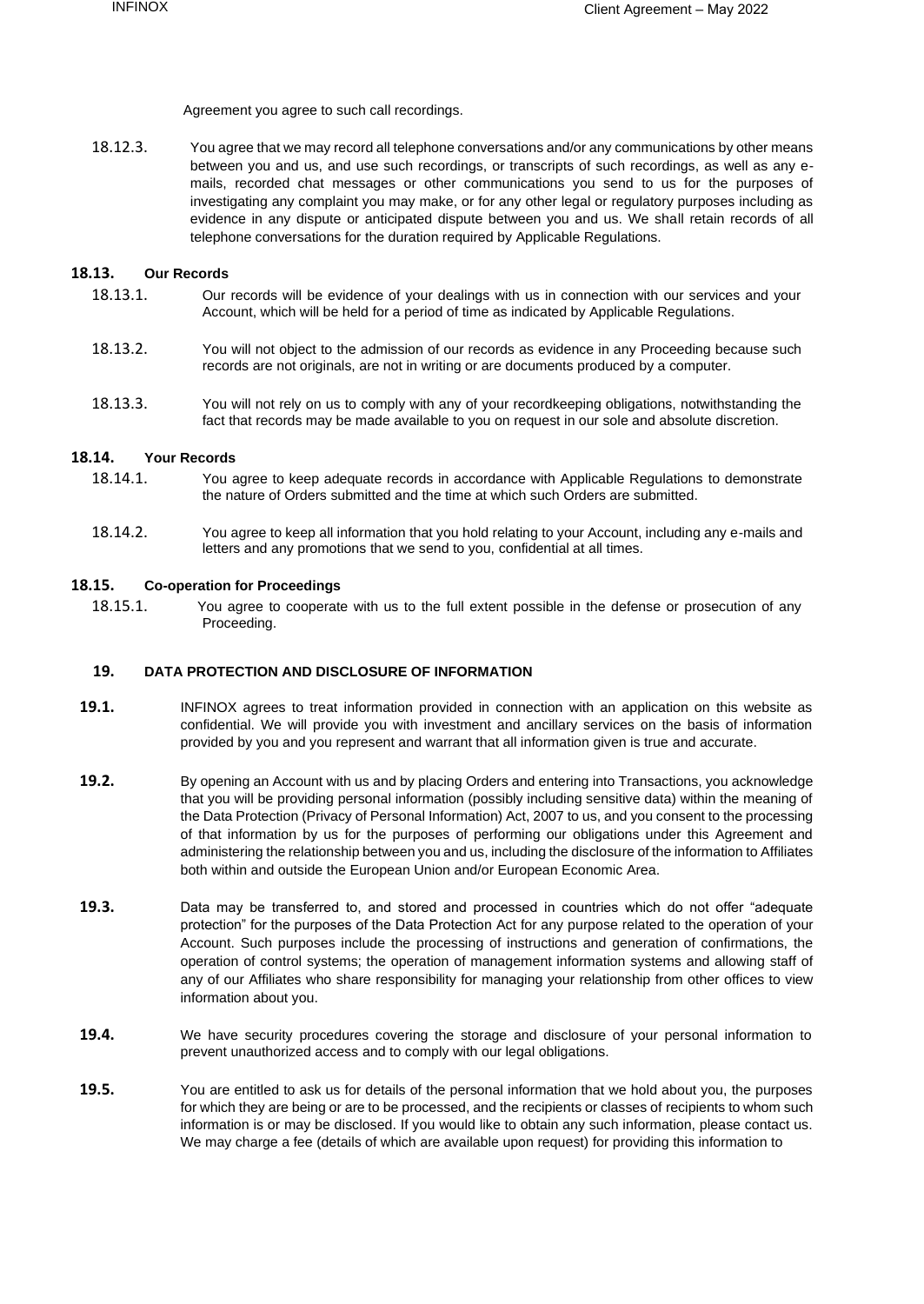you. If you make a written request to us, we will also correct, delete and/or block personal information from further processing if that information proves to be inaccurate.

- **19.6.** Your personal information may be maintained on computer records and will not be disclosed to other parties except where we shall be entitled to disclose information concerning you or your Account (including without limitation information concerning late payment) and where we are expressly permitted to on a 'need to know· basis:
	- 19.6.1. Disclose information as required by Applicable Regulation, by the SCB or other regulatory authority; and/or
	- 19.6.2. Disclose information to the institution holding client assets, their successors in business, and other institutions with which agreements are entered in order to provide you our services; and/or
	- 19.6.3. Disclose to your employer (including the employer's Compliance Officer or auditor's) if it is Authorized or exempt under the Act (or any successor legislation or equivalent legislation or regulations in a foreign jurisdiction); and/or
	- 19.6.4. Disclose to any other person we accept as seeking a reference or credit reference in good faith.

# **20. USEFUL CONTACTS**

#### **Client Support**

**[support@infinox.com](mailto:support@infinox.com) Tel:** 0-800-060-8744

**Compliance Department [compliance@infinox.com](mailto:compliance@infinox.com)**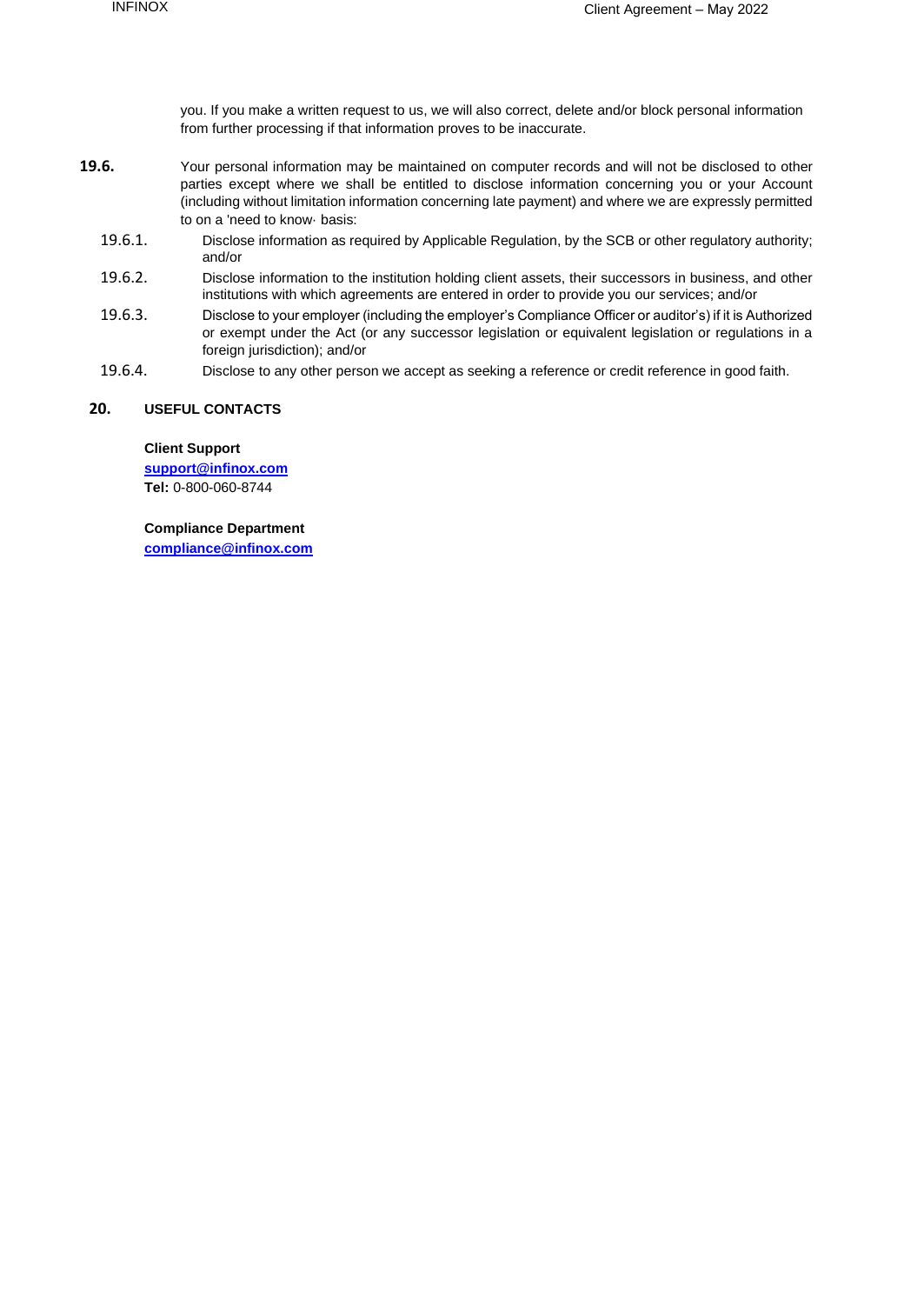# **Schedule 1: Definitions**

In this agreement the following words and phrases have the following meanings:

# **Access Codes**

Means the username and password, or any other credentials provided by us to you for accessing your Account and trading through our electronic systems, the security of which is your sole responsibility and the use of which and any damage caused by any act or omission is your sole responsibility.

# **Account**

Means any account of yours opened with us for the purposes of executing Transactions with us in foreign exchange, Commodities, CFDs or other Financial Instruments.

# **Account Base Currency**

Has the meaning set out in clause 11.2.

#### **Act**

Means the Bahamas Securities Industry Act (SIA) 2011.

#### **Affiliate**

Affiliate of any person means any other person directly or indirectly controlling or controlled by, or under direct or indirect common control with, such person. For purposes of this definition, "control" when used with respect to any person means the power to direct the management and policies of such person, directly or indirectly, whether through the ownership of voting securities or otherwise, and the terms "controlling" and "controlled" have meanings correlative to the foregoing.

#### **Applicable Regulations**

Means the legislations and regulations set out in the Act, Securities Industry Rules or any other rules of a relevant regulatory authority or any other Rules of a relevant Market and all other applicable laws, rules and regulations as in force from time to time.

#### **Asset Class**

An asset class is a group of securities that exhibits similar characteristics, behaves similarly in the marketplace and is subject to the same laws and regulations. The traditional main asset classes are equities, or stocks; fixed income, or bonds; however, derivatives such as commodities, indices and currencies are also considered as Asset Classes.

#### **Authorized Person**

Any one or more person(s) appointed by you and has the required authority, in accordance with clauses 17.8 and 11.3.1 (d), to act and/or give instructions on your behalf in respect of the Agreement and the relevant Account(s).

# **Business Day**

Means a day (other than a Saturday or Sunday) on which banks generally are open for business in Nassau, Bahamas.

# **Contracts for Difference or CFD**

Means a contract for differences within the meaning of the Securities Industry Act. A CFD is a type of Transaction the purpose of which is to secure a profit or avoid a loss by reference to fluctuations in the value or price of an Instrument.

# **Closing Date**

Means the date on which the close-out of an open Transaction is effective.

# **Commission**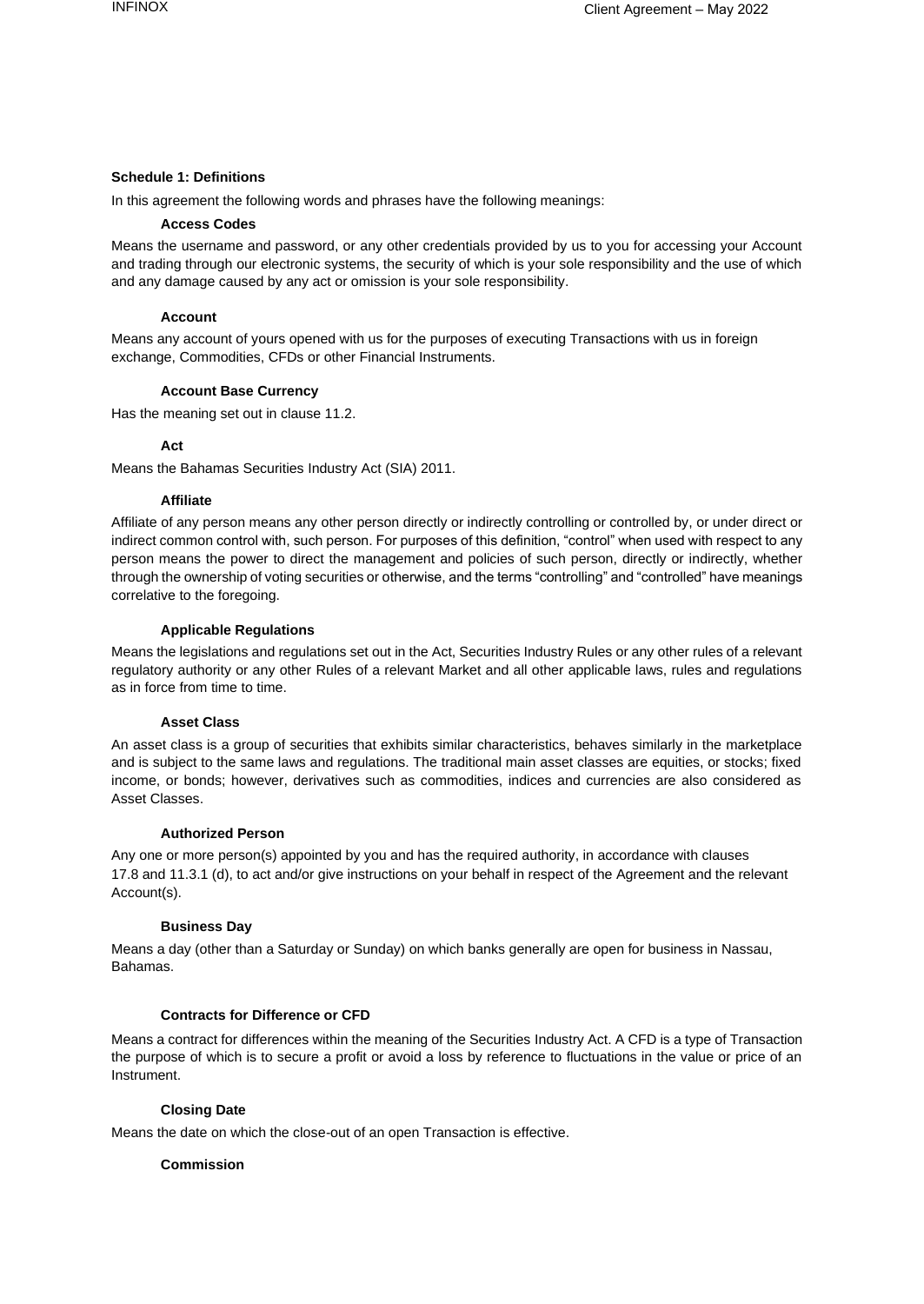Means the commission, charges or other remuneration in connection with a Transaction as disclosed and as notified to you from time to time.

#### **Commodity CFD Contract**

Means a CFD where the underlying Reference Asset is a Commodity.

#### **Commodity**

Means a commodity offered for trading by INFINOX.

#### **Contract Quantity**

Means the number or volume of Reference Asset units to which a Transaction (or Trade) relates.

#### **Credit Support Document**

Means any guarantee, hypothecation agreement, Margin or security agreement or document, or any other document creating or evidencing an obligation on the part of another person, in our favour in respect of any of your obligations under or in connection with this Client Agreement or any Transaction.

#### **Currency**

Will be construed so as to include any unit of account.

#### **Current Contract Value**

Means the Reference Asset Price per unit multiplied by the Contract Quantity from time to time.

#### **Client Account Application**

Means the application and other forms supplied by INFINOX to open your Account.

#### **Derivative**

A derivative is a security with a price that is dependent upon or derived from one or more underlying assets. The derivative itself is a contract between two or more parties based upon the asset or assets. Its value is determined by fluctuations in the underlying asset. Underlying assets include stocks bonds, commodities, currencies and market indexes. In the case of INFINOX's trading platforms, all derivatives are traded Over the Counter (OTC) i.e., off an exchange.

#### **Event of Default**

Event of Default means (a) an Act of Insolvency occurs in relation to you; (b) you are an individual and you die or become of unsound mind; (c) you act in breach of any of your obligations under this Agreement; (d) any representation or warranty made by you under this Agreement and/or any information provided to us in connection with this Agreement is or becomes untrue or misleading; (e) any amount due to us is not paid in accordance with this Agreement; and (f) at any time and for any periods deemed reasonable by us where you are not contactable or you do not respond to any notice or correspondence from us.

#### **Exceptional Market Event**

The suspension, closure, liquidation, imposition of limits, special, or unusual terms, excessive movement, volatility or loss of liquidity in any relevant Market or Reference Asset, or where INFINOX reasonably anticipates any of the above circumstances are about to occur.

#### **Expiry Date**

The last possible date and time at which any CFD Trade or Pending Order will automatically expire.

#### **Expiry Transaction**

Means a Transaction which had a set contract period at the end of which the Expiry Transaction expires automatically.

# **SCB**

Means the Securities Commission of The Bahamas or any successor organization or authority for the time being responsible for the regulation of the financial services industry in the Bahamas, which can be contacted through its website: [www.scb.gov.bs.](http://www.scb.gov.bs/)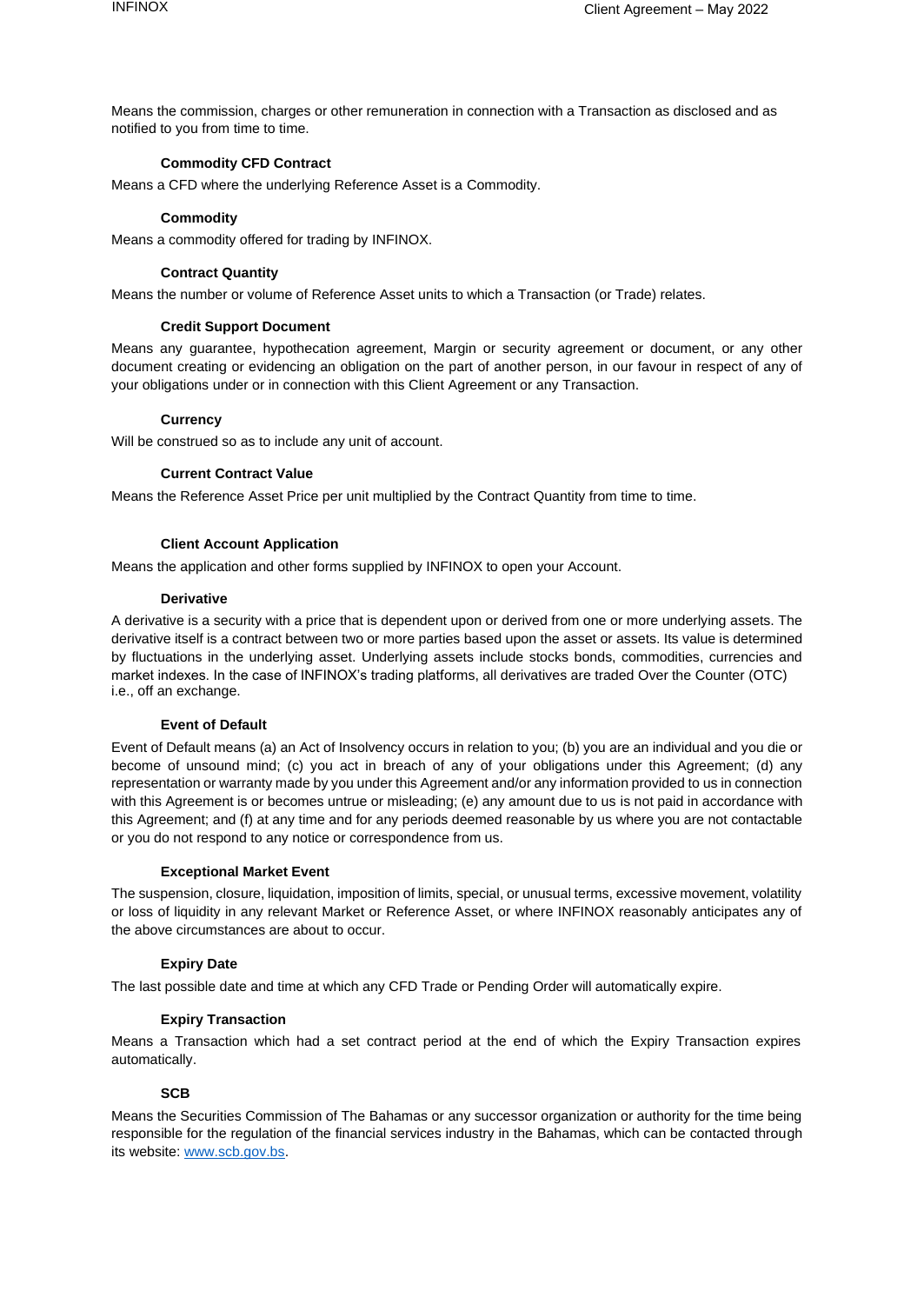# **Financial Instrument**

Also referred to as financial security. It is an investment of the type set out within the Securities Industry Act 2011, which includes but not limited to options, futures, rolling spot forex and any other derivative contracts relating to securities, currencies, interest rates or yields, or other derivative instruments or financial indices.

### **SCB Rules**

Means the Rules of the SCB as in force from time to time as set out in the regulations.

# **Hedging Disruption**

Means circumstances where INFINOX is unable, after using commercially reasonable (but no greater) efforts, to (i) acquire, establish, re-establish, substitute, maintain, unwind, or dispose of any transaction or asset it deems necessary to hedge any risk related to or in connection with the relevant Transaction or (ii) realize, recover or remit the proceeds of any such transaction or asset.

# **Insolvency Law**

Means, with respect to any person, any bankruptcy, insolvency, regulatory, supervisory or similar law (including any corporate or other law with potential application in the event of insolvency) applicable to such person.

# **Insolvency Officer**

Means any trustee, receiver, liquidator, conservator, administrator, insolvency officer or other similar official appointed pursuant to an Insolvency Law.

# **Last Dealing Time**

Means the last day and (as the context requires) time before which a Transaction may be dealt in, as notified to you, or otherwise the last day and (as the context requires) time on which a Reference Asset may be dealt in on the relevant Market.

## **Liquidity Provider**

Means a bank or other financial institution that provides executable bid and offer prices in respect of the relevant Reference Assets on a continuous or regular basis.

# **Loss**

Means any loss, cost, claim, damages (whether compensatory, exemplary or punitive) or expenses, including fees and expenses of legal counsel.

# **Margin**

Means Initial Margin, Variation or Maintenance Margin (for clarity only, this means the required funds available in an Account for the purposes of opening and maintaining an Open Position);

# **Margin Call**

Means a demand or request for funds or additional funds to bring your Account balance to Zero (0) or above and to prevent a potential future negative balance on a client's account due to Transactions under this Client Agreement.

# **Market**

Means any Market or multilateral trading facility subject to government or state regulation with established trading rules and trading hours including a Regulated Market and a Multilateral Trading Facility (MTF) as defined in Article 4 of the Markets in Financial Instruments Directive 2004/39/EC.

# **MiFID**

The Markets in Financial Instruments Directive is the EU legislation that regulates firms who provide services to clients linked to 'financial instruments' (shares, bonds, units in collective investment schemes and derivatives), and the venues where those instruments are traded.

# **Market Abuse**

Has the meaning set out in the Act.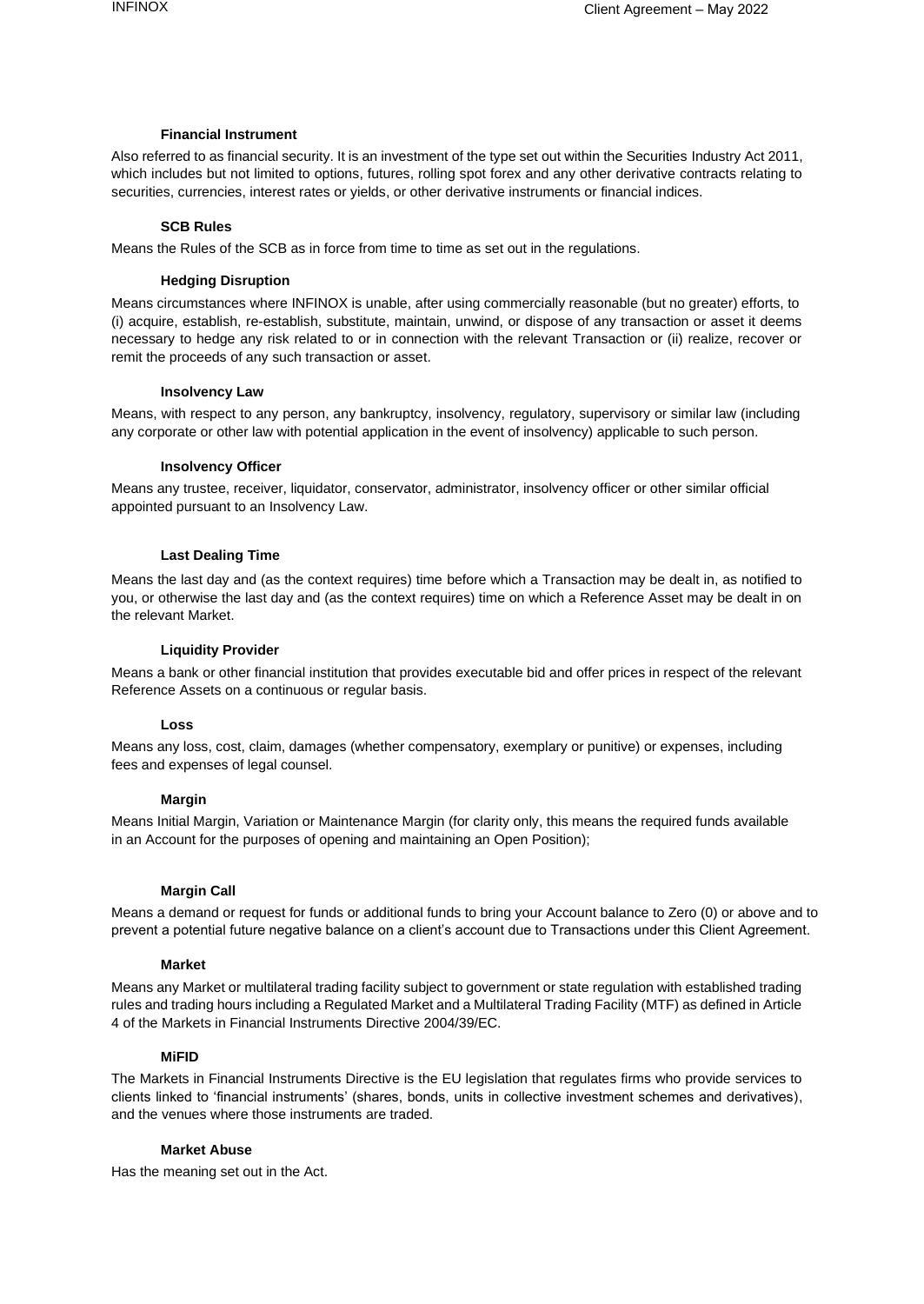# **Multilateral Trading Facility (MTF**)

MiFID defined MTF as a multilateral system, operated by an investment firm or a market operator, which brings together multiple third- party buying and selling interests in financial instruments – in the system and in accordance with non-discretionary rules – in a way that results in a contract.

# **Opening Contract Value**

Means in respect of any Transaction, the Contract Quantity multiplied by the Opening Price.

# **Open Position or Trade**

Means any long or short position or Trade that has not been closed or expired.

# **Opening Price**

Means in respect of any Transaction, the price of the Reference Asset specified in an Order acceptance of which gives rise to that Transaction.

# **Order**

Means a request to open or close a Transaction at a price quoted by INFINOX as appropriate.

# **Potential Return**

This is an estimated return calculated by the Range Spreads Platform and there is no guarantee the potential return will be achieved. You can lose all the money you have invested. Only invest money you can afford to lose.

# **Price Range**

The difference between the low and high prices for a security or index over a specific time period. Range defines the price spread for a defined period, such as a day or year, and indicates the security's price Volatility. The more volatile the security or index, the wider the range.

#### **Proceedings**

Means any suit, action or proceeding under or in connection with this Client Agreement or any Transaction, or arising out of any act or omission required or permitted under or in connection with this Client Agreement or any Transaction, in each case whether brought or commenced by either party or a third party.

# **Range Spreads**

Meaning a Contract for Difference (CFD) within the meaning of the Securities Industry Act which can be entered into by purchasing underlying assets of asset classes on the Range Spreads Platform.

# **Realized Loss**

Realized profit is profit or negative amount of funds that comes from a completed trade (i.e., a trade that has been closed or expired). Realized profit is usually already deposited into the Client's trading Account and can be withdrawn from their trading Account to their bank account.

#### **Realized Profit**

Realized profit is profit or positive amount of funds that comes from a completed trade (i.e., a trade that has been closed or expired). Realized profit is usually already deposited into the Client's trading Account and can be withdrawn from their trading Account to their bank account.

# **Reference Asset**

Means property of any description or an index or other factor designated in a CFD to which reference is made to fluctuations in the value or price for the purpose of determining profits or losses under the CFD.

# **Regulated Market**

A multilateral system operated and/or managed by a market operator, which brings together or facilitates the bringing together of multiple third-party buying and selling interests in financial instruments.

# **Retail Client**

Means a client categorized as neither a Professional Client nor an Eligible Counterparty Client in accordance with SCB Rules.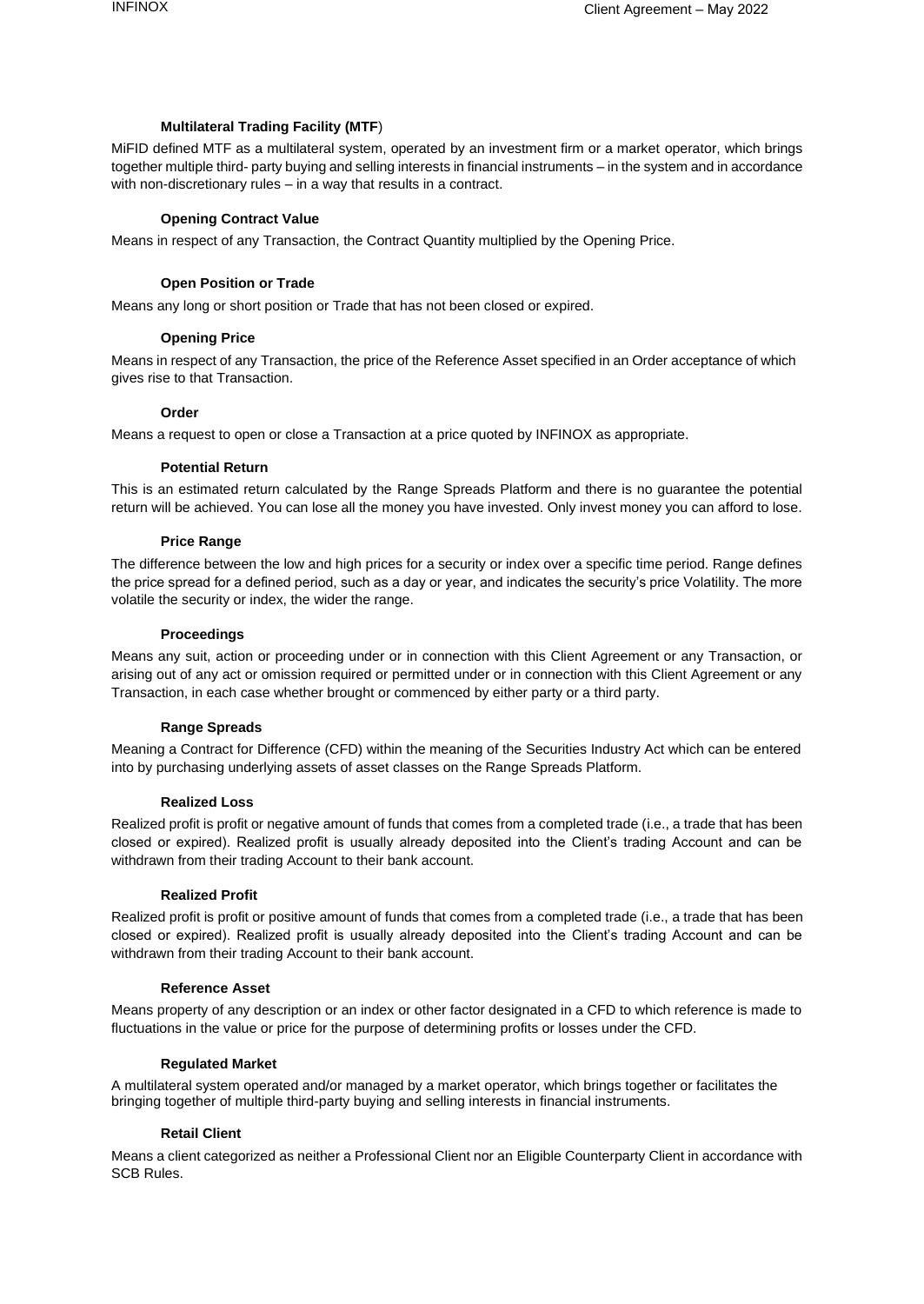#### **Risk Notice**

Means the General Risk Disclosure Notice provided at Schedule 2. It is the notice we are obliged to give, in accordance with Applicable Regulations, to Retail Clients and Professional Clients in relation to the risks associated with the Products and Services provided under this Agreement.

#### **Rolling Spot Forex Contract**

Means either of the following:

- a.a future, other than a future traded or expressed to be as traded on Market, where the property to be sold under the contract is foreign exchange or sterling; or
- b.a CFD where the profit is to be secured or loss avoided by reference to fluctuations in foreign exchange and in either case where the contract is entered into for the purposes of speculation.

# **Rules**

Means articles, rules, regulations, procedures and customs, as in force from time to time.

#### **Scheme**

Has the meaning set out in clause 4.6.

#### **Security**

Means investments of the type set out within the Securities Industry Act 2011.

#### **Sentiment**

Sentiments are types of Indices calculated based on the Prices of other Asset Classes namely Currencies, Indices and Commodities' Price movements.

#### **Slippage**

Slippage means that the specific price requested by a client is not available when an order is presented for execution so the order is executed as close as practical to the client's requested price which may lead to Positive Slippage or Negative Slippage.

# **Spread**

Means the difference between the lower and higher figures of a quoted two-way price for a Financial Instrument.

#### **Spread Betting**

"Spread Betting" shall mean a bet on the difference between the opening and closing price of a contract, the financial value of which is derived by reference to fluctuations in the price of the underlying asset (which may include but is not limited to Currency Pair, shares, futures, metals, or indices).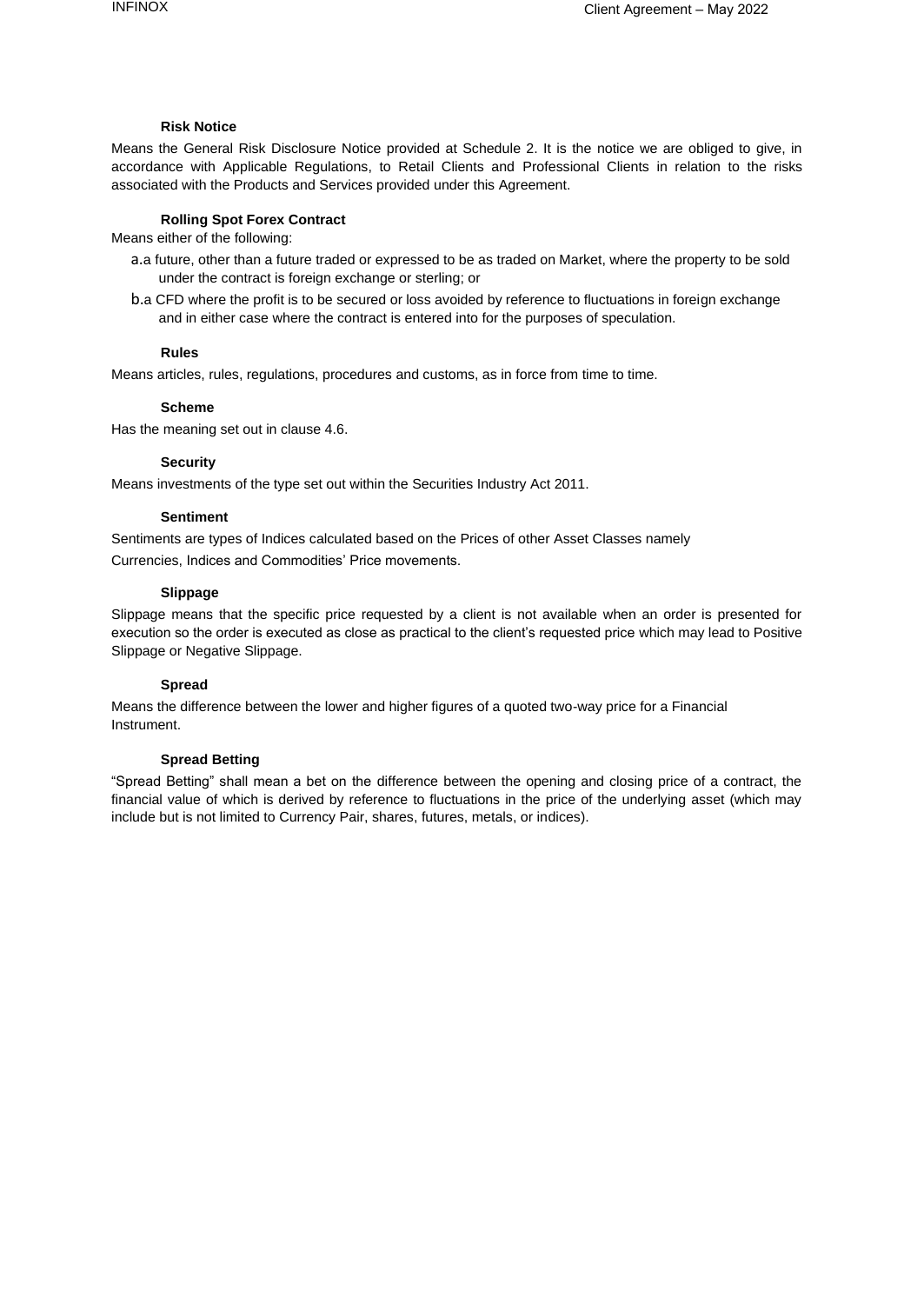#### **Stop Limit Order**

A stop-limit order is an order placed on the Platform that combines the features of a [Stop Order](http://www.investopedia.com/terms/s/stoporder.asp) with those of a Limit order. A Stop-limit order will be executed at a specified price, or better, after a given Stop price has been reached. Once the Stop price is reached, the Stop-limit order becomes [a limit order t](http://www.investopedia.com/terms/l/limitorder.asp)o buy or sell at the limit price or better.

#### **Stop Loss Order**

Stop Loss Order means an instruction to deal in a particular Market if our price in that Market becomes less favourable to you. These orders are commonly used to provide some risk management, but are not guaranteed.

#### **Trading Platforms or Trading Systems**

Means INFINOX Online Trading System, Range Spreads and Range Leverage, or the MetaTrader online Trading System or Platform or any other electronic trading system through which a client may electronically send to INFINOX information including prices, bids, offers and executions, as such system may exist from time to time, including without limitation, any hardware, software and/or communications link furnished by INFINOX from time to time.

#### **Transaction**

Means a transaction in a CFD, Spread Bet, Range Spreads, Range Leverage, or Rolling Spot Forex Contract or any other contractual arrangement entered into between you and us including any transaction liable to Margin, unless otherwise stated.

#### **Value Date**

The day that a currency, Commodity or other product would be physically delivered (or payable) if INFINOX did not automatically roll over client positions at the end of each Business Day.

#### **Volatility**

Volatility refers to the amount of uncertainty or risk about the size of changes in a security's value. A higher volatility means that a security's value can potentially be spread out over a larger range of values. This means that the price of the security can change dramatically over a short time period in either direction. A lower volatility means that a security's value does not fluctuate dramatically, but changes in value at a steady pace over a period of time. Forex, CFDs, Spread Bets and Currency Options are all exposed to volatility risk and are complex, high risk investments. Losses can exceed deposits.

# **Underlying Asset**

An Underlying Asset is a term used in derivatives trading. A derivative is a financial instrument with a price that is based on (that is, derived from) a different Asset. The Underlying Asset is the financial instrument (such as stock, futures, a commodity, a currency or an index) on which a derivative's price is based.

# **Stock dividend**

A stock dividend is a dividend payment made in the form of additional shares rather than a cash payout.

# **Stock split**

Stock split is a decision by a company's board of directors to increase the number of shares that are outstanding by issuing more shares to current shareholders.

#### **Reverse stock split**

Reverse stock split is usually used by companies with low share prices that would like to increase these prices to either gain more respectability in the market or to prevent the company from being delisted or taken over by another company.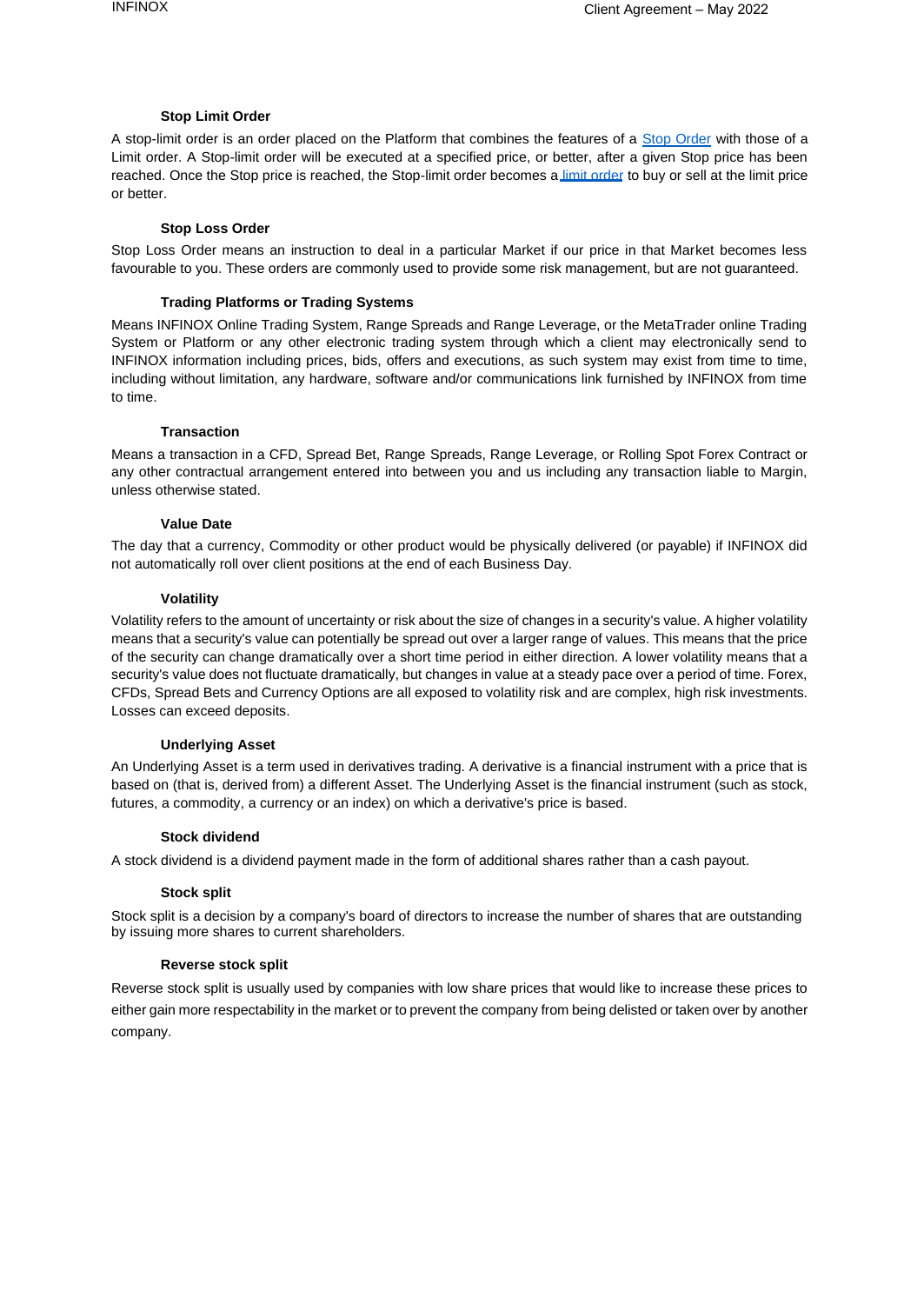## **Schedule 2: General Risk Disclosure Notice For Complex Products (Forex and CFD Products)**

# **1. Scope of Notice**<br>**1.1.** The General Risk

- **1.1.** The General Risk Disclosure Notice ("the Notice") is provided to you in accordance with Applicable Regulations on the basis that you are proposing to trade on INFINOX's trading Platforms in CFDs and Forex, which are leveraged products, incur a high level of risk and can result in the loss of all your invested capital.
- **1.2.** It should be noted that the Notice does not contain all the risks and aspects involved in trading Forex and CFDs; therefore, you need to ensure that your decision is made on an informed basis taking into consideration the following points below.

# **2. General Risk Warning Notice**<br>**2.1.** Forex and CFDs are leveraged

- Forex and CFDs are leveraged derivative products, which are "complex" products. Complex products are Financial Instruments with structures that make the risks and likelihood of return more difficult to understand, including Platforms giving access to complex products, are also likely to be considered complex. A complex Financial Instrument requires a greater level of experience and knowledge of the underlying risks involved. This includes derivative instruments such as Forex and CFDs.
- **2.2.** You should have sufficient knowledge and experience in trading such leveraged derivative products. You should not trade in leveraged derivatives unless you understand the risky nature of the contract you are entering into and the extent of your exposure to risk.
- **2.3.** You should also be satisfied that the contract is suitable for you in the light of your personal circumstances and financial position. You should not invest money you cannot afford to lose.
- **2.4.** Before deciding to participate in the Forex or CFD Market, you should carefully consider your investment objectives, level of experience and risk appetite. You should seek independent professional financial advice if you are in any doubt.
- **2.5.** When trading in Forex and CFDs there is considerable exposure to risk in any off- exchange foreign exchange transaction, including, but not limited to, Leverage risk, credit risk, Market volatility, weekend, holiday and overnight risk, Exchange risk and abnormal Market conditions that may substantially affect the price, or liquidity of a currency or currency pair.

# **3. Leverage Risk**

- **3.1.** Unlike traditional trading, trading forex and CFDs means that you are able to trade the Markets by paying only a small percentage of the total trade value when opening a position referred to as "Margin".
- **3.2.** Due to the leveraged nature of Forex and CFD products, any small Market movement can lead to a proportionally much larger movement in value of your position, which can work against you as well as for you and you could lose all or more than your initial Margin.
- **3.3.** As the possibility exists that you could sustain a total loss of or more than your initial margin funds and that the Margin on all open positions must be maintained at the required level in order to keep any position open, you may be required to deposit additional funds to maintain your open position.
- **3.4.** If a position moves against you and reduces your balance so that you are below the required Margin level on a particular trade, you will be subject to a "Margin Call" and will have to pay additional money into your account to keep the position open. If you fail to meet any Margin requirements, your position may be liquidated, and you will be responsible for any resulting losses.
- **3.5.** To manage exposure, you can employ risk-management strategies such as 'stop-loss' or 'limit' orders, however you must know that such strategies are not guaranteed. It is your responsibility to monitor your account and ensure that the required Margin is available on your account at all times.
- **3.6.** INFINOX may provide leverage ratios dependent on the level of experience of clients. It should be noted that Leverage restrictions may apply to certain Products, Platforms and/or jurisdictions, as indicated on the official website of INFINOX.
- **3.7.** It should be noted that INFINOX may monitor the leverage applied to client's positions, at all times; INFINOX reserves the right to decrease the leverage depending on the client's trade volume.
- **3.8.** There may be specific maximum leverage limits and/or Margin requirements on the certain Financial Instruments that are available for trading on our Platforms. For more information, please visit our website: [www.infinox.com](http://www.infinox.com/)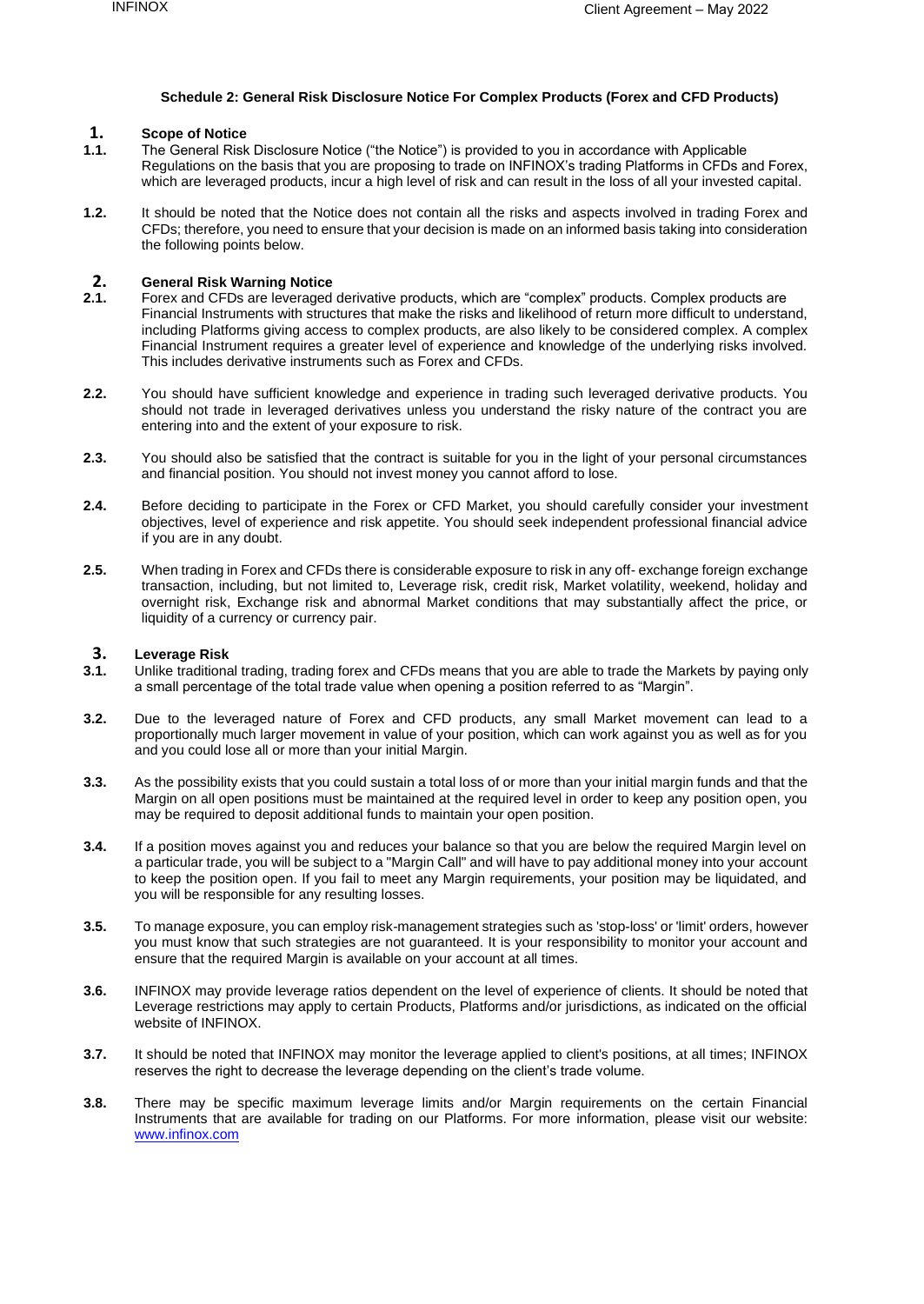# **4. Margin Requirement**

- **4.1.** You need to ensure that you have sufficient Margin on your trading account, at all times, in order to maintain an open position. In addition, you need to continuously monitor any open positions in order to avoid positions being closed due to the unavailability of funds; it should be noted that INFINOX is not responsible for notifying clients for any such instances.
- **4.2.** If the circumstance arises that the Margin on your account falls below 80% (eighty percent) of the account equity, you should consider either closing positions or sending in additional funds to cover your positions. If you do fail to meet the Margin requirements and your account equity reaches 50% (fifty percent) of your required Margin, INFINOX has the discretion to automatically close the position with the biggest loss or if all positions are in profit, the smallest profit (referred to as "Stop-Out") at Market price until your equity is above the 50% (fifty percent) minimum. This is a risk-mitigating mechanism employed by INFINOX to attempt to stop your account from falling into a negative balance. However, please note we do not guarantee that your account will not fall into a negative balance, particularly in adverse Market conditions. INFINOX holds the right to auto close positions once your equity reaches 100% of your required margin and the right to start margin call at 120%.

# **5. Credit Risk**

- **5.1.** When trading CFDs the client is effectively entering into an off-exchange or over-the-counter ("OTC") transaction, this implies that any position opened with INFINOX cannot be closed with any other entity.
- **5.2.** OTC transactions may involve greater risk compared to transactions occurring on regulated markets, for example traditional exchanges; this is due to the fact that in OTC transactions there is no central counterparty and either party to the transaction bears certain credit risk (or risk of default).

# **6. Abnormal Market conditions**

**6.1.** Under abnormal Market conditions, Forex and CFD prices may fluctuate rapidly to reflect unforeseeable events that cannot be controlled either by INFINOX or the client. As a result, INFINOX may be unable to execute the client's instructions at the declared price and a 'stop loss' instruction cannot guarantee to limit the losses at the set 'Stop Loss', this can lead to 'Slippage'. This may occur for example during the following scenarios:

| 6.1.1. | During or when the Market opens; and/or During news times; and/or                                                                                            |
|--------|--------------------------------------------------------------------------------------------------------------------------------------------------------------|
| 6.1.2. | During times of Market volatility, for example political uncertainty, where prices may<br>move significantly up or down and away from declared price; and/or |
| 6.1.3. | If there is insufficient liquidity in the Market for the execution of the specific volume<br>at the declared price.                                          |

**6.2.** CFD prices are influenced by, amongst other things, implementation of governmental, agricultural, commercial or trade programs and policies, national, international socioeconomic and political events.

# **7. Trading Platform Conditions**<br>**7.1.** The client accepts that the only

- **7.1.** The client accepts that the only reliable source of price related information is the price quotes represented on the real/ live server; this service may be disrupted and as a result price related information may not reach the client.
- **7.2.** There are risks associated with utilizing an internet-based trading system including, but not limited to, the failure of hardware, software, and Internet connection. Since INFINOX does not control signal power, its reception or routing via Internet, configuration of your equipment or reliability of its connection, INFINOX will not be responsible for communication failures, distortions or delays when trading via the Internet.
- **7.3.** INFINOX is not responsible for communication failures or delays when trading via the Internet. INFINOX employs back-up systems and contingency plans to minimize the possibility of system failure, and trading via telephone is available only in the event of system failure.

# **8. Product Descriptions and Associated Risks**

**8.1.** any one time, not all of the products below will be available for trading purposes. INFINOX reserves the right to remove the offering of any of the following products from the trading Platforms without prior notice.

# **9. Rolling Spot Forex**<br>**9.1.** Rolling spot Forex is

**9.1.** Rolling spot Forex is both a future where the underlying instrument being traded is foreign exchange or sterling or it is a contract for difference where the profit is secured or a loss is avoided through fluctuations in foreign exchange rates and in either case the contract is entered into for speculative purposes. A rolling spot forex contract can be 'rolled' indefinitely and no currency may be actually delivered until the position is closed. This exposes both parties to fluctuations in the underlying currencies.

# **10. Spread Bet**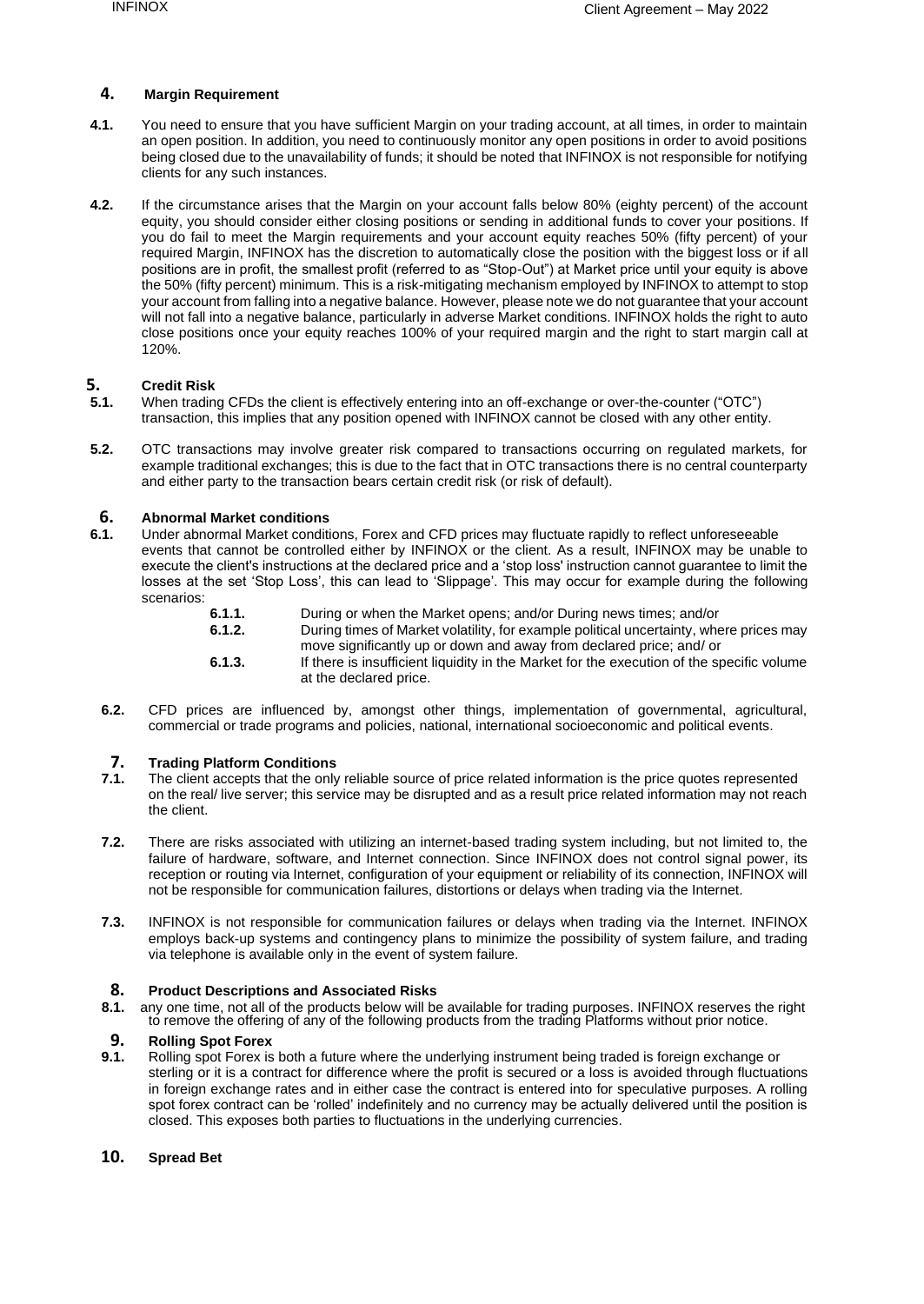**10.1.** Spread betting is a type of trading that involves taking a bet on the price movement of a security. You would generally be quoted two prices, the bid and offer price (also called the spread), and you bet whether the price of the underlying stock will be lower than the bid or higher than the offer. You will never own the underlying stock in spread betting, as you are simply speculating on the price movement of the stock.

# **11. Currency or Forex Options**<br>**11.1.** Currency or Forex options are

**11.1.** Currency or Forex options are derivative financial instruments that give the right but not the obligation to buy or sell a specific currency, at a specified exchange rate on or before a specific date. You must also realize that when buying options means you could lose the entire option investment should the option expire worthless.

# **12. Contracts for Difference (CFD)**<br>**12.1.** A CFD is an agreement to excha

- **12.1.** A CFD is an agreement to exchange the difference between the opening and closing value of a contract when closed. Rather than buying or selling the underlying instrument on which your contract is based, you simply place a trade on our trading Platform. The price of your CFD will then replicate the price of the underlying asset (without actually owning the underlying product) giving you a profit (or a loss) as the price of the underlying moves, so that the amount of any profit or loss made on a CFD will be equal to the difference between the price of the underlying instrument when the CFD is opened and the price of the underlying instrument when the CFD is closed, multiplied by the number of underlying instruments to which the CFD relates.
- **12.2.** CFDs are a way of trading on the upward or downward price movements of traditional financial markets without buying or selling the underlying asset directly. The potential losses associated with the price movements can exceed the total value of the initial margin (and any additional margin funds) you have deposited with us, and you may be obliged to close your positions at the worst possible time.
- **12.3.** CFDs are contracts that can be entered into in relation to Commodities or the FTSE-100 index or any other index or share, as well as Currency. Investing in a CFD carries risks similar to investing in a future or an option and you should be aware of these. Transactions in CFDs may also involve a contingent liability and you should be aware of the implications of this as set out in paragraph (h) below.
- **12.4.** All these products are types of leveraged derivatives that are used for speculative or hedging investment purposes. Transactions in these products may also have a contingent liability and you should be aware of the implications of this as set out in paragraph (d) below.
- **12.5.** In addition to industry General Risk Disclosure Notice contained in this Agreement, you should be aware that margined currency trading is one of the riskiest forms of investment available in the financial Markets and is only suitable for sophisticated individuals and institutions. Given the possibility of losing an entire investment, speculation in the foreign exchange Market should only be conducted with risk capital funds that if lost will not significantly affect your personal or institution's financial wellbeing.
- **12.6.** If you have pursued only conservative forms of investment in the past, you may wish to study currency trading further before continuing an investment of this nature.
- **12.7.** If you wish to continue with your investment, you acknowledge that the funds you intend to invest is money you can afford to lose and the potential loss of all or more than your investment will not jeopardize your style of living nor will it detract from your future retirement program.
- **12.8.** Additionally, you fully understand the nature and risks of trading spot Forex, currency options, CFDs or spread betting investments, and your obligations to others will not be neglected should you suffer financial losses.

# **13. Foreign Markets**

**13.1.** Foreign Markets involve different risks from Markets. In some cases, risks will be greater. The potential for profit or loss from transactions on foreign Markets or in foreign currency will be affected by fluctuations in foreign exchange rates. Such enhanced risks include the risks of political or economic policy charges in a foreign media, which may substantially and permanently alter the conditions, terms, Marketability or price of a foreign currency.

# **14. Risk Mitigating Orders or Strategies**

**14.1.** The placing of certain orders (e.g., "Stop Loss" or "Stop Limits" orders) that are intended to limit losses to certain amounts, are not guaranteed. Such strategies may not always be affected because Market Conditions or technological limitations may make it impossible to execute such orders.

# **15. Prices**

**15.1.** The prices quoted may not necessarily reflect the broader Market. We will select closing prices to be used in determining Margin requirements and in periodically marking to Market the positions in Client accounts.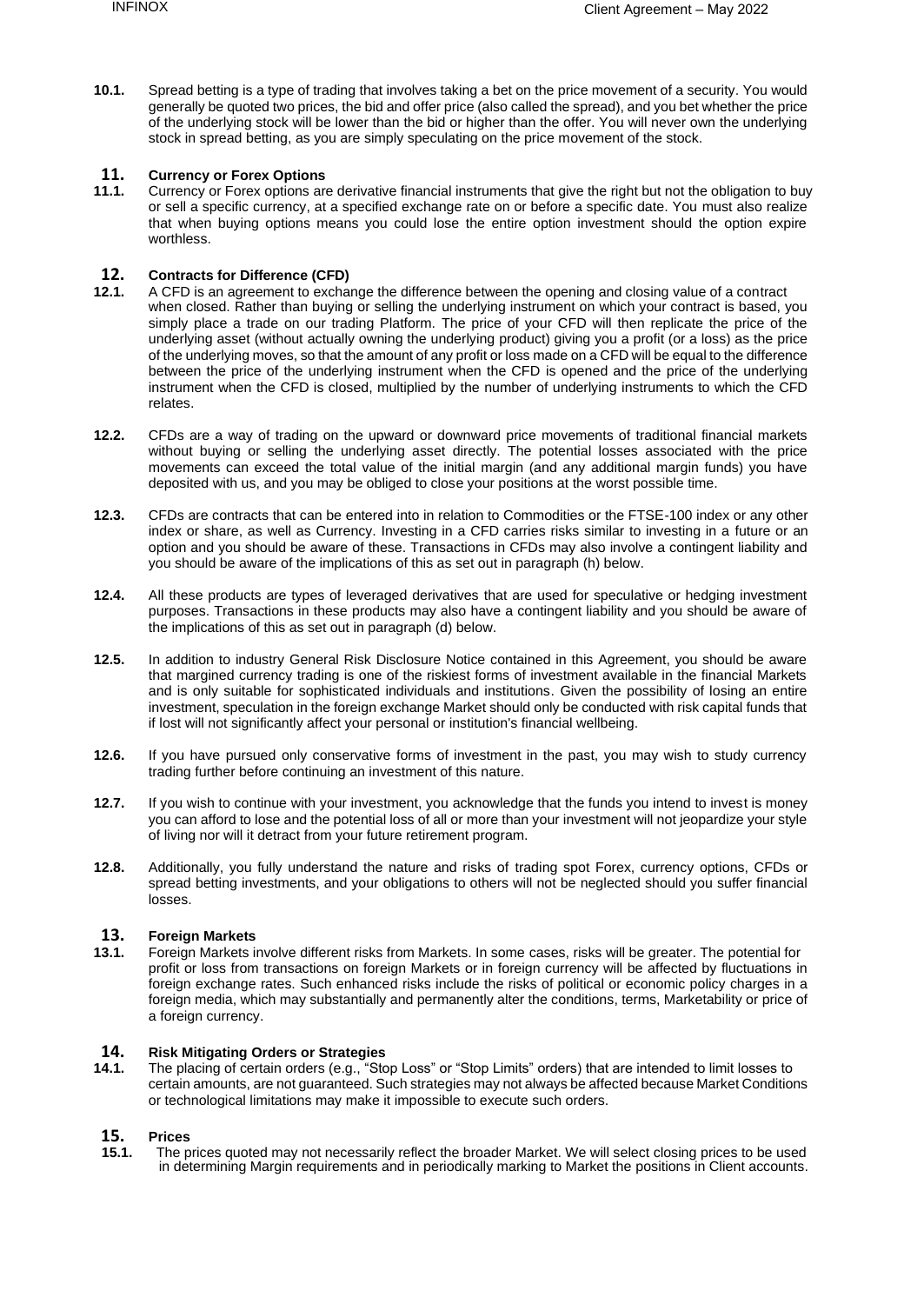Although we expect that these prices will be reasonably related to those available on what is known as the interbank Market, prices we use may vary from those available to banks and other participants in the interbank Market. Consequently, we may exercise considerable discretion in setting Margin requirements and collecting Margin funds.

# **16. Weekend Risk**

**16.1.** Various situations, developments or events may arise over a weekend when currency, Commodity and other Markets generally close for trading, that may cause the Markets to open at a significantly different price from where they closed on Friday afternoon. Our Clients will not be able to use the electronic communication systems to place or change orders over the weekend and at other times when the Markets are generally closed. There is a substantial risk that stop- loss orders, which are not guaranteed, applied to manage the risk to open positions held over the weekend will be executed at levels significantly worse than their specified price and you may be liable for making good any losses, even if they are unforeseen.

# **17. Electronic Trading**

**17.1.** The use of electronic trading systems, Platforms and communication networks to facilitate trades. Clients who trade are exposed to risks associated with the system or Platform including the failure of hardware and software system or network down timed access or connection failures.

# **18. Contingent Liability Transactions**<br>**18.1.** Such transactions are margined, reg

**18.1.** Such transactions are margined, requiring you to make a series of payments against the purchase price, instead of paying the whole purchase price immediately. You may sustain a total loss of the Margin you deposit with your dealer to establish or maintain a position. If the Market moves against you, you may be called upon to pay substantial additional Margin at short notice to maintain the position. If you fail to do so within the time required, your position may be liquidated at a loss and you will be liable for any resulting deficit. Even if the transaction is not margined, it may still carry an obligation to make further payments in certain circumstances over and above any amount paid when you entered into the contract. Contingent liability transactions, which are not traded on or under the rules of a recognized or designated investment exchange, may expose you to substantially greater risks.

#### **19. Collateral**

**19.1.** If you deposit collateral as security, you should ascertain how your collateral will be dealt with. Deposited collateral may lose its identity as your property once dealings on your behalf are undertaken. Even if your dealings should ultimately prove profitable, you may not get back the same assets, which you deposited and may have to accept payment in cash.

# **20. Commissions**

**20.1.** Before you begin to trade, you should obtain details of all commissions and other charges for which you will be liable from the INFINOX website or enquire at **support@infinox.com** If any charges are not expressed in money terms (but, for example, as a dealing spread), you should obtain a clear written explanation, including appropriate examples, to establish what such charges are likely to mean in specific money terms.

# **21. Insolvency**<br>**21.1.** Any insolver

- **21.1.** Any insolvency or default may lead to positions being liquidated or closed out without your consent. In certain circumstances, you may not get back the actual assets, which you lodged as collateral and you may have to accept any available payment in cash.
- **21.2.** You should only engage in CFD or Rolling Spot Forex trading if you are prepared to accept a high degree of risk and in particular the risks outlined in the above. You must be prepared to sustain the total loss of all amounts you may have deposited with your firm as well as any losses, charges (such as interest) and any other amounts (such as costs) we incur in recovering payment from you.

# **22. General**<br>**22.1.** If you are

- **22.1.** If you are in any doubt whatsoever about any aspect of the risks involved in the financial instruments noted in this General Risk Disclosure Notice, then we strongly recommend that you seek independent professional help or advice before continuing as your trading strategy may not be suitable or appropriate for you.
- **22.2.** Margin trading is not necessarily designed to replace existing or traditional methods of investing and is therefore not suited to everyone so you must ensure that you fully understand the risks before taking up your trading strategy.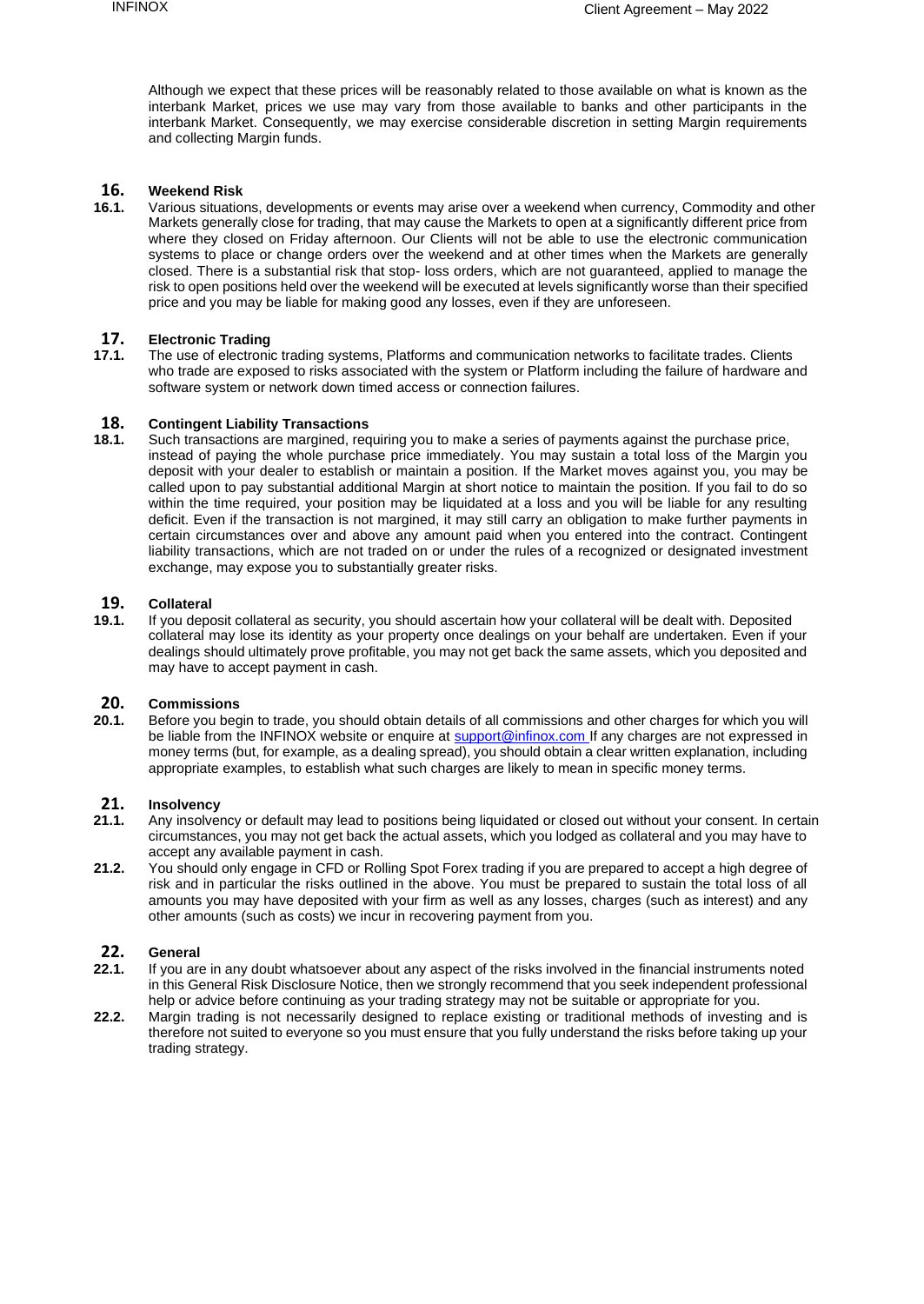#### **Schedule 3: Product Terms for Range Spreads**

When trading Range Spreads CFD Contracts, which are Contract for Differences, you can achieve a profit or a loss. Due to the high risk nature of Range Spreads CFDs, you can also lose all the money you have deposited. You should only trade with money that you can afford to lose. You should ensure you have sufficient knowledge and experience to understand the risks involved in trading CFDs and seek independent professional financial advice if in any doubt.

This Schedule 3 sets out Terms that apply specifically to Range Spreads on any Account, including those in relation to Range Spreads Contracts, Trades, Prices, rejected Trades, Profit and Loss, withdrawals and cancellations of Trades, Pricing Errors and Trading Hours.

## **1. Range Spreads Contracts**

- 1.1. A Range Spreads Contracts Constitute a Contract for difference (CFD) investment within the meaning of Securities Industry Act 2011.
- 1.2. By entering into a Range Spreads (CFD) Contract, you can speculate on whether the Market Price of an Underlying Asset of an Asset Class will rise or fall, which are available to Trade on the Range Spreads Platform and will be within a Price Range during a specific time period.
- 1.3. The Asset Classes available on the Range Spreads Platform are Forex, Commodities, Indices and Sentiments and are subject to change at no notice.

#### **2. Placing Range Spreads Trades**

- 2.1. As a result of Price fluctuations in Underlying Assets of Asset Classes on the Range Spreads Platform over a specified time period, when placing Range Spreads Trades on such Underlying Assets on the Range Spreads Platform, there is no guarantee you will achieve a Potential Return on your Range Spreads Contract.
- 2.2. Clients may place Trades on certain Underlying Assets of Asset Classes through the Range Spreads Platform based on actual Market performance consisting of a finite number of Trade Prices. A Range Spreads Contract will be accepted and a Range Spreads. Contract will be entered into, when the Trade is executed by our Range Spreads Platform. Our Range Spreads Platform will record all your Trade executions and you can access the relevant information of your executed Trades on the Trade History section of the Range Spreads Platform.
- 2.3. To place a Trade, you are required to establish your Trade specifications on the Range Spreads Platform; the following Trade specification should be established by you; the Asset Class, the Underlying Asset, the Investment amount, set a time period in the future from the Start Time to the Expiry Time, a maximum Price and a minimum Price – whereupon, during normal trading hours as set out by us from time to time, your trade may provide a Potential Return from zero up to a maximum Potential Return as set out on the Range Spreads Platform when you place your Trade.
- 2.4. When a Trade is placed on the Range Spreads Platform and a Range Spreads Contract is successfully opened, the cost of the Trade will immediately become payable and a corresponding change will be made to the funds available in your relevant Range Spreads Account.
- 2.5. To open a Range Spreads Contract on the Range Spreads Platform, you may open a Range Spreads Contract at the Price quoted by the Platform, at the time of such Trade, you may specify an Expiry Time at which the resulting Open Position shall be closed with no further intervention by you, unless sold by you prior to the Expiry Time.
- 2.6. Range Spreads open Trades or Open Positions cannot be transferred to other Range Spreads.

Contract providers or their Platforms. For full details about our Order Execution Policy, please visit our website.

#### **3. Rejection of Trades**

3.1. You should be aware that placing a Trade for a Range Spreads Contract does not guarantee that a Range Spreads Contract will be entered into. We cannot guarantee the execution of your Range Spreads Contract in particular during extreme Market conditions or circumstances that are out of our control, which can result in the rejection of your Range Spreads Contract.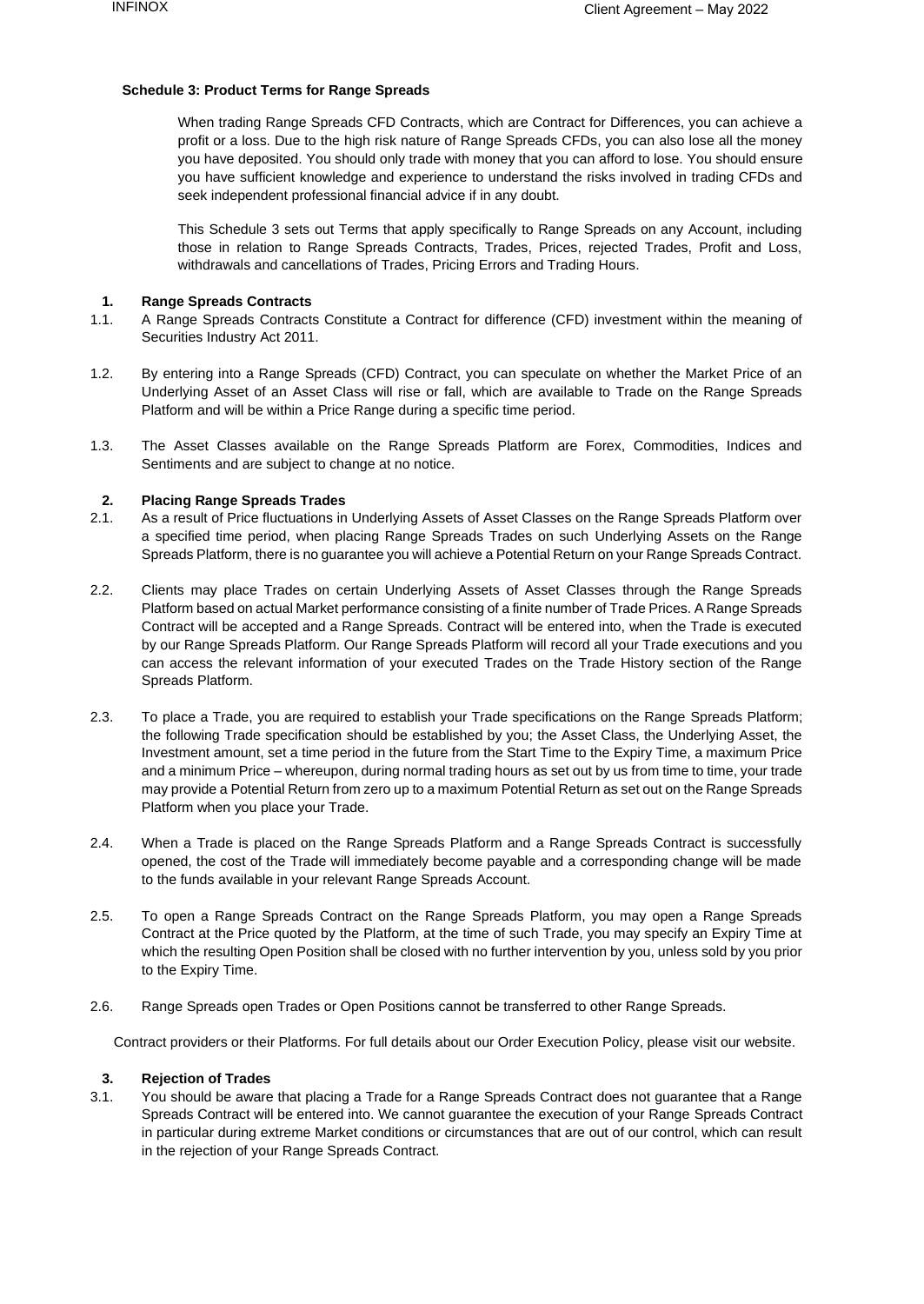- 3.2. Where Trades are placed to enter into a Range Spreads Contract, outside Trading Hours of the Range Spreads Platform, Trades will be rejected.
- 3.3. If you have not deposited sufficient funds onto the Range Spreads Platform and the amount of your funds is lower than the cost of your desired Trade, the Range Spreads Contract will not be entered into and will be rejected.

# **4. Profit or Loss**

4.1. If the Range Spreads Underlying Asset's Price is below the maximum Potential Price and above the minimum Potential Price (referred to as "In the Range"), during the time period from Start Time to Expiry Time (referred to as "During the Range"), which together are referred to as the "Boundaries", a Potential Return can be achieved.

The amount of your Potential Return on your Range Spreads Contract can be calculated as follows:

# *Potential Return=*

The number of available Prices both "In the Range" X the number of Prices "During the

> Range" divided by the total number of Prices "During the Range"

- 4.2. You should be aware that the Potential Return is an estimate and there is no guarantee that a Potential Return can be achieved. You should understand the risks involved in trading CFDs which are high risk Complex Products and only invest money you can afford to lose.
- 4.3. If there are no available Prices in the Boundaries of the Range Spreads Platform and Prices are only available outside the Boundaries, a Potential Return cannot be achieved, which is referred to as "Out of the Range".

# **5. Withdrawal or Cancellation of Range Spreads Trades**

- 5.1. If you have placed a Trade on any of the Range Spreads Underlying Assets of Range Spreads available Asset Classes and the Underlying Asset in which you invested is withdrawn by us prior to the Expiry Time of your Trade for any reason; such as but not limited to insufficient Market Liquidity; the money you invested in the Trade of your chosen Underlying Asset is returned to your Account in full without any deductions, charges or increase from the original amount invested.
- 5.2. You can cancel your Range Spreads Contract at any time by selling the Range Spreads Contract at the best available Market Price as set out on the Range Spreads Platform, but an open Trade cannot be amended or altered.

# **6. Pricing Error**

- **6.1.** From time to time a Pricing Error may occur (including circumstances outside our control) which prevents our Range Spreads Platform from determining the Price for a Range Spreads Contract.
- **6.2.** If we become aware of a Pricing Error during the life of the Range Spreads Contract, we may, provided it is fair and reasonable in the circumstances, declare that Range Spreads Contract void and return the funds you invested to your Account.

# **7. Trading Hours**

**7.1.** Trading hours are as set out on the Range Spreads Platform, as amended from time to time.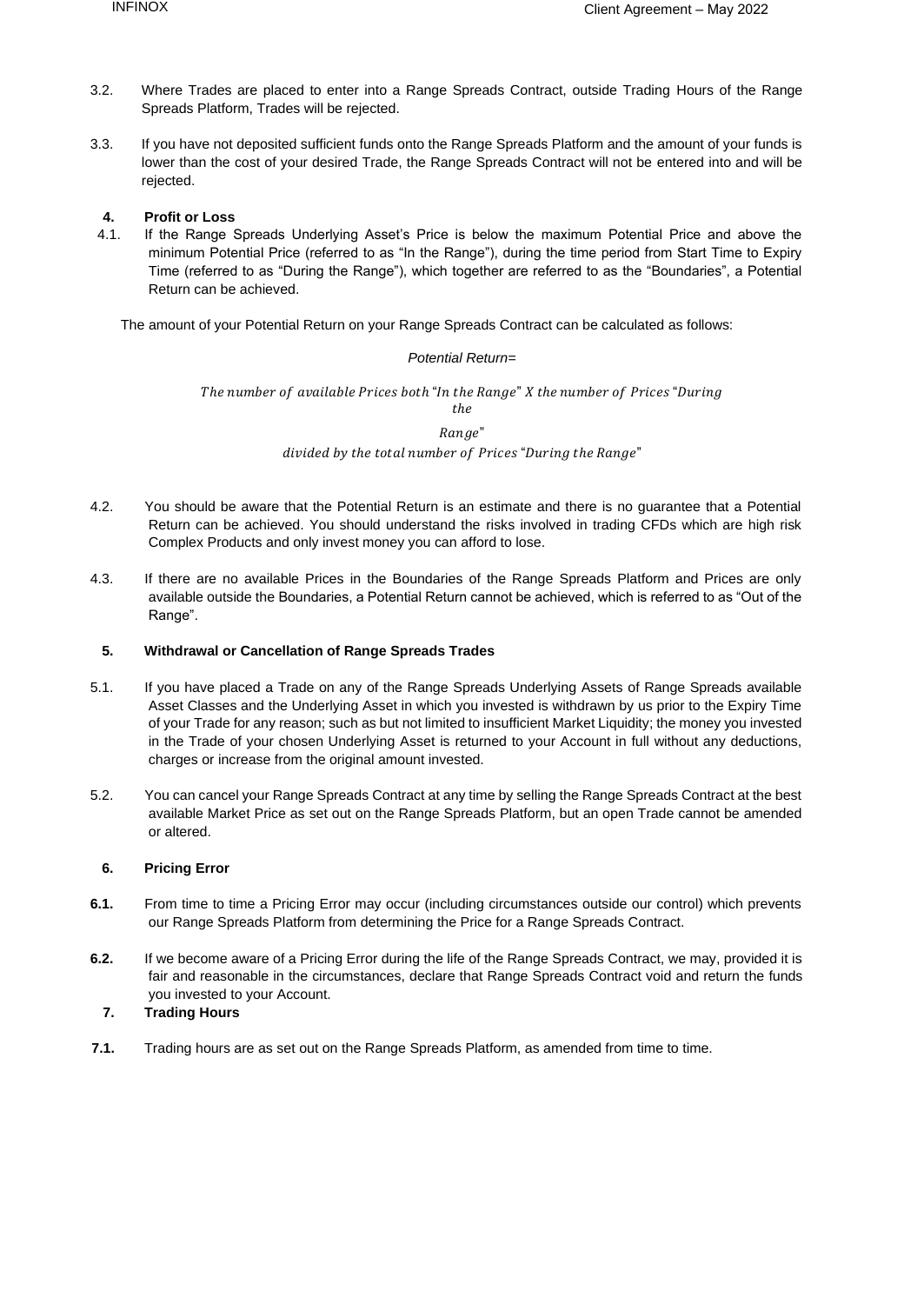### **Schedule 4: Use of our website(s) and Trading Platforms**

# **License**

- 1. We grant you a non-exclusive, non-transferable and limited personal non-sub licensable license to access, view and use our website(s) and trading Platforms (the "License").
- 2. The License is conditioned on your continued compliance with the Terms of this Agreement. Upon any use of the trading Platforms, you acknowledge acceptance of these license Terms and the Terms of this Agreement and are entitled to apply for Access details to gain online access to our trading Platforms or Website, thereby being able to place orders for transactions on any Financial Instrument available from us.
- 3. You understand that we can, at our absolute discretion, terminate your access to our Trading Systems and website(s) in order to protect both our and our clients' interests and to ensure the Trading Systems' effectiveness and efficiency.
- 4. You agree to use the information received from our information systems for the sole purpose of executing transactions inside and within the website.
- 5. You further agree not to use any electronic communication feature of a service on the website for any purpose that is unlawful, tortuous, abusive, and intrusive on another's privacy, harassing, libelous, defamatory, embarrassing, obscene, threatening or hateful.
- 6. You acknowledge that all content, trademarks, services marks, trade names, logos and icons and in general all Intellectual Property Rights on our website(s) and Trading Platforms are our property or our licensors property, and are protected by copyright laws, international treaties and provisions.
- 7. You agree not to delete any copyright notices or other indications of protected intellectual property rights from materials that you print or download from the website you will not obtain any intellectual property rights in, or any right or license to use such materials or the website, other than as set out in this Agreement.
- 8. You also agree not to copy, record, edit, alter or remove any of the materials on our website(s) and Trading Platforms. This shall include, without limitation, not removing, editing or otherwise interfering with (or attempting to remove, edit or otherwise interfere with) any name, marks, logos or branding on our website(s) and Platforms.
- 9. Images and videos displayed on our website(s) and Platforms are either our property or used with permission, and you agree not to upload, post, reproduce or distribute any information, software or other material protected by copyright or any other intellectual property right (as well as rights of publicity and privacy) without first obtaining the permission of the owner of such rights and our prior written consent.
- 10. Unless expressly stated otherwise, any surrendered materials and/or messages, including ideas, know-how, techniques, Marketing plans, information, questions, answers, suggestions, e-mails and comments, are neither confidential nor will you hold the intellectual property in it.
- 11. Your agreement to the Terms of this Agreement shall be regarded as authorizing us to use your customer trading data and trading performance data (excluding your personal identification data), for analytical purposes and for our risk management purposes. Such use does not require additional approvals or review by you and will form part of our intellectual property.
- 12. In the event that you receive any data, information or software via an Electronic Trading Service or Platform other than that which you are entitled to receive pursuant to this Agreement, you will immediately notify us and will not use, in any way whatsoever, such data, information or software.
- 13. You will take all reasonable steps to ensure that no computer viruses, worms, software bombs or similar items are introduced into the System or Software you use to access our trading Platform.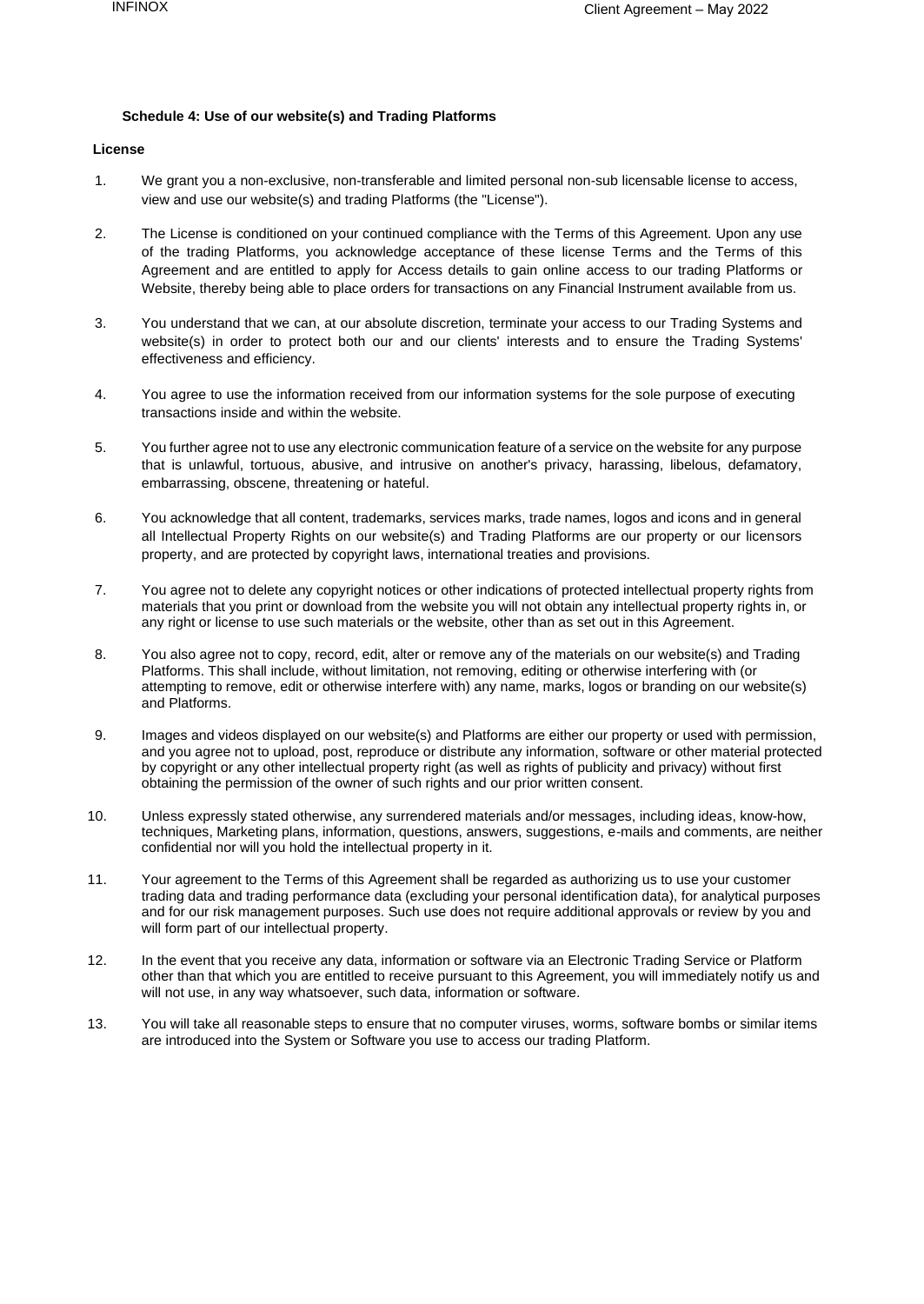# **Schedule 5: Corporate Actions and Adjustment Events**

- 1. Corporate action is any action or event whether temporary or otherwise, in relation to an underlying asset of a Product, or in relation to the issuer of an underlying asset, which would have an effect on the value, legal characteristics or ability to trade the underlying asset or a financial derivative based on or referencing such underlying instrument.
- 2. A Corporate Action or Adjustment event may occur in relation to the underlying asset of a Product. If any instrument becomes subject to a Corporate Action (dividend included), we will determine appropriate actions (in our reasonable opinion) to:
	- a. Replicate this in your Order of CFD trade
	- b. Reflect any action taken by counterparties to trades in respect of such underlying assets of the Product that we have entered into in order to hedge or offset our exposure to you
	- c. Preserve the economic equivalent of your Order or CFD trade immediately prior to the Corporate Action or Adjustment Even, which may have consequences on your CFD trade.
- 3. We will give you notice of any applicable action that we decide to take as soon as reasonably practical, which for the avoidance of doubt may be after the relevant Corporate Action or Adjustment Event or after the relevant action which we may take in our discretion under this paragraph.
	- a. Corporate Actions that INFINOX will act on *Mandatory Corporate Actions* only including, but not limited to cash dividend, stock dividend, stock split and reverse stock split.
	- b.
	- c. INFINOX does not offer services to process any *Complex Mandatory* or *Voluntary Corporate Action*. The list of *Complex Mandatory and Voluntary Corporate Action* includes but is not limited to Cash Stock Option, Acquisition, Bonus Rights, Class Action, Conversion, De-merger, Merger, Mandatory Exchange/ Mandatory Conversion, Open offer, Rights Issue, Scheme of Arrangement, Spin-off, Return of Capital, Takeover, Merger with elections, Spin-off with elections, Buyback, Proxy voting, Repurchase offer, Dividend Reinvestment Plan, Dutch Auction, Odd Lot Tender, Rights Auction, Tender offer or Voluntary Exchange/Optional Conversion. The positions will be closed by effective date of these Corporate Action events.
- 4. Dividends
	- a. Where applicable (e.g., where an Instrument is a stock or a share in respect of which a dividend is paid) a dividend adjustment will be calculated. A dividend adjustment will be calculated for your account in respect of open positions held on the ex-dividend day for the relevant underlying instrument.
	- b. For long positions, the dividend adjustment will generally be a cash adjustment reflecting the amount of the net dividend receivable. For short positions, the dividend adjustment will generally be a cash adjustment payable reflecting the pre-tax dividend amount, unless otherwise agreed.
	- c. Adjustments reflecting dividends will be credited to your account if you bought (opened a long position) and debited from your account if you sold (opened a short position)
	- d. Some markets where we offer share CFDs contain a dividend element which is forecasted by us. In the event that the declared dividend is unusually large, small or cancelled or the ex-dividend date differs from our forecasted ex-dividend date, we reserve the right to make an adjustment to accounts to reflect such differences, provided any such adjustment must be fair and reasonable.
	- e. In the event that a dividend provides the clients with a choice (example: to choose between receiving different currencies) we will usually apply the default option to the accounts unless otherwise advised.
		- i. In the event that a dividend provides the clients with a choice of cash or stock, we will usually apply the default option to the accounts unless otherwise advised.
	- f. If you have a Guaranteed Stop on an instrument that becomes subject to a dividend adjustment, we reserve the right to amend the Guaranteed Stop price by the size of the dividend adjustment.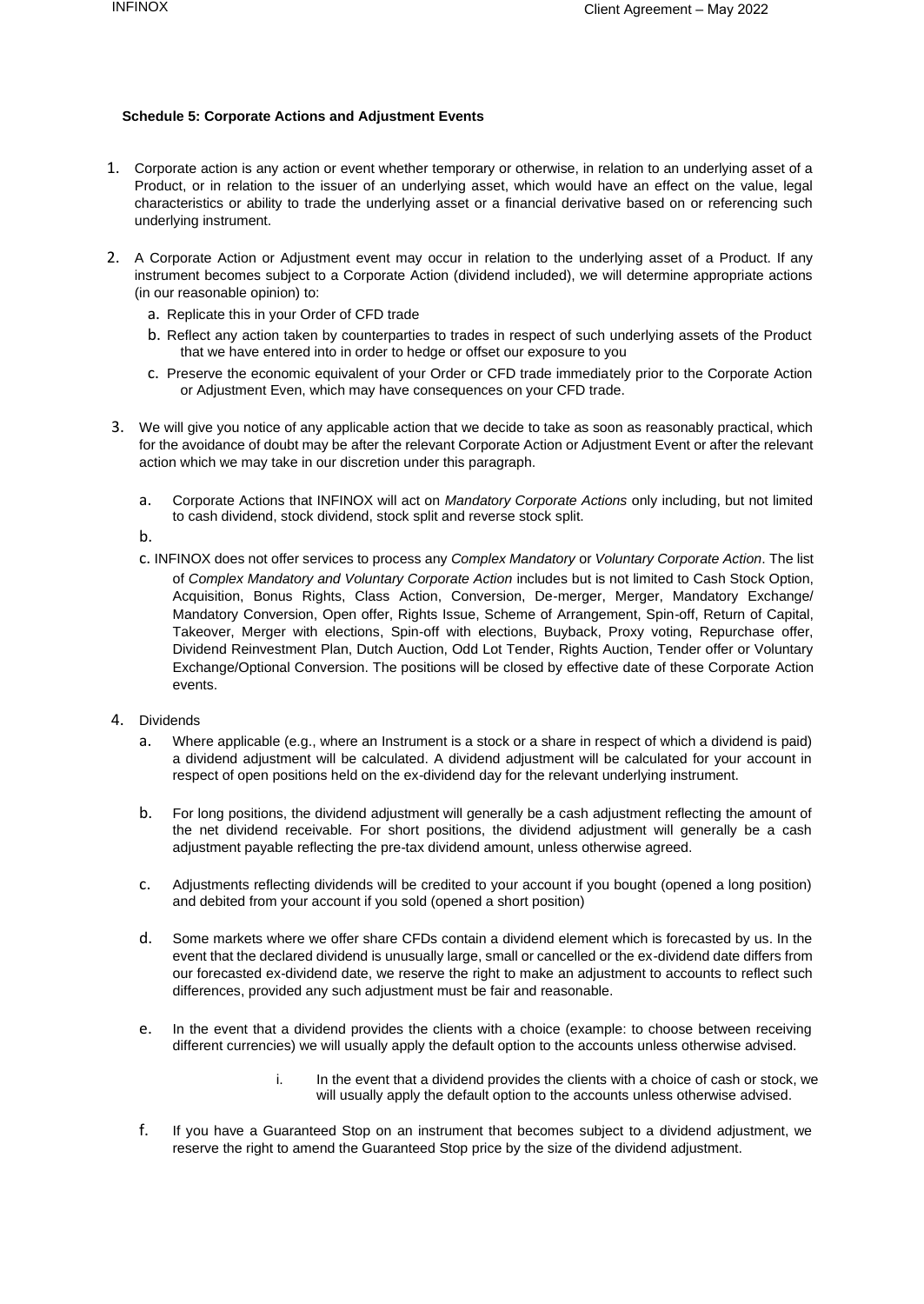- 5. We will make any relevant adjustment to accounts with respect to Corporate Action as soon as reasonably practical for us to do so.
- 6. If the underlying market of a share CFD instrument becomes suspended we reserve the right to margin all associated Trades at 100% and value the market appropriately. This may mean your Trade being either valued at zero or at the last price held in our Market at the time of suspension.
- 7. If the underlying market of a share CFD becomes delisted we reserve the right to close all trades associated with that market at zero.
- 8. Please note that shareholders are offered the choice to receive the dividend in cash or in additional new shares of the company (at a discount to market).